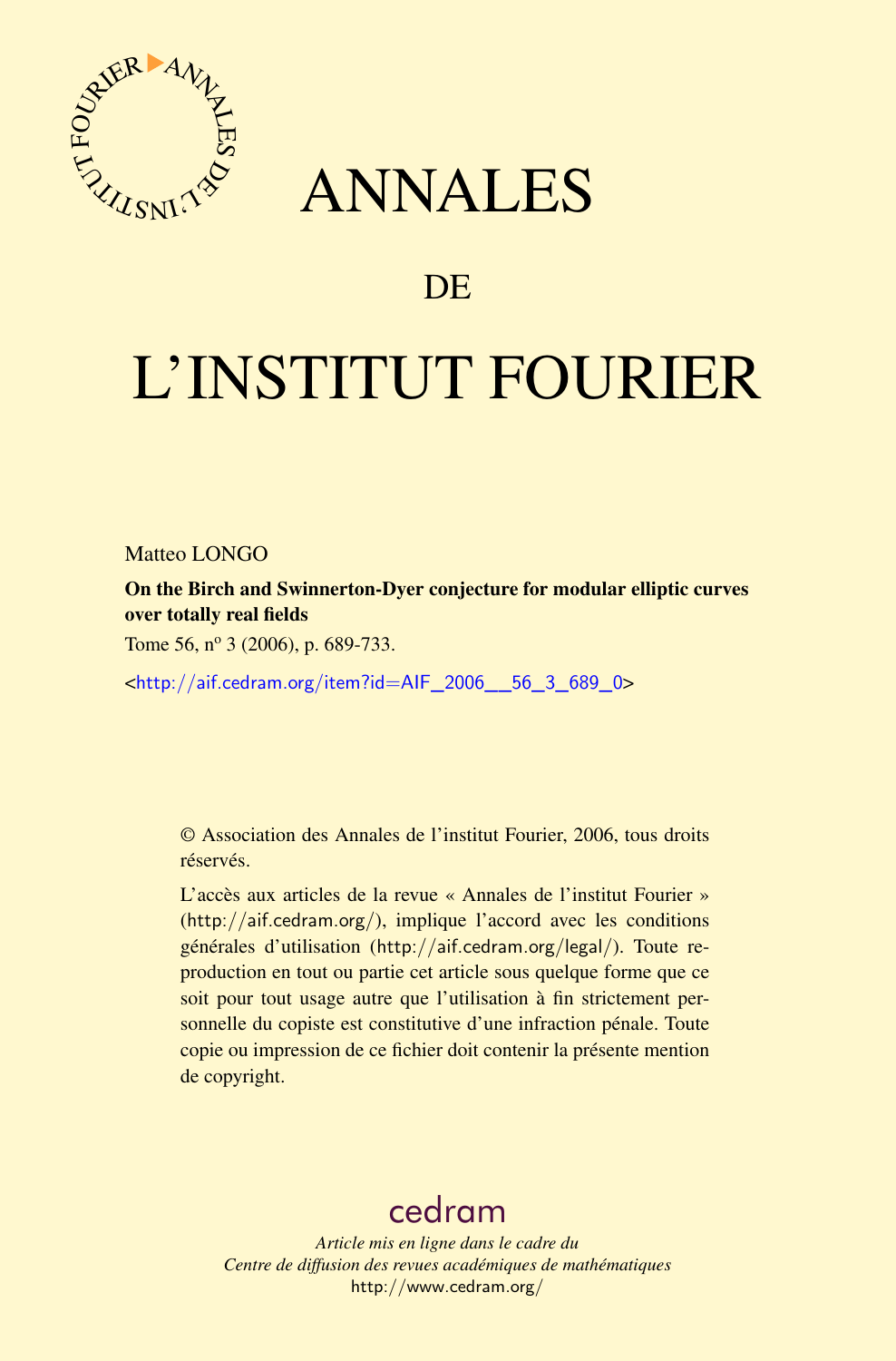### ON THE BIRCH AND SWINNERTON-DYER CONJECTURE FOR MODULAR ELLIPTIC CURVES OVER TOTALLY REAL FIELDS

#### **by Matteo LONGO (\*)**

ABSTRACT. — Let  $E/F$  be a modular elliptic curve defined over a totally real number field F and let  $\phi$  be its associated eigenform. This article presents a new method, inspired by a recent work of Bertolini and Darmon, to control the rank of  $E$  over suitable quadratic imaginary extensions  $K/F$ . In particular, this argument can also be applied to the cases not covered by the work of Kolyvagin and Logachëv, that is, when  $[F: \mathbb{Q}]$  is even and  $\phi$  not new at any prime.

 $R$ ÉSUMÉ. — Soit  $E/F$  une courbe elliptique modulaire définie sur un corps de nombres totalement réel F et soit  $\phi$  la forme propre associée. Cet article présente un nouvelle méthode, inspirée par un récent travail de Bertolini et Darmon, pour contrôler le rang de E sur des extensions convenables quadratiques imaginaires  $K/F$ . En particulier, ce résultat peut être appliqué aux cas qui ne sont pas considérés dans le travail de Kolyvagin et Logachëv, *i.e.,* quand [F : Q] est pair et φ n'est pas nouveau en aucun idéal premier.

#### **Introduction**

Let  $E$  be an elliptic curve of conductor  $\mathfrak n$  with no complex multiplication defined over a totally real number field  $F$  of finite degree d over  $\mathbb{O}$ . Choose a totally imaginary quadratic extension  $K/F$ ; such an extension can be described as  $K = F(\sqrt{\alpha})$ , where  $\alpha$  is a totally negative element of F. By the well-known theorem of Mordell-Weil, the rank of the groups  $E(F)$ and  $E(K)$  are finite. Denote by  $L(E, s)$  the Hasse-Weil L-series attached

*Keywords:* Elliptic Curves, Birch and Swinnerton-Dyer Conjecture, Shimura Varieties, Congruences between Hilbert Modular Forms.

*Math. classification:* 11G05, 11G18, 11G40, 11F30.

<sup>(\*)</sup> The author was partially supported by the research project COFIN PRIN 2002 *Geometria delle Varietà Algebriche* and by the Marie Curie Research Training Network *Arithmetic Algebraic Geometry*.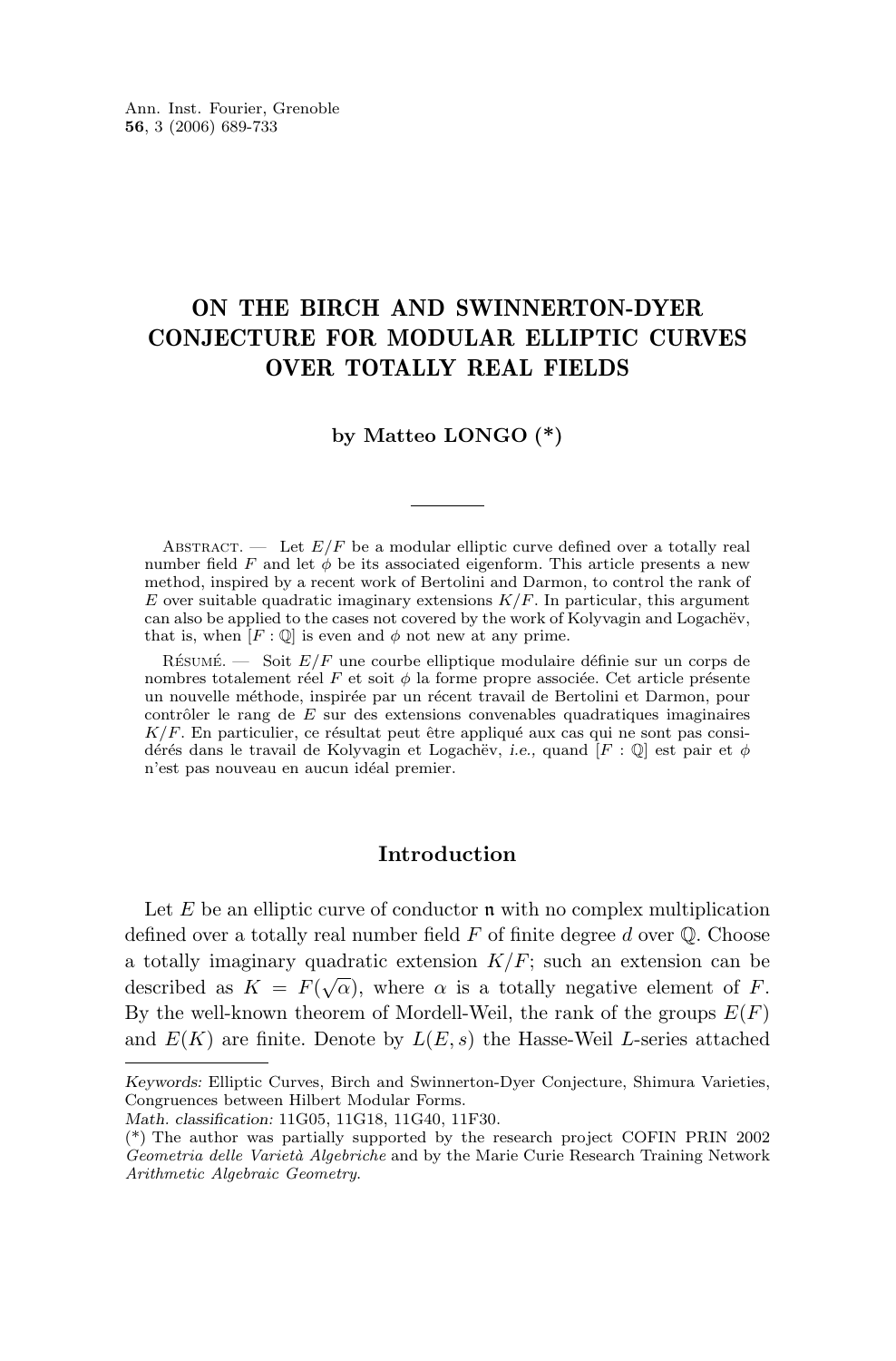to E and by  $L_K(E, s)$  its base change over K. These series converge for  $\Re(s)$  greater that 3/2. The following Birch and Swinnerton-Dyer conjecture **BSD** for E over F and K is well-known:

CONJECTURE (BSD). — The series  $L(E, s)$  and  $L_K(E, s)$  have a con*tinuation to entire functions whose order of vanishing at the central point*  $s = 1$  is equal to the rank of the groups, respectively,  $E(F)$  and  $E(K)$ .

This article presents some *new* cases of the **BSD** conjecture for *modular* elliptic curves  $E/F$  when the order of vanishing of  $L_K(E, s)$  at  $s = 1$ is zero. These new cases are those not covered by the well-known work of Kolyvagin and Logachëv [\[34\]](#page-44-0). In particular, the present work can be applied to modular elliptic curves  $E$  with everywhere good reduction over extensions  $F/\mathbb{Q}$  of even degree (and to all the twists of E by quadratic characters of  $F$ ).

The notion of modularity can be made precise as follows. For any rational prime p, denote by  $T_p(E)$  the p-adic Tate module of E and by

 $\rho_{E,n} : \text{Gal}(\overline{F}/F) \to \text{Aut}(T_n(E)) \simeq \text{GL}_2(\mathbb{Z}_n)$ 

the associated Galois representation.

On the other hand, let  $\phi \in \mathcal{S}_2(\mathfrak{n})$  be a Hilbert modular form of parallel weight 2 and  $\Gamma_0(\mathfrak{n})$ -level structure (see Section [1.1](#page-12-0) for precise definitions). Assume that  $\phi$  is an eigenform for the action of the Hecke algebra  $\mathbb{T}_n$  acting faithfully on  $\mathcal{S}_2(\mathfrak{n})$  and denote by  $\theta_{\phi}(T)$  the associated eigenvalues, where  $T \in \mathbb{T}_n$ . For any prime ideal  $\mathfrak{q} \nmid \mathfrak{n}$  (respectively,  $\mathfrak{q} \mid \mathfrak{n}$ ) of  $\mathcal{O}_F$ , denote by  $T_{\mathfrak{q}}$ the Hecke operator at  $\mathfrak q$  and by  $S_{\mathfrak q}$  the spherical operator at  $\mathfrak q$  (respectively, by  $U_q$  the Hecke operator at q); see [\[42\]](#page-44-0) for definitions. After a suitable normalization, it is possible to assume that the eigenvalues  $\theta_{\phi}(T)$  belong to the ring of integers  $\mathcal{O}_{\phi}$  of a finite extension  $K_{\phi}$  of Q. Fix finally a prime ideal  $\mathfrak p$  of  $\mathcal O_{\phi}$ . Thanks to the work of Carayol [\[11\]](#page-43-0), Wiles [\[50\]](#page-44-0) and Taylor [\[45\]](#page-44-0), there is a unique continuous representation:

$$
\rho_{\phi,\mathfrak{p}}: \mathrm{Gal}(F/F) \to \mathrm{GL}_2(\mathcal{O}_{\phi,\mathfrak{p}})
$$

which is unramified at all the prime ideals  $\mathfrak{q} \nmid \mathfrak{np}$  and so that the characteristic polynomial of a Frobenius element at these primes is  $X^2 - \theta_{\phi}(T_{\mathfrak{a}})$  +  $|\mathbf{q}|\theta_{\phi}(\mathbf{S}_{q})$ , where  $\mathcal{O}_{\phi,\mathfrak{p}}$  is the completion of  $\mathcal{O}_{\phi}$  at  $\mathfrak{p}$  and  $|\mathfrak{q}|$  is the norm of q, that is, the number of elements of the residue field of  $\mathcal{O}_F$  at q.

The following definition explains the notion of modularity.

DEFINITION  $0.1.$  – E is modular if there exists an eigenform  $\phi$  of par*allel weight 2 and level* **n** *so that*  $K_{\phi} = \mathbb{Q}$  *and*  $\rho_{\phi, p}$  *is equivalent to*  $\rho_{E, p}$ *, where* p *is a prime of* Z*.*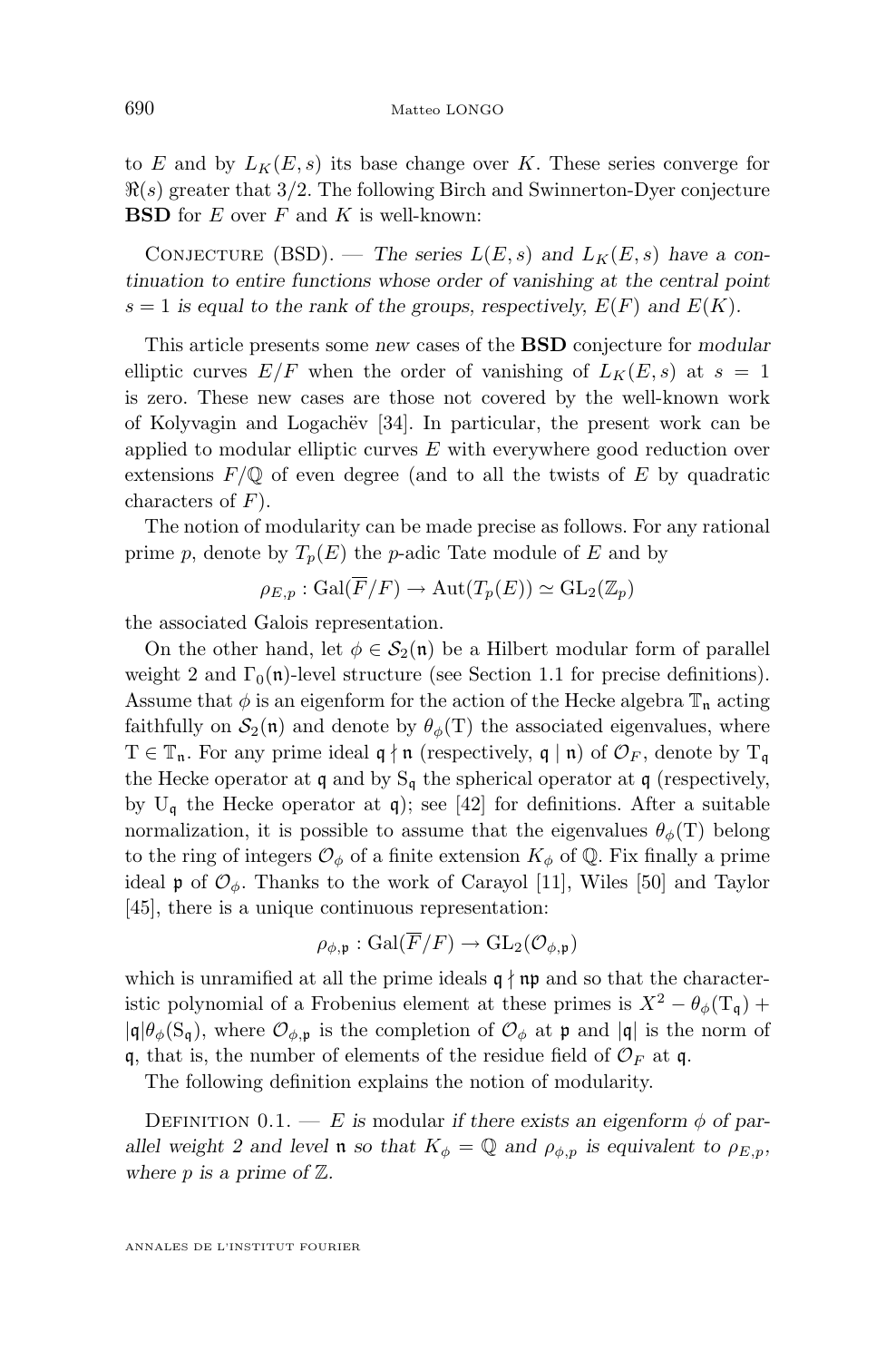If E is modular, then  $L(E, s)$  (respectively,  $L_K(E, s)$ ) coincides with the L-series  $L(\phi, s)$  (respectively,  $L_K(\phi, s)$ ) for  $\Re(s) \gg 0$ . Hence,  $L(E, s)$  and  $L_K(E, s)$  have continuations to entire functions. In the following, we prefer the notations  $L(\phi, s)$  and  $L_K(\phi, s)$  to denote  $L(E, s)$  and  $L_K(E, s)$ .

For  $F = \mathbb{Q}$  the **BSD** conjecture is known when the order of vanishing of  $L(E, s) = L(\phi, s)$  at  $s = 1$  is at most one. Thanks to the work of Wiles [\[51\]](#page-44-0) and Taylor-Wiles [\[46\]](#page-44-0), successively improved in a series of papers [\[17\]](#page-43-0), [\[14\]](#page-43-0) and [\[8\]](#page-43-0), it is known that all elliptic curves over  $\mathbb Q$  are modular. Set  $N := \mathfrak n$ . For such curves, there is a parametrization over Q:

$$
\varphi:X_0(N)\to E,
$$

where  $X_0(N)$  is the modular curve of level N. Let  $\omega$  be the unique invariant differential on E over  $\mathbb Q$  so that  $\varphi^*(\omega)(z) = \phi(z)dz$  (z a complex variable). Suppose that all primes dividing N are split in  $K := \mathbb{Q}(\sqrt{-D})$ . In this case, the order of vanishing of  $L_K(\phi, 1)$  is odd, hence  $L_K(\phi, 1) = 0$ . The **BSD** conjecture for elliptic curves over K should imply that the rank of  $E(K)$  is at least one, and exactly one if  $L'_{K}(\phi, 1) \neq 0$ .

There is a theory of Heegner points on  $X_0(N)$  coming from its interpretation as moduli space for elliptic curves with a cyclic subgroup of order N. More precisely, choose an ideal  $\mathcal N$  of  $\mathcal O_K$ , the ring of integers of K, so that  $\mathcal{O}_K/\mathcal{N} \simeq \mathbb{Z}/N\mathbb{Z}$ . The complex tori  $\mathbb{C}/\mathcal{O}_K$  and  $\mathbb{C}/\mathcal{N}^{-1}$  define elliptic curves related by a cyclic N-isogeny, giving a complex point  $x_1 \in X_0(N)(\mathbb{C})$ . The theory of complex multiplication implies that this point is defined over the Hilbert class field  $K_1$  of K. Define  $y_1 := \varphi(x_1)$  and  $y_K := \text{Tr}_{K_1/K}(y_1)$ . The main result of [\[25\]](#page-43-0) is:

$$
L'_{K}(\phi, 1) = \frac{\int_{E(\mathbb{C})} \omega \wedge \overline{i\omega}}{\sqrt{D}} \hat{h}(y_{K}),
$$

where  $\hat{h}$  is the Néron-Tate height. It follows that the point  $y_K$  has infinite order if and only if  $L'_{K}(\phi, 1) \neq 0$ .

In [\[33\]](#page-44-0) Kolyvagin proved that, under the previous assumptions, the rank of  $E(K)$  is one and that

$$
y_K \in E(K)^{\nu},
$$

where  $-v = \pm 1$  is the sign of the functional equation of  $L(\phi, s)$  and  $E(K)^v$ is the  $v$ -eigenspace for the complex conjugation. For more details and an exposition of this argument, see [\[24\]](#page-43-0).

Kolyvagin's result proves the rank one case of the **BSD** conjecture for  $E$  over  $K$  and can be used to derive a proof of the Birch and Swinnerton-Dyer conjecture for E over  $\mathbb Q$  when the order of vanishing of  $L(\phi, s)$  at  $s = 1$  is at most one. More precisely, assume that the order of vanishing of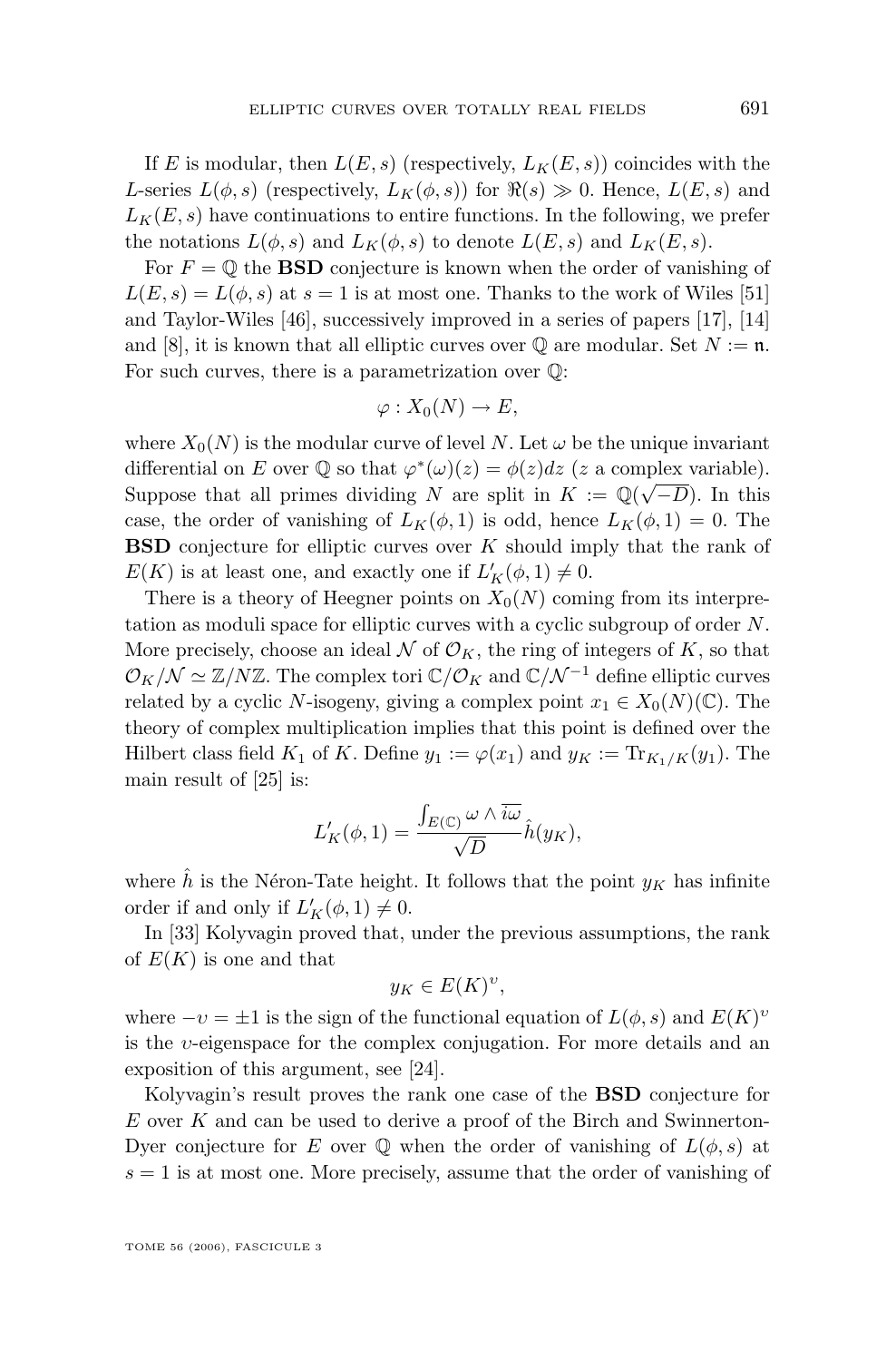$L(\phi, 1)$  is 0 or 1. In this case, it is possible to choose an extension  $K/F$  so that all primes dividing N are split in K and  $L'_{K}(\phi, 1) \neq 0$  (if  $L(\phi, 1) \neq 0$ the existence of such a field  $K$  follows from the work of Bump-Friedberg-Hoffstein [\[9\]](#page-43-0) and Murty-Murty [\[37\]](#page-44-0), while for  $L(\phi, 1) = 0$  this is a result of Waldspurger [\[48\]](#page-44-0)). Then Kolyvagin's result on the rank of  $E(K)$  imply the **BSD** conjecture over Q.

Assume now that either  $[F : \mathbb{Q}]$  is odd or  $[F : \mathbb{Q}]$  is even and  $\phi$  is new at least at one prime which divides n exactly. In this case the previous techniques can be generalized. The main idea is to replace, via the Jacquet-Langlands correspondence, the modular parametrization by a Shimura curve parametrization  $\varphi: X \to E$  defined over F in the spirit of [\[11\]](#page-43-0). The analogue in this context of [\[25\]](#page-43-0) and [\[33\]](#page-44-0) are, respectively, [\[53\]](#page-45-0) and [\[34\]](#page-44-0). See [\[53\]](#page-45-0) for more details.

This article proposes a new approach to the **BSD** conjecture when  $L_K(\phi, 1) \neq 0$ . A similar strategy has been used by Bertolini and Darmon [\[4\]](#page-42-0) in the context of Iwasawa's Main Conjecture. It is worth to point out that the totally real case introduces new problems which are not present in the rational case and must be treated by different tools. The main features of this approach are:

- 1. The analytic result on the non-vanishing of  $L_K'(\phi, 1)$  is replaced by a more algebraic point of view such as the Gross formula [\[23\]](#page-43-0) generalized by Zhang in [\[52\]](#page-45-0).
- 2. Kolyvagin's method requires an imaginary quadratic  $K/F$  so that the rank of  $E(K)$  is one, while in the setting of this work the rank of  $E(K)$  is zero.
- 3. It is possible to treat the missing cases for  $F$  totally real, that is,  $[F : \mathbb{Q}]$  even and  $\phi$  not new at any prime. In particular, this method applies to elliptic curves with everywhere good reduction defined over totally real fields of even degree over Q and to all their twists by quadratic characters of F. This case introduces arithmetic problems which are not present in the case  $F = \mathbb{Q}$ .

The main idea of this approach is parallel to the idea that [\[50\]](#page-44-0) and [\[45\]](#page-44-0) used to build the **p**-adic representation associated to a modular form  $\phi$  when  $[F: \mathbb{Q}]$  is even and  $\phi$  is not new at any prime. Basically, by the theory of congruences between modular forms, it is possible to find a modular form  $\phi_{\ell} \equiv \phi \pmod{p}$  of level  $\mathfrak{n}\ell$  which is new at  $\ell$ , where  $\ell \subset \mathcal{O}_F$  is a congruence prime. Since  $\phi$  is new at  $\ell$ , there is a theory of Shimura curves associated to  $\phi_{\ell}$  and, by varying the prime  $\ell$ , it is possible to obtain an Euler system and control the rank of  $E(K)$ .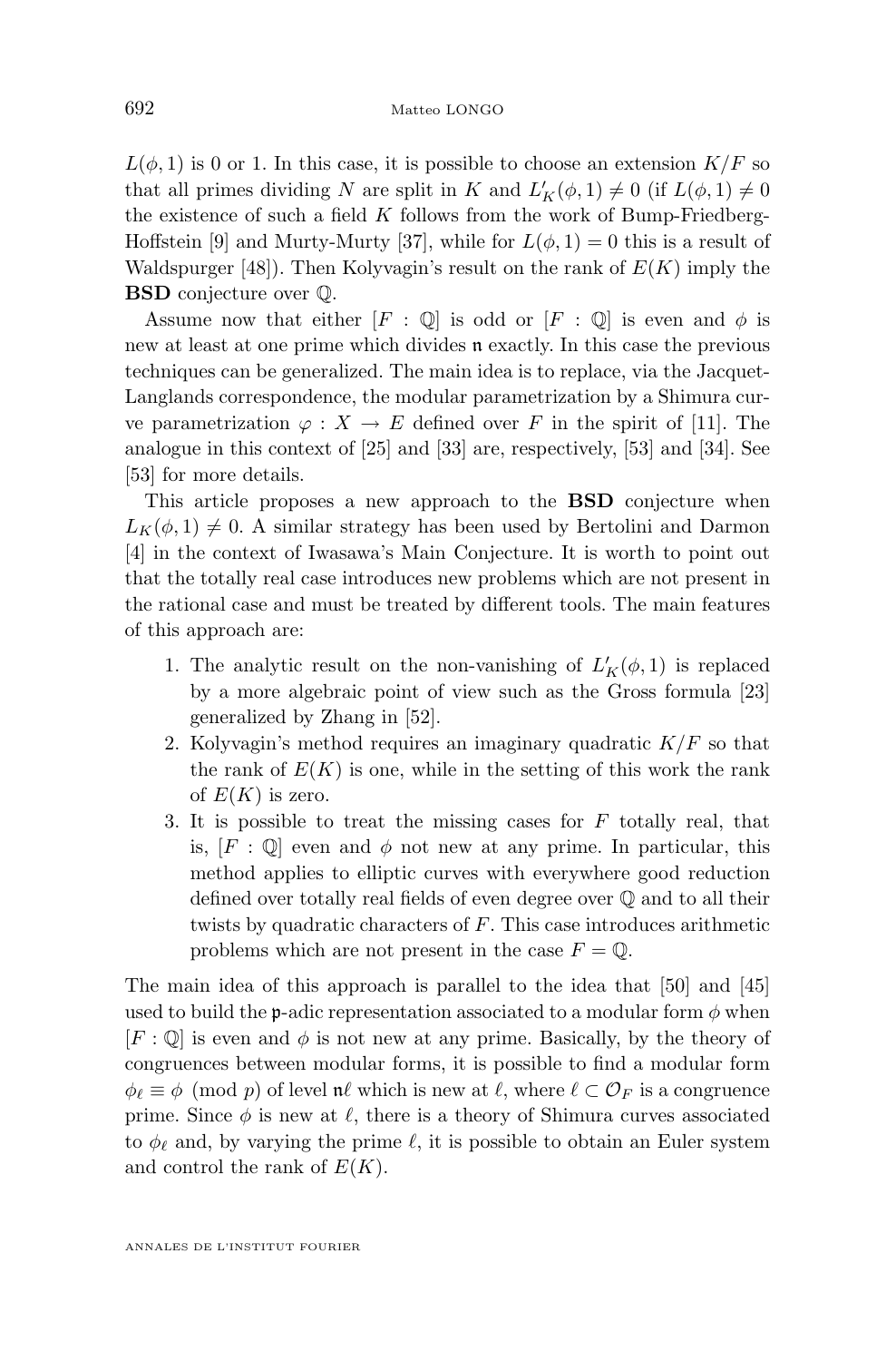#### **The main result**

<span id="page-5-0"></span>Although the most intriguing aspects of this work concern elliptic curves over  $F$  with everywhere good reduction and  $[F: \mathbb{Q}]$  even, the main result and the outline of the proof are now stated in a more general form.

If the relative discriminant of  $K/F$  is prime to n, there is a factorization  $\mathfrak{n} = \mathfrak{n}^+\mathfrak{n}^-$  induced by the extension  $K/F: \mathfrak{n}^+$  (respectively,  $\mathfrak{n}^-$ ) is divisible by the prime ideals dividing  $\mathfrak n$  which are split (respectively, inert) in  $K$ .

Assumption 0.2. — *The ideal* n *satisfies the following conditions:*

- 1. The discriminant of  $K/F$  is prime to  $\mathfrak{n}$ ; let  $\mathfrak{n} = \mathfrak{n}^+\mathfrak{n}^-$  be the asso*ciated factorization as above;*
- 2. n <sup>−</sup> *is square-free and the number of primes dividing it has the same parity as*  $d := [F : \mathbb{Q}]$ ;
- 3.  $\phi$  is new at each prime dividing  $\mathfrak{n}^-$ .

If E has everywhere good reduction and  $[F: \mathbb{Q}]$  is even, Assumption 0.2 is verified for any  $K$ . This is true also for any twist of  $E$  by quadratic characters  $\chi$  of F such that the corresponding quadratic extension of F is either CM or totally real. This assumption is equivalent to the requirement that the order of vanishing of  $L_K(\phi, 1)$  is even, so it is compatible with the hypothesis  $L_K(\phi, 1) \neq 0$ . As already observed, the **BSD** conjecture precludes in this setting the existence of Heegner points with infinite order as in the original method of Kolyvagin. Moreover, the parity assumption is crucial for the use of Shimura curves.

The following Theorem A (respectively, Theorem B) states that the **BSD** conjecture holds when the order of vanishing of  $L(\phi, s)$  (respectively,  $L_K(\phi, s)$  at  $s = 1$  is zero.

THEOREM A. — If  $L(\phi, 1) \neq 0$  then  $E(F)$  is finite.

THEOREM B. — If  $L_K(\phi, 1) \neq 0$  then  $E(K)$  is finite.

Theorem A follows from Theorem B by non-vanishing results for twists of L-series. Indeed, if  $L(\phi, 1) \neq 0$  then by [\[49\]](#page-44-0) it is possible to find K inducing a factorization  $\mathfrak{n} = \mathfrak{n}^+\mathfrak{n}^-$  as above and so that  $L_K(\phi, 1) \neq 0$ .

Theorem B follows by making a p-descent for a suitable rational prime p and bounding the p-Selmer group  $\text{Sel}_p(E/K)$  (the definition of  $\text{Sel}_p(E/K)$ ) can be found in  $[44, Ch, X, §4]$  $[44, Ch, X, §4]$ . The next paragraphs explain the conditions which are required for the choice of  $p$ . Theorem B will be deduced from Theorem C in the following after the choice of a suitable prime p.

The *Gross-Zhang formula* [\[52\]](#page-45-0) gives an arithmetic description of the special value at  $s = 1$  of  $L_K(\phi, s)$ . Let B be a quaternion algebra over F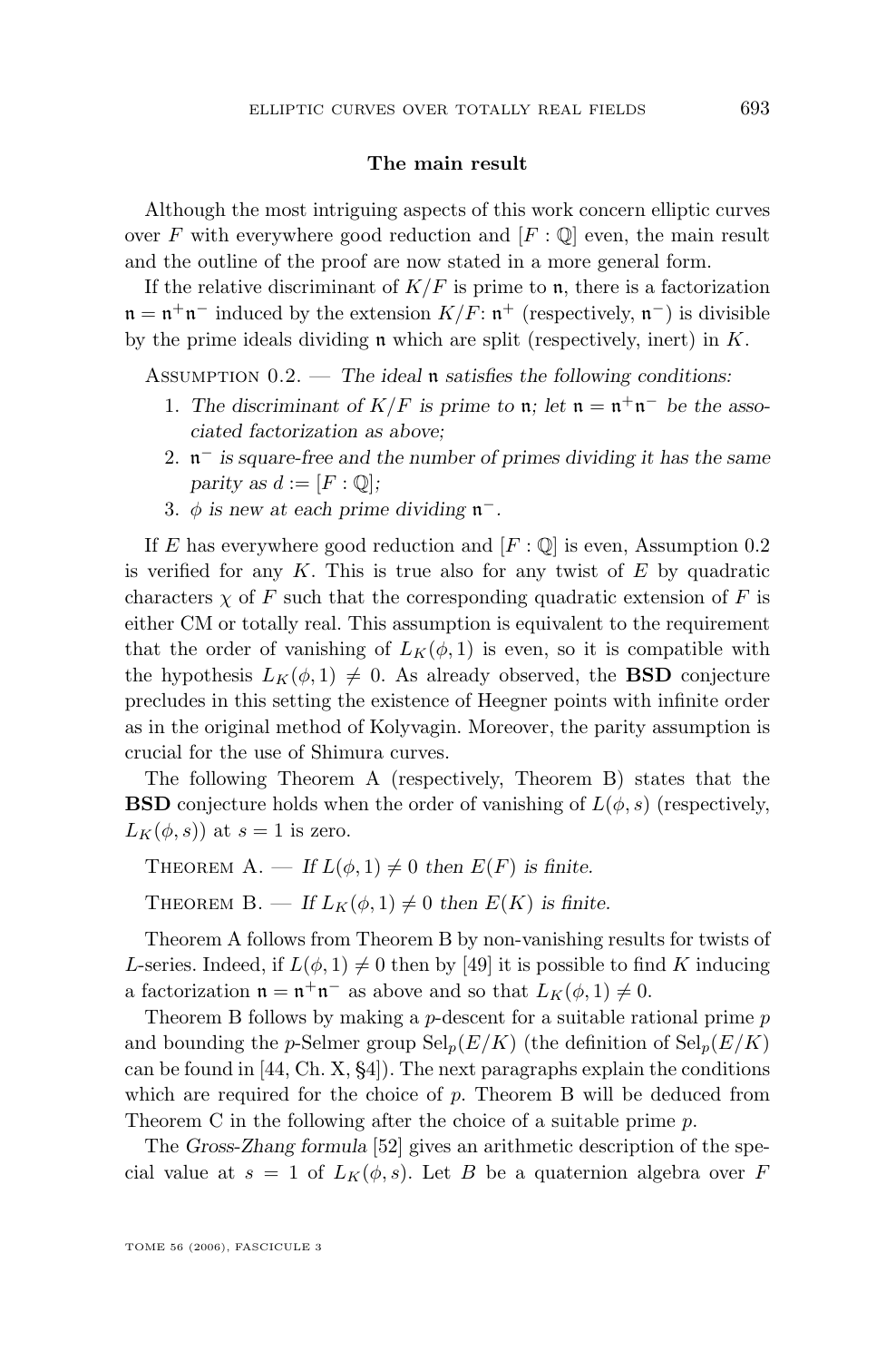<span id="page-6-0"></span>which is ramified at all the archimedean places of  $F$  and at all the prime ideals dividing  $\mathfrak{n}^-$  (by the previous assumption, such a quaternion algebra exists). Let  $R \subseteq B$  be an Eichler order of level  $\mathfrak{n}^+$ . Denote by  $B$  and  $R$ the finite adele ring of, respectively,  $B$  and  $R$ . By the Jacquet-Langlands correspondence [\[27\]](#page-43-0) there exists a weight 2 modular form

$$
f: \widehat{R}^{\times} \backslash \widehat{B}^{\times} / B^{\times} \to \mathbb{Z}
$$

on the quaternion algebra B with the same eigenvalues as  $\phi$  under the action of the Hecke algebra  $\mathbb{T}_n$ . Since any prime dividing  $n^-$  is inert in  $K/F$  by Assumption [0.2,](#page-5-0) it follows from [\[47,](#page-44-0) Chapitre III, Théorème 3.8] that there exists an embedding  $\Psi : K \hookrightarrow B$  so that  $\Psi(\mathcal{O}_K) = R \cap \Psi(K)$ , where  $\mathcal{O}_K$  is the ring of algebraic integers of K. Then there is a map:

$$
\widehat{\Psi}: \widehat{\mathcal{O}}_K^{\times} \backslash \widehat{K}^{\times}/K^{\times} \to \widehat{R}^{\times} \backslash \widehat{B}^{\times}/B^{\times}.
$$

Define the algebraic part of  $L_K(\phi, s)$  to be:  $\mathcal{L}_K(\phi) := \sum_{\mathfrak{a}} (f \circ \widehat{\Psi})(\mathfrak{a}) \in \mathbb{Z}$ , where the sum is over a set of representatives of  $Pic(\mathcal{O}_K) \simeq \widehat{\mathcal{O}}_K^{\times}/\widehat{K}^{\times}/K^{\times}$ . The Gross-Zhang formula states that:

(0.1) 
$$
L_K(\phi, 1) = |\mathcal{L}_K(\phi)|^2,
$$

 $where = denotes an equality up to an explicitly computable non-zero factor.$ 

For any group G denote by  $G[p]$  its p-torsion. Define

$$
\mathrm{Sel}_p(\phi/K) := \left\{ s \in \mathrm{Sel}_p(E/K) : \mathrm{res}_{\mathfrak{q}}(s) = 0, \forall \mathfrak{q} \mid \mathfrak{n}^+ \right\},
$$

where  $res_{\mathfrak{q}}(s) : H^1(K, E[p]) \to H^1(K_{\mathfrak{q}}, E[p]) := \bigoplus_{v \mid \mathfrak{q}} H^1(K_v, E[p])$  is the direct sum of the restriction maps in Galois cohomology, the sum is over the set of primes v of  $\mathcal{O}_K$  dividing q and  $K_v$  is the completion of K at v (for more details on these definitions, see Section [1.3\)](#page-14-0).

Say that a modular form  $\phi$  to be *p*-isolated if there are no non-trivial congruences  $\phi \equiv \psi \pmod{p}$  between  $\phi$  and other forms  $\psi$  of level n which are new at  $\mathfrak{n}^-$ .

The following result provides the key ingredient to prove Theorem B above.

THEOREM C. — Assume that the following conditions on the prime p > 3 *are verified:*

1. p *is prime to* nD*, where* D *is the absolute discriminant of* K*;*

2.  $p \nmid \mathcal{L}_K(\phi);$ 

- 3. φ *is* p*-isolated;*
- 4. The Gal $(\overline{F}/F)$ -module  $E[p]$  is irreducible.

*Then*  $\operatorname{Sel}_p(\phi/K) = 0$ *.*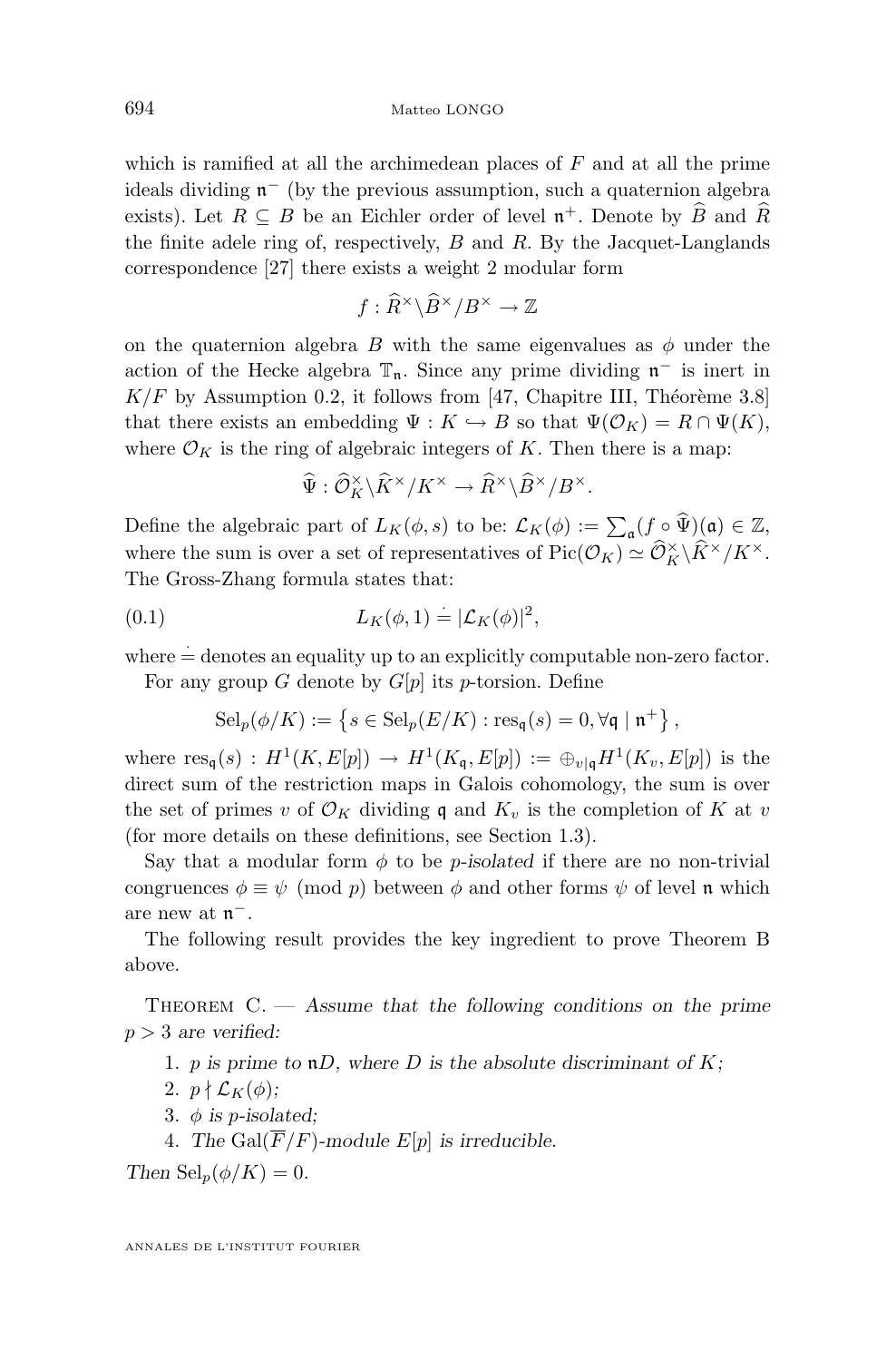Theorem B can be deduced by Theorem C as follows. Assume that  $L_K(\phi, 1) \neq 0$ . Choose a rational prime  $p > 3$  verifying conditions 1, 2, 3 and 4 in Theorem C and the following displayed equation:

(0.2) 
$$
\mathrm{Sel}_p(E/K) = \mathrm{Sel}_p(\phi/K).
$$

Note that there are infinitely many primes satisfying all these conditions: for 2, since  $L_K(\phi, 1) \neq 0$ , Equation [\(0.1\)](#page-6-0) shows that  $\mathcal{L}_K(\phi) \neq 0$ ; for 3, use the finiteness of the C-vector space of Hilbert modular forms of fixed weight and level; for 4, use [\[41,](#page-44-0) Théorème 2] and the fact that  $E$  has no complex multiplication; for the displayed Equation  $(0.2)$ , choose p such that E has good ordinary reduction at primes dividing  $p$  and use the theorem of Lutz as in [\[22,](#page-43-0) Section 2] (recall that p is prime to  $\mathfrak{n}^+$  by 1). By the choice of p made above, it follows from Theorem C that  $\text{Sel}_p(E/K) = 0$ . Since there is an injective map

$$
E(K)/pE(K) \hookrightarrow \mathrm{Sel}_p(E/K)
$$

arising from Kummer theory, Theorem B follows.

The proof of Theorem A and B is then reduced to the proof of Theorem C, which is outlined in the next subsection.

#### **The outline of the proof of Theorem C**

The general approach for obtaining results on the rank of  $E(K)$  is to bound the p-Selmer group  $\text{Sel}_n(E/K)$ . The strategy for finding such bounds is to construct a collection of global cohomology classes (a so called *Euler system*)  $\{\kappa_{\ell} \in H^1(K, E[p])\}_{\ell \in L}$  so that: (1) L is a sufficiently large set of primes of  $\mathcal{O}_F$  and (2) each class  $\kappa_\ell$  satisfies prescribed local properties, that is, the restriction of  $\kappa_{\ell}$  at any prime not dividing  $\mathfrak{n}^+ \ell$  belongs to the image of the local Kummer map. The existence of an Euler system combined with a standard argument based on the global reciprocity law of class field theory can then be used to obtain the desired bound.

The idea of the present paper, as in [\[4\]](#page-42-0), is to produce an Euler system using the theory of congruences between modular forms. The set of primes L for the Euler system  $\{\kappa_{\ell}\}_{\ell \in L}$  is given by the congruence primes  $\ell$ , which, following the terminology introduced by Bertolini and Darmon, are called p-admissible. For any  $\ell \in L$ , the class  $\kappa_{\ell}$  is obtained from Heegner points on the Shimura curve  $X_{\mathfrak{n}^+,\mathfrak{n}^- \ell}$  of level  $\mathfrak{n}^+$  attached to a quaternion algebra of discriminant  $\mathfrak{n}^- \ell$  which is split at exactly one of the archimedean places of F. The sketch of the proof can be divided into five steps.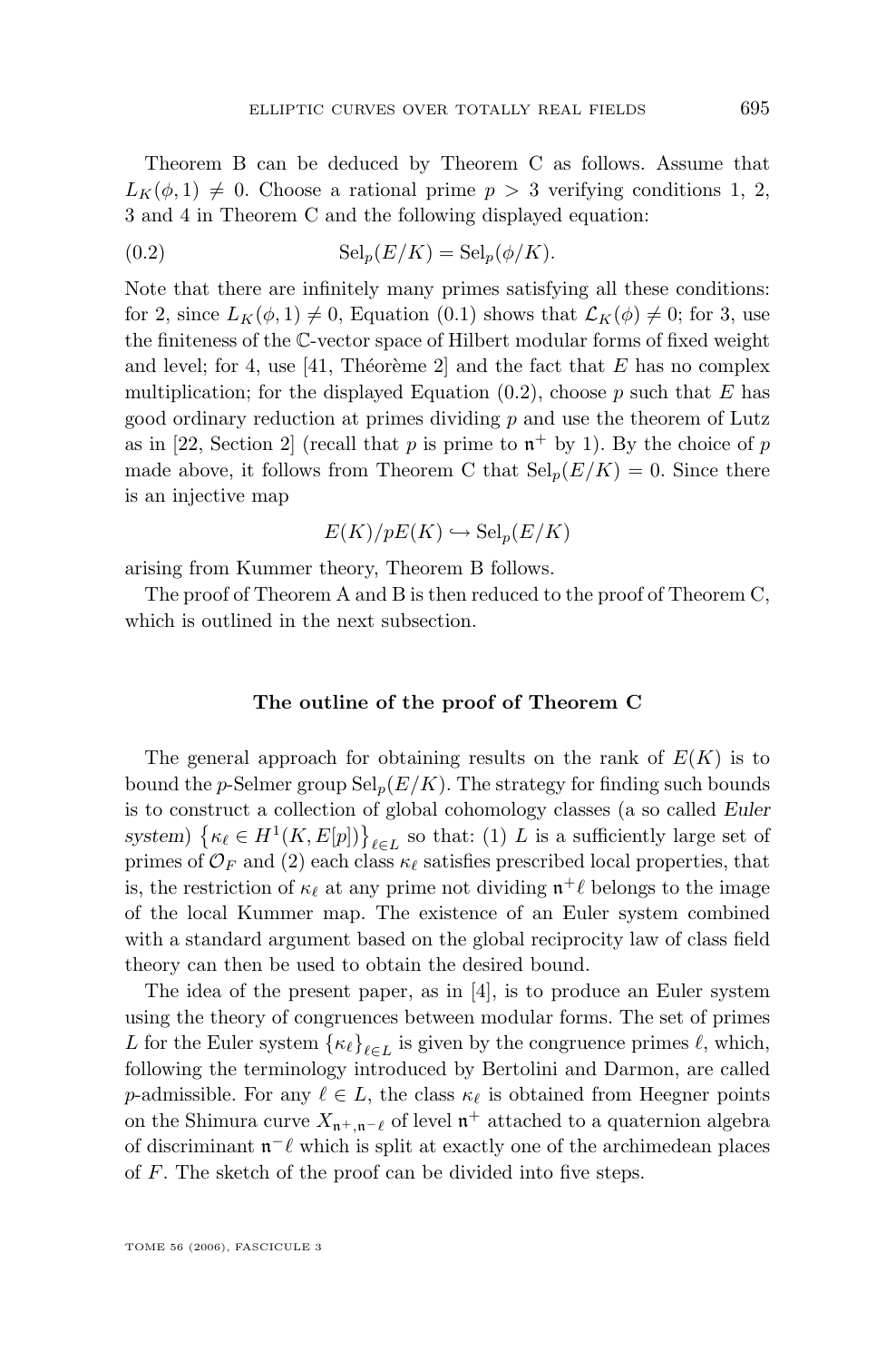Step 1: The raising the level result.

<span id="page-8-0"></span>Let  $\theta_{\phi} : \mathbb{T}_n \to \mathbb{Z}/p\mathbb{Z}$  denote the morphism associated to  $\phi$ . A modular form  $\phi'$  of level  $\mathfrak{n}'$  is said to be *congruent to*  $\phi$  (mod p) (write:  $\phi' \equiv \phi$ (mod *p*)) if the Fourier coefficients of  $\phi'$  belong to the ring of integer  $\mathcal{O}_{\phi'}$ of a number field  $K_{\phi'}$  and there is a prime ideal  $\mathfrak{p} \subseteq \mathcal{O}_{\phi'}$  dividing p so that: (1)  $\mathcal{O}_{\phi'}/\mathfrak{p} \simeq \mathbb{Z}/p\mathbb{Z}$  and (2)  $T_{\mathfrak{q}}(\phi') \equiv \theta_{\phi}(T_{\mathfrak{q}})\phi' \pmod{\mathfrak{p}}$  for primes  $\mathfrak{q} \nmid \mathfrak{nn}'$  and  $T_{\mathfrak{q}}(\phi') \equiv \theta_{\phi}(U_{\mathfrak{q}})\phi' \pmod{\mathfrak{p}}$  for primes  $\mathfrak{q} \mid (\mathfrak{n}, \mathfrak{n}')$ . Definition 0.3 introduces the congruence primes and Theorem 0.4 states the raising the level result.

DEFINITION 0.3. — *Define a prime*  $\ell \subset \mathcal{O}_F$  *to be p*-admissible *if:* 

1.  $\ell$   $\nmid$  np; 2.  $\ell$  is inert in K; 3.  $p \nmid |\ell|^2 - 1;$ 4. *p*  $|\ell| + 1 - \epsilon \theta_{\phi}(T_{\ell})$ , where  $\epsilon = \pm 1$ .

THEOREM  $0.4.$  — Assume that  $\ell$  is p-admissible and that the represen*tation of*  $Gal(\overline{F}/F)$  *on*  $E[p]$  *is irreducible. Then there exists a modular form*  $\phi_{\ell}$  *of level*  $\mathfrak{n}\ell$  *new at*  $\ell$  *so that*  $\phi_{\ell} \equiv \phi \pmod{p}$ *.* 

Step 2: The Jacquet-Langlands correspondence.

Denote by  $\bar{\theta}_{\phi} : \mathbb{T}_{\mathfrak{n}} \to \mathbb{Z}/p\mathbb{Z}$  (respectively,  $\bar{\theta}_{\phi_{\ell}} : \mathbb{T}_{\mathfrak{n}\ell} \to \mathbb{Z}/p\mathbb{Z}$ ) the morphism associated to  $\phi$  (respectively, to  $\phi_{\ell}$ ). Use the following notations:  $\mathfrak{m}_f := \text{Ker}(\theta_\phi)$  and  $\mathfrak{m}_{f_\ell} := \text{Ker}(\theta_{\phi_\ell})$ . By the Jacquet-Langlands correspondence it is possible to associate to  $\phi_{\ell}$  a modular form  $f_{\ell}$  on a quaternion algebra  $\beta$  which is split at exactly one of the archimedean places of  $F$  and whose discriminant is  $\mathfrak{n}^{-}\ell$  (note that such a quaternion algebra exists by Assumption [0.2\)](#page-5-0). Fix an Eichler order  $\mathcal{R} \subseteq \mathcal{B}$  of level  $\mathfrak{n}^+$  and consider the Shimura curve  $X$  defined over  $F$  whose complex points are

$$
X(\mathbb{C}):=\widehat{{\mathcal R}}^\times\backslash(\widehat{{\mathcal B}}^\times\times{\mathcal H}^\pm)/{\mathcal B}^\times\simeq\coprod_{j=1}^h\Gamma_j\backslash{\mathcal H},
$$

where  $\mathcal{H}^{\pm} = \mathbb{C} - \mathbb{R}$ , the symbol  $\mathcal{H}$  denotes the complex upper half plane and  $\Gamma_i \subseteq \mathcal{B}^{\times}$  are arithmetic subgroups related to the level structure  $\mathcal{R}$ . The modular form  $f_\ell$  can be viewed as a holomorphic differential on  $X(\mathbb{C})$ . Denote by J the Jacobian variety of X and by  $J[p]$  its p-torsion. The following theorem, due essentially to Boston-Lenstra-Ribet [\[6\]](#page-42-0), gives the relation between the cohomology of  $E[p]$  and that of  $J[p]$ .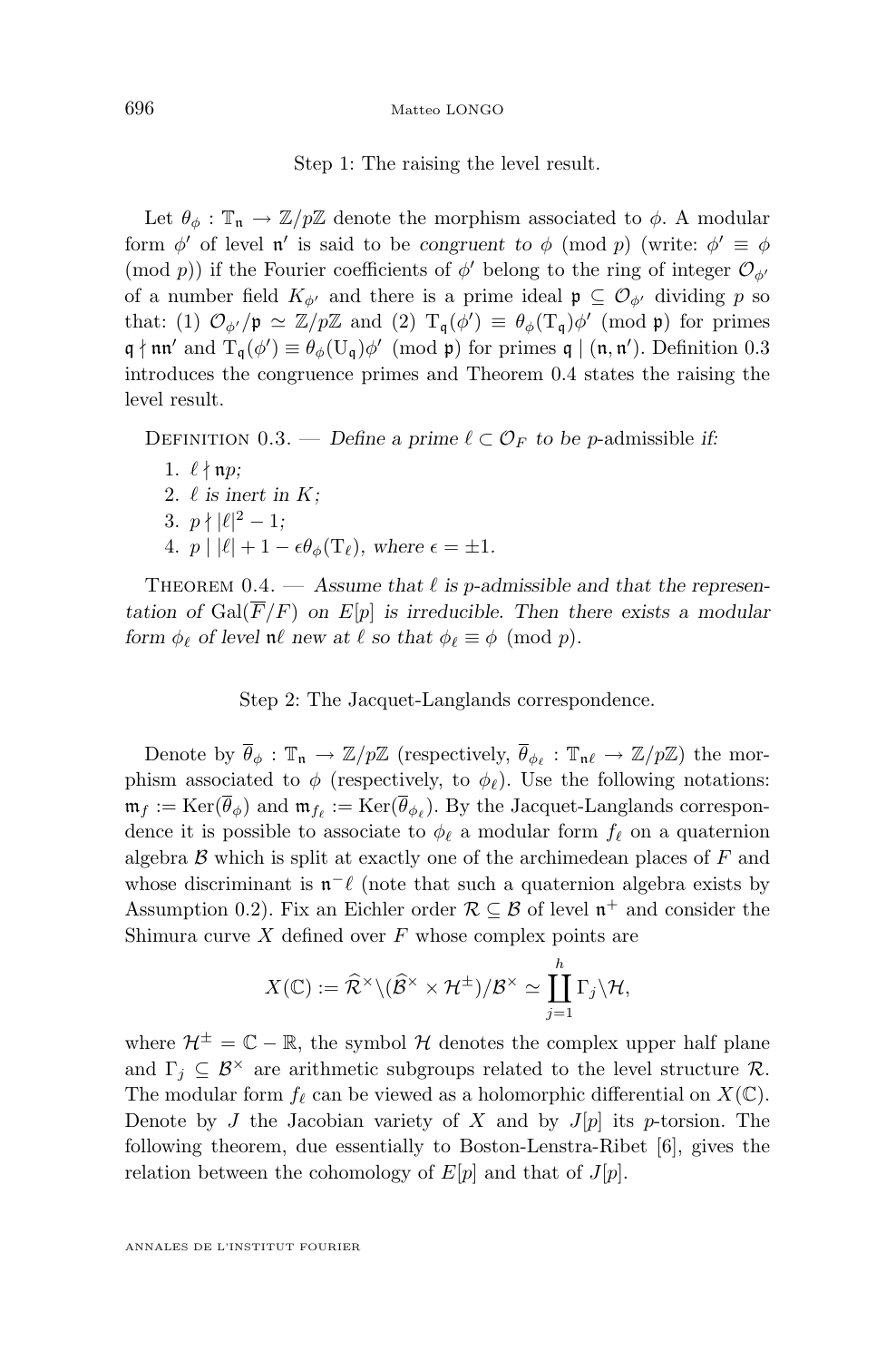THEOREM  $0.5.$  — *There is an isomorphism of*  $Gal(\overline{F}/F)$ *-modules*  $J[p]/\mathfrak{m}_{f_{\ell}} \simeq E[p]^k$ , where k is a positive integer.

Step 3: The construction of  $\kappa_{\ell}$ .

Denote by  $\mu$  the archimedean place of F where  $\beta$  is split. By Assumption [0.2](#page-5-0) there is an embedding

$$
K^\times \hookrightarrow \mathcal{B}^\times \hookrightarrow (\mathcal{B} \otimes_{F,\mu} \mathbb{R})^\times \simeq \mathrm{GL}_2(\mathbb{R})
$$

inducing an action of  $K^{\times}$  on  $\mathcal{H}^{\pm}$  by fractional linear transformations. This action has only one fixed point  $P \in \mathcal{H}$  which is rational over the Hilbert class field  $K_1$  of K by the theory of complex multiplication (see [\[43,](#page-44-0) Theorem 9.6]). Define the *Heegner divisor*  $D_K := \sum_{\sigma \in \text{Gal}(K_1/K)} \sigma(P)$  $Div(X)(K_1)$ . If the representation of  $Gal(\overline{F}/F)$  on  $E[p]$  is irreducible, the ideal  $\mathfrak{m}_{f_\ell}$  is not Eisenstein and so  $D_K$  defines a point in  $P_K \in J(K)/\mathfrak{m}_{f_\ell}$ . The Kummer map:

(0.3) 
$$
J[p]/\mathfrak{m}_{f_{\ell}} \hookrightarrow H^1(K, J[p]/\mathfrak{m}_{f_{\ell}}) \simeq H^1(K, E[p])^k
$$

yields k global classes  $\kappa_j \in H^1(K, E[p])$  for  $j = 1, ..., k$  (the isomorphism in (0.3) is a consequence of Theorem [0.5\)](#page-8-0). For any prime  $\mathfrak{q} \subseteq \mathcal{O}_F$ , denote by  $\delta_{\mathfrak{q}}$  the local Kummer map and by res<sub>q</sub> the restriction map in cohomology. Since any  $\kappa_i$  comes from a class of  $\text{Sel}_p(J/K)$  and the conductors of J and E differ only at  $\ell$ , it is possible to show that  $res_{\mathfrak{a}}(\kappa_{\ell}) \in \text{Im}(\delta_{\mathfrak{a}})$  for primes  $\mathfrak{q} \nmid \mathfrak{n}^+\ell$  (see Theorem [5.5](#page-42-0) for precise references). So there are two problems: (1) The choice of a suitable component  $H^1(K, E[p]) \subseteq H^1(K, J[p]/\mathfrak{m}_{f_{\ell}})$ : the class  $\kappa_{\ell}$  is then defined to be the projection on it; (2) The description of  $res_{\ell}(\kappa_{\ell}).$ 

*Remark 0.6.* – The problem of finding a suitable copy of  $H^1(K, E[p])$ in  $H^1(K, J[p]/\mathfrak{m}_{f_{\ell}})$  appears only when  $[F : \mathbb{Q}]$  is even and  $\phi$  is not new at any prime dividing  $n^-$ . Indeed, in all other cases (so, in particular, when  $F = \mathbb{Q}$ ) it is possible to show that  $\Phi_{\ell}/\mathfrak{m}_{f_{\ell}} \simeq \mathbb{Z}/p\mathbb{Z}$  and, as a consequence, to prove that  $J[p]/\mathfrak{m}_{f_{\ell}} \simeq E[p]$ . The problems with the missing case are related to the geometry of Shimura curves and to the description of the action of Hecke operators via Brandt matrices. More precisely, assume from now to the end of this remark that  $[F: \mathbb{Q}]$  is even and  $\phi$  is not new at any prime dividing  $\mathfrak{n}^-$ . In this case, it is not possible prove that  $\Phi_{\ell}/\mathfrak{m}_{f_{\ell}} \simeq \mathbb{Z}/p\mathbb{Z}$ using the the argument of [\[38,](#page-44-0) Proposition 5] based on the geometry of Shimura curves. On the other hand, it is possible, studying the action of Hecke operators via Brandt matrices, to give precise conditions on  $F$  and  $\mathfrak n$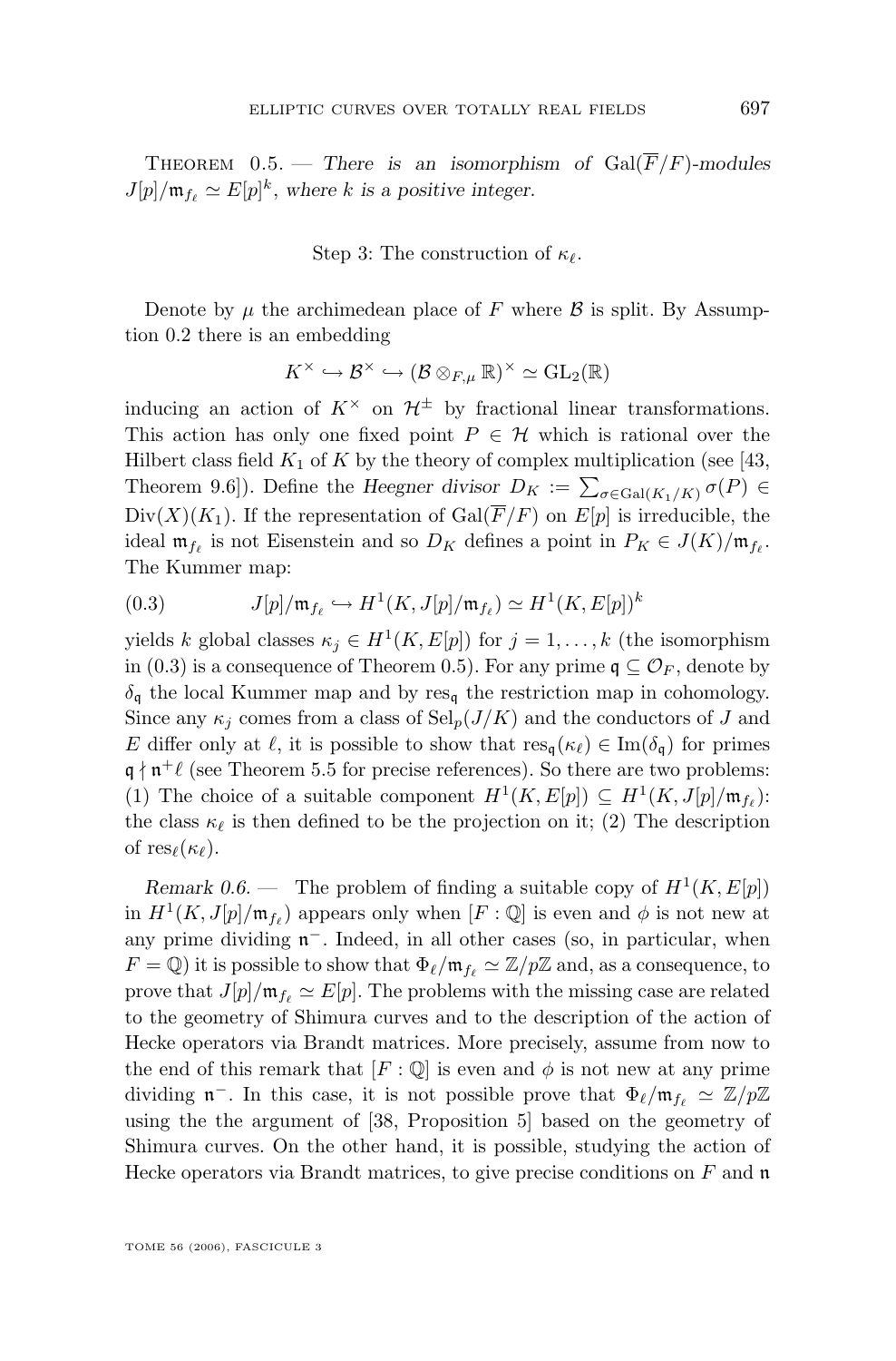698 Matteo LONGO

which imply  $\Phi_{\ell}/\mathfrak{m}_{f_{\ell}} \simeq \mathbb{Z}/p\mathbb{Z}$ . These conditions are collected in the notion of *Eisenstein pair* (see Definition [3.4\)](#page-23-0). When no one of these conditions is verified, it is necessary to use a more complicate argument to find a suitable component  $C_{\ell} \simeq \mathbb{Z}/p\mathbb{Z} \subseteq \Phi_{\ell}/\mathfrak{m}_{f_{\ell}}$  playing the same role as  $\Phi_{\ell}/\mathfrak{m}_{f_{\ell}}$  in the previous case.

#### Step 4: The component  $\mathcal{C}_{\ell}$  and the Reciprocity Law.

Since  $X$  is a moduli space for suitable abelian varieties with level structure, there is a model X of X over  $\mathcal{O}_F$ . Denote by  $\mathcal{X}_\ell$  the fiber of X at  $\ell$  and define  $\mathcal{X}_{\ell^2} := \mathcal{X}_{\ell} \otimes_{F_{\ell}} K_{\ell}$ . Let  $\mathbb{C}_{\ell}$  be the completion of the algebraic closure of  $F_\ell$  and define  $\mathcal{H}_\ell := \mathbb{C}_\ell - F_\ell$ . By the Čerednik-Drinfeld theorem, there is an isomorphism of rigid analytic spaces over  $K_{\ell}$ :

$$
\mathcal{X}_{\ell^2}(\mathbb{C}_{\ell})=\coprod_{j=1}^h\Gamma_j\backslash \mathcal{H}_{\ell},
$$

where  $\Gamma_j \subseteq \text{PGL}_2(F_\ell)$  are arithmetic subgroups related to the fixed level structure  $\mathcal{R} \subseteq \mathcal{B}$ . Denote by  $\mathcal{X}_{\mathbb{F}_{\ell^2}}$  the special fiber of  $\mathcal{X}_{\ell^2}$ , where  $\mathbb{F}_{\ell^2}$  is the residue field of  $K_\ell$ . The Čerednik-Drinfeld theorem shows that the set of vertices  $V_{\ell}$  of the arithmetic graph  $\mathcal{G}_{\ell}$  associated to  $\mathcal{X}_{\mathbb{F}_{q^2}}$  has the following description:  $V_{\ell} = \widehat{R}^{\times} \backslash \widehat{B}^{\times}/B^{\times} \times \{0, 1\}.$ 

THEOREM 0.7. — The Heegner point  $P \in X(K_1)$  reduces to a non *singular point of the special fiber*  $\mathcal{X}_{\mathbb{F}_{\ell^2}}$ . In particular,  $P_K$  defines a divisor  $v_K \in \mathbb{Z}^0[\widehat{R}^\times \backslash \widehat{B}^\times/B^\times]/\mathfrak{m}_{f_\ell}$ .

This result is proved in Section [5.2](#page-38-0) using the  $\ell$ -adic description of Heegner points obtained from the Čerednik-Drinfeld theorem.

Let  $\Phi_{\ell}$  denote the group of connected components of the Jacobian variety of  $\mathcal{X}_{\ell^2}$ . Define  $H^1_{\text{sing}}(K_{\ell}, E[p]) := H^1(K_{\ell}^{\text{unr}}, E[p])^{\text{Gal}(K_{\ell}^{\text{unr}}/K_{\ell})}$ . This group is the orthogonal complement of  $\delta_{\ell}(E(K_{\ell})/pE(K_{\ell}))$  under the local Tate pairing  $\langle , \rangle_{\ell}$ . The following Theorem 0.8 (proved in Propositions [4.10](#page-34-0) and [4.11\)](#page-35-0) characterizes the choice of the component  $H^1(K, E[p])$  inside  $H^1(K, J[p]/\mathfrak{m}_{f_{\ell}})$ , while Theorem [0.9](#page-11-0) (proved in Proposition [5.4\)](#page-41-0) describes  $res_{\ell}(\kappa_{\ell})$  by the Reciprocity Law.

THEOREM 0.8. — *There exists a component*  $C_{\ell} \simeq \mathbb{Z}/p\mathbb{Z} \subset \Phi_{\ell}/\mathfrak{m}_{f_{\ell}}$  so *that*

$$
\mathcal{C}_{\ell} \simeq H^1_{\text{sing}}(K_{\ell}, E[p]) \subset H^1(K_{\ell}, E[p]) \subset H^1(K_{\ell}, J[p]/\mathfrak{m}_{f_{\ell}})
$$

ANNALES DE L'INSTITUT FOURIER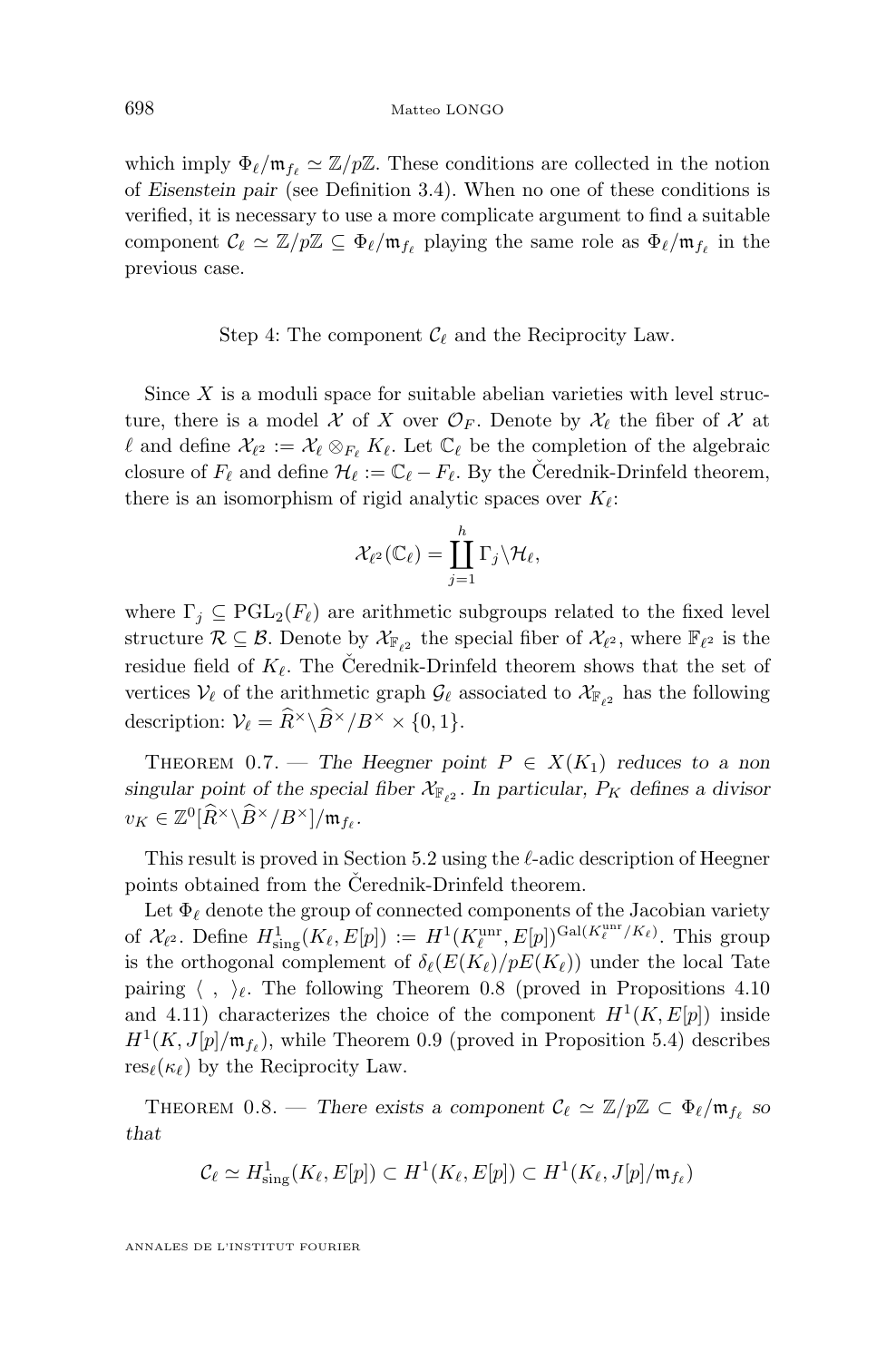<span id="page-11-0"></span>*and there is a canonical non-trivial isomorphism*

$$
\overline{\omega}_{\ell} : \mathrm{Im}(\delta_*) / \langle \mathfrak{m}_f, U_{\ell}^2 - 1 \rangle \to \mathcal{C}_{\ell} \simeq \mathbb{Z}/p\mathbb{Z},
$$

where  $\text{Im}(\delta_*) \subseteq \mathbb{Z}^0[\widehat{R}^\times \backslash \widehat{B}^\times / B^\times]$  *is the subgroup of elements having degree zero on each connected component of*  $\mathcal{G}_{\ell}$ .

THEOREM 0.9. — *There is an element*  $C \in (\mathbb{Z}/p\mathbb{Z})^{\times}$  *so that*  $\overline{\omega}_{\ell}(v_K) \equiv$  $C\mathcal{L}_K(\phi)$  (mod p) in  $\mathcal{C}_\ell$ .

#### Step 5: The Euler system argument.

This is the final step of the proof of Theorem C. We must show that  $\text{Sel}_p(\phi/K)$  is zero. So, fix an element  $s \in \text{Sel}_p(\phi/K)$  and assume that  $s \neq 0$ . For any primes q, let  $\partial_q : H^1(K, E[p]) \to H^1_{sing}(K_q, E[p])$  be the composition of the map  $res_q$  and the projection to  $H^1_{sing}(K_q, E[p])$ . Choose a p-admissible prime  $\ell$  so that  $\partial_{\ell}(s) = 0$  and res $_{\ell}(s) \neq 0$  (such a prime  $\ell$  exists by Theorem [2.3\)](#page-18-0). If  $\ell$  is a p-admissible prime, then (see also Lemma [2.2\)](#page-18-0)

(0.4) 
$$
\delta_{\ell}(E(K_{\ell})/pE(K_{\ell})) \simeq \mathbb{Z}/p\mathbb{Z} \text{ and } H^1_{sing}(K_{\ell}, E[p]) \simeq \mathbb{Z}/p\mathbb{Z}.
$$

The global Tate duality yields  $\langle s, \kappa_{\ell} \rangle = \sum_{\mathfrak{q}} \langle \text{res}_{\mathfrak{q}}(s), \text{res}_{\mathfrak{q}}(\kappa_{\ell}) \rangle_{\mathfrak{q}} = 0$ . Since  $res_{\mathfrak{a}}(\kappa_{\ell})$  is orthogonal to s with respect to the local Tate pairing  $\langle , \rangle_{\mathfrak{a}}$ for  $\mathfrak{q} \neq \ell$ , it follows that  $\langle \text{res}_{\ell}(s), \text{res}_{\ell}(\kappa_{\ell}) \rangle_{\ell} = 0$ . Since  $H^1_{\text{fin}}(K_{\ell}, E[p])$  and  $H^1_{\text{sing}}(K_\ell, E[p])$  are orthogonal with respect to the local pairing  $\langle , \rangle_\ell$ , the isomorphisms (0.4) and the condition  $\partial_{\ell}(\kappa_{\ell}) \neq 0$  (which follows from Theorem 0.9) imply that  $res_{\ell}(s) = 0$ , which is a contradiction. This completes the sketch of the proof.

#### Examples.

Assume that E is an elliptic curve with everywhere good reduction over a real quadratic field  $F = \mathbb{Q}(\sqrt{D})$ . If E is a Q-curve, that is, E is isogenous to its Galois conjugate, then  $E$  appears as a quotient of the modular curve  $J_1(N)$  over Q for some N. In this case, the classical methods of Kolyvagin could perhaps be applied to  $E$  (see the brief discussion in [\[16,](#page-43-0) Section 3]). The author will study this variant of the classical method in a forthcoming work. The really new cases which can be treated by the present work are elliptic curves which are not Q-curves. An example of such curves can be found in [\[16\]](#page-43-0): let  $\omega := \frac{1+\sqrt{509}}{2}$  and  $F = \mathbb{Q}(\omega)$ ; then the elliptic curve corresponding to the following Weierstrass equation

$$
y^{2} - xy - \omega y = x^{3} + (2 + 2\omega)x^{2} + (162 + 3\omega)x + (71 + 34\omega)
$$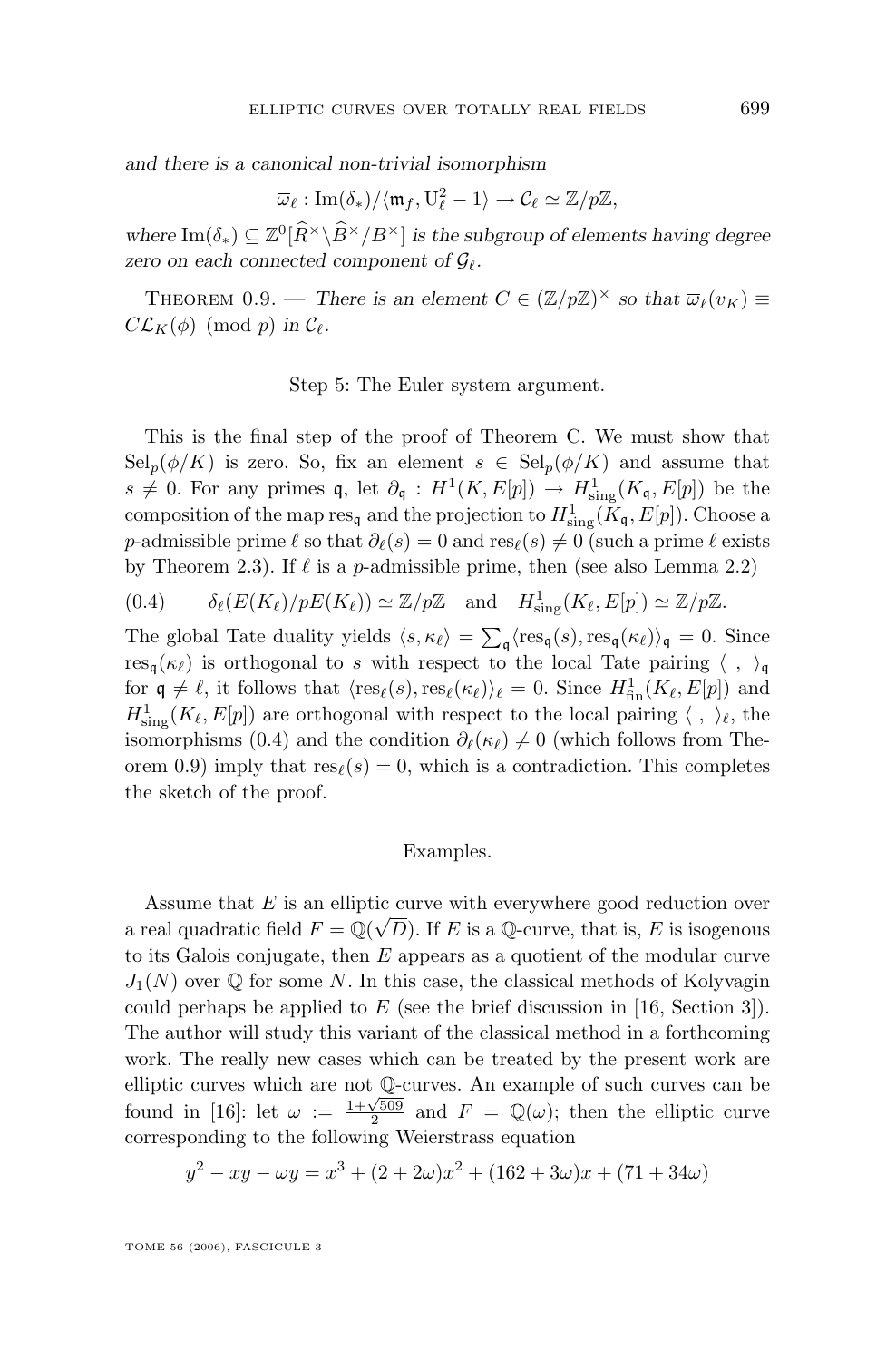<span id="page-12-0"></span>is not a Q-curve. For this curve, and also for any of its twists by quadratic characters of  $F$ , the present result is really new and could not be obtained by other methods.

*Acknowledgements*. The results contained in this article are presented in the author's Ph.D. thesis [\[35\]](#page-44-0). It is a pleasure for the author to thank sincerely his Ph.D. advisor Professor Massimo Bertolini for having proposed this problem and for very helpful suggestions and improvements during the work. The author wishes also to thank Professor Frances Sullivan for reading the preliminary version of this paper and the anonymous referee for suggesting useful improvements in the exposition.

#### **1. Selmer groups of modular elliptic curves**

#### **1.1. Hilbert modular forms**

Let  $F$  be a totally real number field of finite degree  $d$  over  $\mathbb Q$  with ring of algebraic integers  $\mathcal{O}_F$ . For any open compact subgroup  $U \subseteq \widetilde{\mathrm{GL}}_2(F)$ , denote by  $S_2(U)$  the finite dimensional C-vector space of parallel weight 2 Hilbert cusp forms with respect to U (here  $\widehat{\mathrm{GL}}_2(F)$  is the idele group of the ring  $M_2(F)$  of  $2 \times 2$  matrices with coefficients in F). For the definition and the main properties of this space, see [\[45\]](#page-44-0) and [\[50\]](#page-44-0). Set  $\mathcal{S}_2(\mathfrak{n}) := \mathcal{S}_2(\widehat{\Gamma}_0(\mathfrak{n})),$ where  $\Gamma_0(\mathfrak{n})$  is the subgroup of  $M_2(\mathcal{O}_F)$  consisting of (mod n) upper triangular matrices and  $\widehat{\Gamma}_0(n)$  denotes its idele group. Finally, for any divisor  $\mathfrak{r} \mid \mathfrak{n},$  let  $\mathcal{S}_2^{\text{new}}(\mathfrak{n}/\mathfrak{r},\mathfrak{r}) \subseteq \mathcal{S}_2(\mathfrak{n})$  be the subspace of those forms which are new at **r** and set:  $S_2^{\text{new}}(\mathfrak{n}) := S_2^{\text{new}}(\mathcal{O}_F, \mathfrak{n}).$ 

Let  $\mathbb{T}_n$  be the Hecke algebra of level n acting faithfully on  $\mathcal{S}_2(\mathfrak{n})$ . For prime ideals  $\mathfrak{q} \nmid \mathfrak{n}$  (respectively,  $\mathfrak{q} \mid \mathfrak{n}$ ) denote by  $T_{\mathfrak{q}}$  (respectively, by  $U_{\mathfrak{q}}$ ) the corresponding Hecke operator. Finally, for primes  $\mathfrak{q} \nmid \mathfrak{n}$ , denote by  $S_{\mathfrak{q}} \in \mathbb{T}_{\mathfrak{n}}$ the spherical operator at q. For the definitions of these operators, see [\[42\]](#page-44-0). Denote by  $\mathbb{T}_{n/\mathfrak{r},\mathfrak{r}}^{\text{new}}$  the quotient of  $\mathbb{T}_n$  acting faithfully on  $\mathcal{S}_2^{\text{new}}(n/\mathfrak{r},\mathfrak{r})$  and set  $\mathbb{T}_{\mathfrak{n}}^{\text{new}} := \mathbb{T}_{\mathcal{O}_F,\mathfrak{n}}^{\text{new}}.$ 

Any  $\phi \in \mathcal{S}_2(\mathfrak{n})$  which is a simultaneous eigenvector for all Hecke operators gives rise to a morphism

$$
\theta_{\phi}:\mathbb{T}_{\mathfrak{n}}\to\mathbb{C}
$$

so that, for any  $T \in \mathbb{T}_n$ ,  $T(\phi) = \theta_{\phi}(T)\phi$ . An eigenvector  $\phi$  as above can be normalized so that the image of  $\theta_{\phi}$  is an order in the ring of integers  $\mathcal{O}_{\phi}$ of a finite extension  $K_{\phi}$  of Q; such a  $\phi$  is called a normalized eigenform or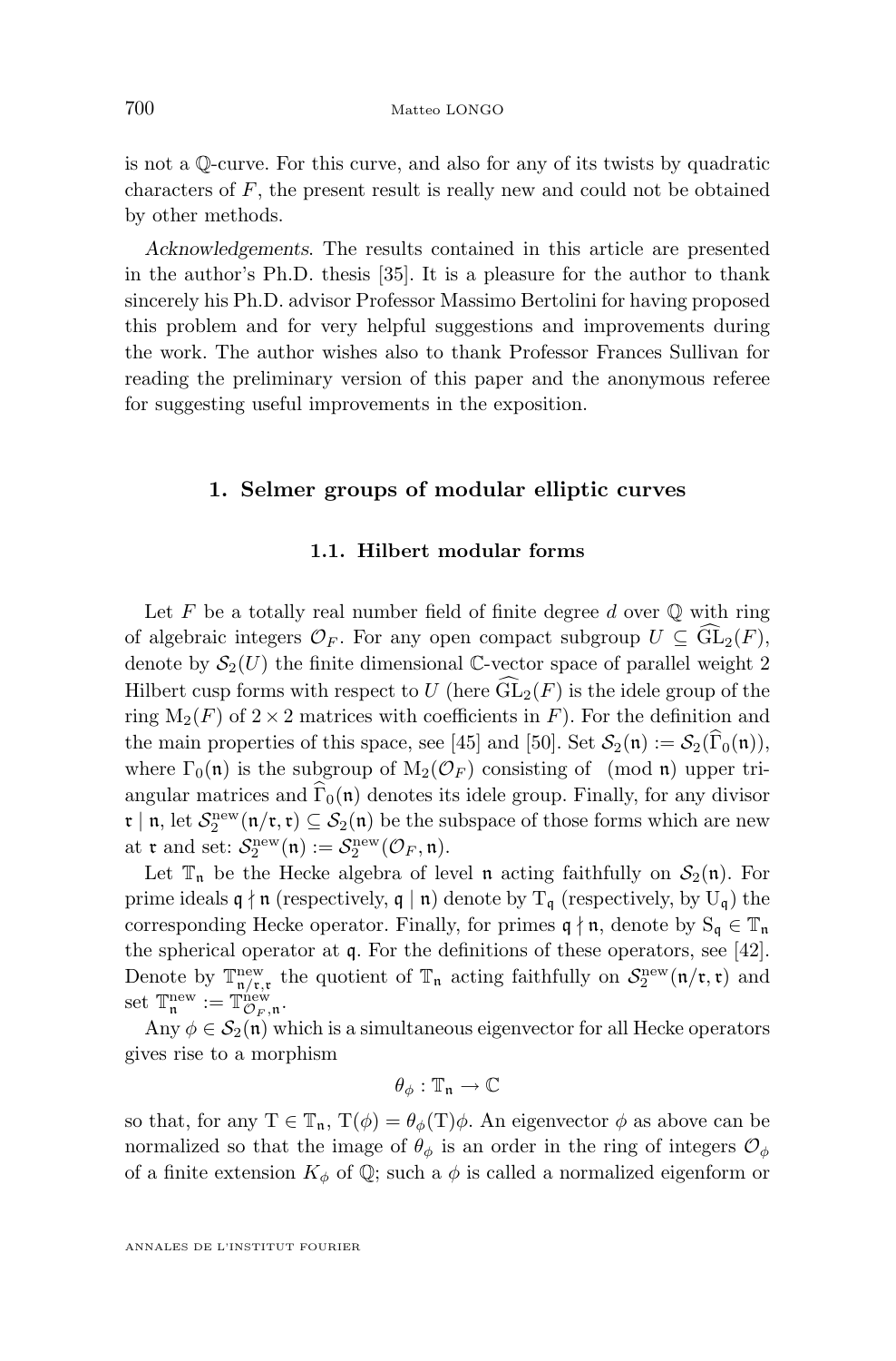simply an eigenform. For any prime  $\mathfrak{p}$  of  $\mathcal{O}_{\phi}$ , denote by  $\mathcal{O}_{\phi,\mathfrak{p}}$  the completion of  $\mathcal{O}_{\phi,\mathfrak{p}}$  at p and by

$$
\overline{\theta}_\phi:\mathbb{T}_{\mathfrak{n}}\to \mathcal{O}_{\phi,\mathfrak{p}}/\mathfrak{p}
$$

the reduction of  $\theta_{\phi}$  (mod p).

Let  $\phi \in \mathcal{S}_2(\mathfrak{n})$  be a normalized eigenform and fix a prime ideal p of  $\mathcal{O}_{\phi}$ . Denote by  $\overline{F}$  an algebraic closure of F and by  $\mathcal{O}_{\phi,\mathfrak{p}}$  the completion of  $\mathcal{O}_{\phi}$  at p. Recall from the Introduction that there is a unique continuous representation of the absolute Galois group of F:

$$
\rho_{\phi,\mathfrak{p}} : \text{Gal}(F/F) \to \text{GL}_2(\mathcal{O}_{\phi,\mathfrak{p}})
$$

which is unramified at all the prime ideals  $\mathfrak{q} \nmid \mathfrak{np}$  and so that the characteristic polynomial of a Frobenius element at these primes is

$$
X^2 - \theta_{\phi}(\mathbf{T}_{\mathfrak{q}}) + |\mathfrak{q}|\theta_{\phi}(\mathbf{S}_{\mathfrak{q}}).
$$

Assume now that  $K_{\phi} = \mathbb{Q}$ ; then  $\mathfrak{p} = p$  is a rational prime and  $\mathcal{O}_{\phi,\mathfrak{p}} = \mathbb{Z}_p$ . In this case, say that  $\phi$  has rational coefficients. Denote by  $T_{\phi}[p^{\infty}] \simeq \mathbb{Z}_p^2$ the Gal( $\overline{F}/F$ )-module associated to the representation  $\rho_{\phi,p}$  and define

$$
V_{\phi}[p^{\infty}] := T_{\phi}[p^{\infty}] \otimes \mathbb{Q}_p \simeq \mathbb{Q}_p^2.
$$

Set:  $T_{\phi}[p^n] := T_{\phi}[p^{\infty}]/p^n T_{\phi}[p^{\infty}] \simeq (\mathbb{Z}/p^n \mathbb{Z})^2$  so that the multiplication by  $p: T_{\phi}[p^{n+1}] \to T_{\phi}[p^n]$  yields a projective system and:  $T_{\phi}[p^{\infty}] = \lim_{\leftarrow n} T_{\phi}[p^n]$ . On the other hand, define:

$$
A_{\phi}[p^{\infty}] := V_{\phi}[p^{\infty}]/T_{\phi}[p^{\infty}] \simeq (\mathbb{Q}_p/\mathbb{Z}_p)^2
$$

and denote by  $A_{\phi}[p^n] \simeq (\mathbb{Z}/p^n \mathbb{Z})^2$  its  $p^n$ -torsion. The natural inclusion  $A_{\phi}[p^n] \hookrightarrow A_{\phi}[p^{n+1}]$  yields an inductive system and:  $A_{\phi}[p^{\infty}] = \lim_{n \to \infty} A_{\phi}[p^n]$ . Note that the Galois modules  $T_{\phi}[p^n]$  and  $A_{\phi}[p^n]$  are isomorphic. Reduction modulo p of  $\rho_{\phi,p}$  yields a representation:

$$
\overline{\rho}_{\phi,p}: \text{Gal}(\overline{F}/F) \to \text{GL}_2(\mathbb{Z}/p\mathbb{Z})
$$

whose associated Gal( $\overline{F}/F$ )-module is  $A_{\phi}[p]$  (or, that is the same,  $T_{\phi}[p]$ ).

Let  $\phi \in \mathcal{S}_2(\mathfrak{n})$  be a normalized eigenform and let  $\overline{\theta}_{\phi}$  and  $\overline{\rho}_{\phi,\mathfrak{n}}$  be as above. Denote by  $\mathfrak{m}_{\phi,\mathfrak{p}}$  the kernel of  $\overline{\theta}_{\phi}$ . For any finite set S of prime ideals of  $\mathcal{O}_F$ , denote by  $\mathbb{T}_n^{(S)}$  the subalgebra of  $\mathbb{T}_n$  generated by  $T_q$  and  $S_q$  for  $\mathfrak{q} \nmid \mathfrak{n}, \mathfrak{q} \not\in S$ and  $U_q$  for  $\mathfrak{q} \mid \mathfrak{n}$ ,  $\mathfrak{q} \notin S$ . Define  $\mathfrak{m}_{\phi,\mathfrak{p}}^{(S)}$  $\mathfrak{g}_{\phi,\mathfrak{p}}^{(S)}:=\mathfrak{m}_{\phi,\mathfrak{p}}\cap\mathbb{T}_{\mathfrak{n}}^{(S)}.$ 

DEFINITION 1.1.  $- A \mathbb{T}_n^{(S)}$ -module  $\mathcal E$  is said to be Eisenstein *if its com*pletion  $\mathcal{E}_{\mathfrak{m}_{\phi,\mathfrak{p}}^{(S)}}$  is zero for any maximal ideal  $\mathfrak{m}_{\phi,\mathfrak{p}}^{(S)}$ that the residual representation  $\overline{\rho}_{\phi,\mathfrak{p}}$  is irreducible.  $\phi_{\phi,\mathfrak{p}}^{(S)}$  defined as above and such

TOME 56 (2006), FASCICULE 3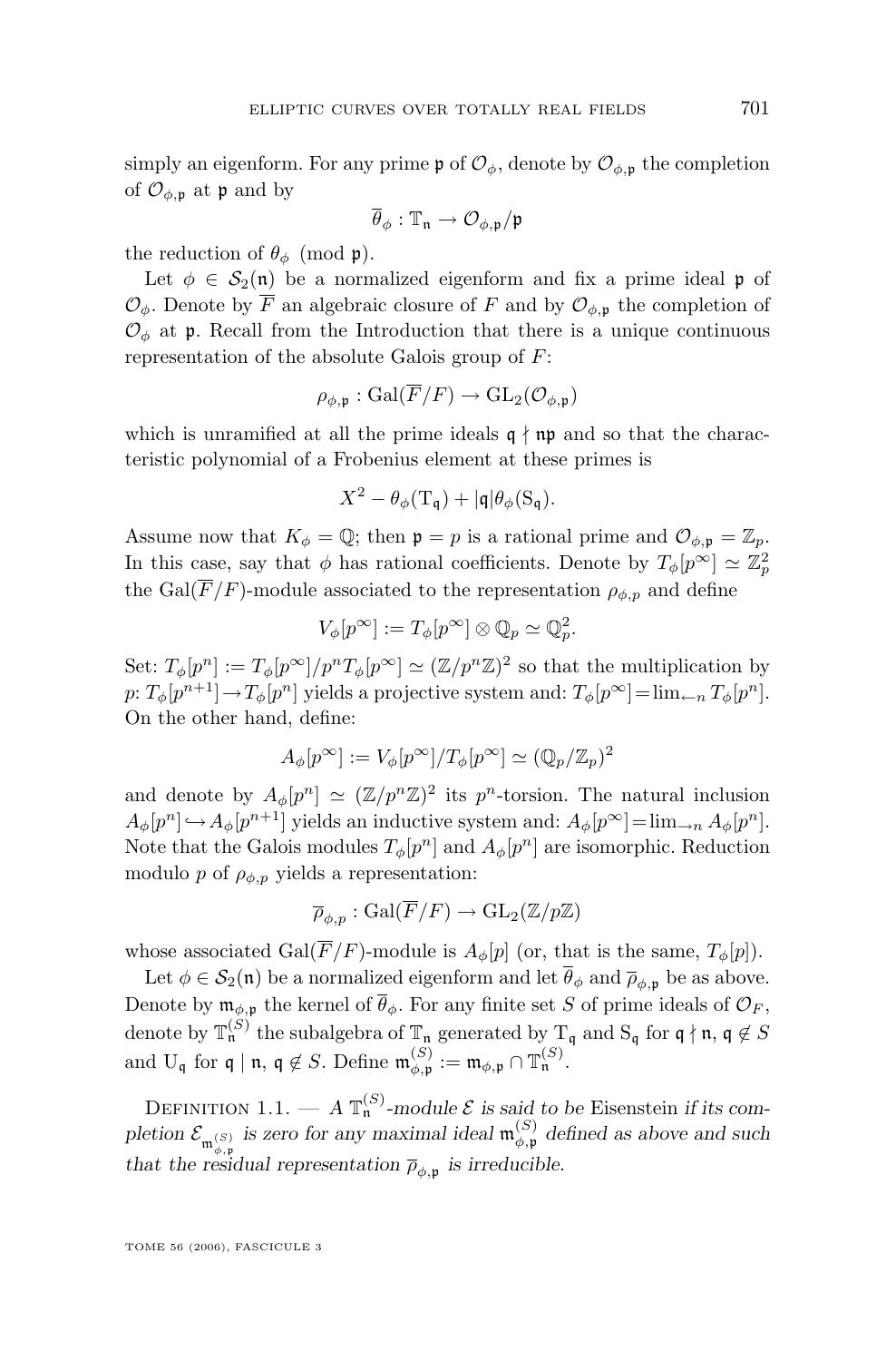<span id="page-14-0"></span>*Remark 1.2. —* See also the characterization of Eisenstein modules in-troduced by [\[18\]](#page-43-0) for  $F = \mathbb{Q}$  and generalized by [\[28\]](#page-44-0).

**PROPOSITION** 1.3. — *For any integral ideal*  $\mathfrak{q} \nmid \mathfrak{n}$  *of*  $\mathcal{O}_F$ *, define*  $\eta_{\mathfrak{q}} :=$  $T_{\mathfrak{q}} - (|\mathfrak{q}| + 1)$ . Let S be a finite set of prime ideals. If  $\bar{\rho}_{\phi, \mathfrak{p}}$  is irreducible, *then the ideal*  $\langle \eta_{\mathfrak{g}}, \mathfrak{q} \rangle \neq \mathfrak{n}, \mathfrak{q} \notin S$  *and the maximal ideal*  $\mathfrak{m}_{\phi, \mathfrak{p}}$  *are prime to each other. It follows that, if*  $T_q \in \mathbb{T}_n^{(S)}$  *acts on a*  $\mathbb{T}_n^{(S)}$ *-module*  $\mathcal{E}$  *as multiplication by*  $|q| + 1$ *, then*  $\mathcal E$  *is Eisenstein.* 

*Proof.* — The proof is a direct generalization of [\[39,](#page-44-0) Theorem 5.2, part c]  $\Box$ 

#### **1.2. Modular elliptic curves**

Let  $E/F$  be an elliptic curve with no complex multiplication defined over the totally real number field  $F$ . Denote by **n** its arithmetic conductor, which is an integral ideal of  $\mathcal{O}_F$ . For any rational prime p, denote by  $E[p]$ the p-torsion of E and by  $T_p(E)$  its p-adic Tate module. Denote finally by

$$
\rho_{E,p} : \text{Gal}(\overline{F}/F) \to \text{Aut}(T_p(E)) \simeq \text{GL}_2(\mathbb{Z}_p)
$$

and by

$$
\overline{\rho}_{E,p}: \mathrm{Gal}(\overline{F}/F) \to \mathrm{Aut}(E[p]) \simeq \mathrm{GL}_2(\mathbb{Z}/p\mathbb{Z})
$$

the representation of the absolute Galois group of F, respectively, on  $T_p(E)$ and  $E[p]$ .

Definition 1.4. — *The elliptic curve* E *of conductor* n *is said to be* modular *if there exists an eigenform*  $\phi \in S_2(\mathfrak{n})$  *with rational coefficients so that the* Gal( $\overline{F}/F$ *)-modules*  $T_p(E)$  *and*  $T_{\phi}[p^{\infty}]$  *are isomorphic, where* p *is a rational prime.*

#### **1.3. The Selmer group**

Let E be a modular elliptic curve of conductor n and let  $\phi$  be its associated eigenform. Assume that the prime  $p$ , appearing in the Definition 1.4, satisfies the following:

ASSUMPTION 1.5. — E has good ordinary reduction at each prime  $\mathfrak{p} | p$ *of*  $\mathcal{O}_F$  *and the representation*  $T_{\phi}[p]$  *is irreducible.*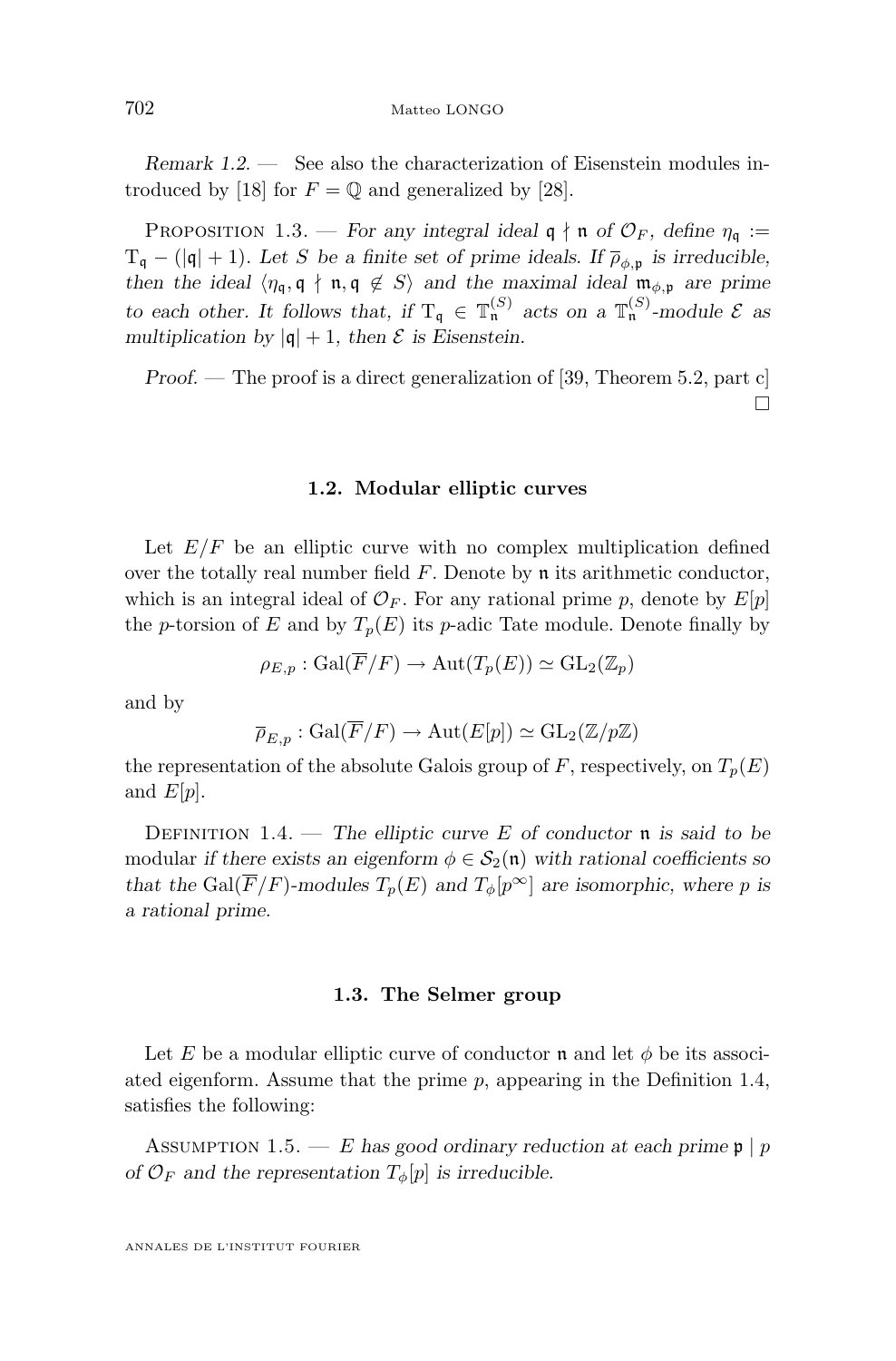<span id="page-15-0"></span>Note that Assumption [1.5](#page-14-0) implies in particular that  $\mathfrak{n}^-$  and p are relatively prime. Moreover, since  $E$  has no complex multiplication, Assumption [1.5](#page-14-0) is verified for infinitely many primes by [\[41\]](#page-44-0) and [\[5\]](#page-42-0). Choose a totally imaginary quadratic extension  $K/F$  with relative discriminant  $D_{K/F}$ prime to  $\mathfrak{n}p$ . The extension K defines a factorization  $\mathfrak{n} = \mathfrak{n}^+\mathfrak{n}^-$  where  $\mathfrak{n}^+$ (respectively,  $\mathfrak{n}^-$ ) is divisible by the prime ideals of F which are split (respectively, inert) in  $K$ . The techniques which will be used in this work rely on the following:

Assumption 1.6. — n <sup>−</sup> *is square-free and the number of prime ideals of*  $\mathcal{O}_F$  *dividing*  $\mathfrak{n}^-$  *and*  $d := [F : \mathbb{Q}]$  *have the same parity. Moreover,*  $\phi \in S_2^{\text{new}}(\mathfrak{n}^+,\mathfrak{n}^-)$ , that is,  $\phi$  is new at the primes dividing  $\mathfrak{n}^-$ .

*Remark 1.7.* — The above conditions are obviously verified if  $[F:\mathbb{Q}]$  is even and  $\mathfrak{n}^- = \mathcal{O}_F$ , which is the leading example and the most interesting application of this work.

For any field k and any  $Gal(\overline{k}/k)$ -module M, denote by  $H^1(k,M)$  =  $H^1(\text{Gal}(\overline{k}/k), M)$  the continuous cohomology groups (here  $\overline{k}$  is an algebraic closure of k and  $i \geq 0$ ). If q is a prime ideal of  $\mathcal{O}_F$ , let  $K_{\mathfrak{g}}$  be the sum of the completions of K at the primes  $v \mid \mathfrak{q}$  of the ring of integers  $\mathcal{O}_K$  of K. Choose decomposition subgroups  $G_{\mathfrak{q}} \subset \text{Gal}(\overline{F}/F)$  at  $\mathfrak{q}$  and  $G_v \subset \text{Gal}(\overline{K}/K)$  at  $v \mid \mathfrak{q}$  so that  $G_v \subseteq G_{\mathfrak{q}}$ . Let  $I_{\mathfrak{q}} \subset G_{\mathfrak{q}}$  and  $I_v \subset G_v$  be the inertia subgroups. Finally, let  $K_v^{\text{unr}}$  be the maximal unramified extension of  $K_v$ . For any Gal $(\overline{K}/K)$ -module M, set:  $H^1(K_{\mathfrak{q}},M) := \bigoplus_{v \mid \mathfrak{q}} H^1(K_v,M)$  and  $H^1(I_{\mathfrak{q}},M):=\bigoplus_{v|\mathfrak{q}}H^1(I_v,M),$  where the sum is extended over all the prime ideals v of K dividing q. For any positive integer n, denote by  $M_{\phi}[p]$  either  $A_{\phi}[p]$  or  $T_{\phi}[p]$ . In view of the definition of the p-Selmer group  $\text{Sel}_{p}(\phi/K)$  associated to  $\phi$ , p and K, the following notions of finite, singular and ordinary structures are introduced.

#### Good primes

For primes  $\mathfrak{q} \nmid \mathfrak{np}$  of  $\mathcal{O}_F$ , define the *singular part* of  $H^1(K_{\mathfrak{q}}, E[p])$  to be:

$$
H^1_{\text{sing}}(K_{\mathfrak{q}}, M_{\phi}[p]) := \bigoplus_{v \mid \mathfrak{q}} H^1(K_v^{\text{unr}}, M_{\phi}[p])^{\text{Gal}(K_v^{\text{unr}}/K_v)}.
$$

The *finite part* is the kernel of the natural projection map:

$$
H^1_{\text{fin}}(K_{\mathfrak{q}}, M_{\phi}[p]) := \text{Ker}(H^1(K_{\mathfrak{q}}, M_{\phi}[p]) \to H^1_{\text{sing}}(K_{\mathfrak{q}}, M_{\phi}[p])).
$$

TOME 56 (2006), FASCICULE 3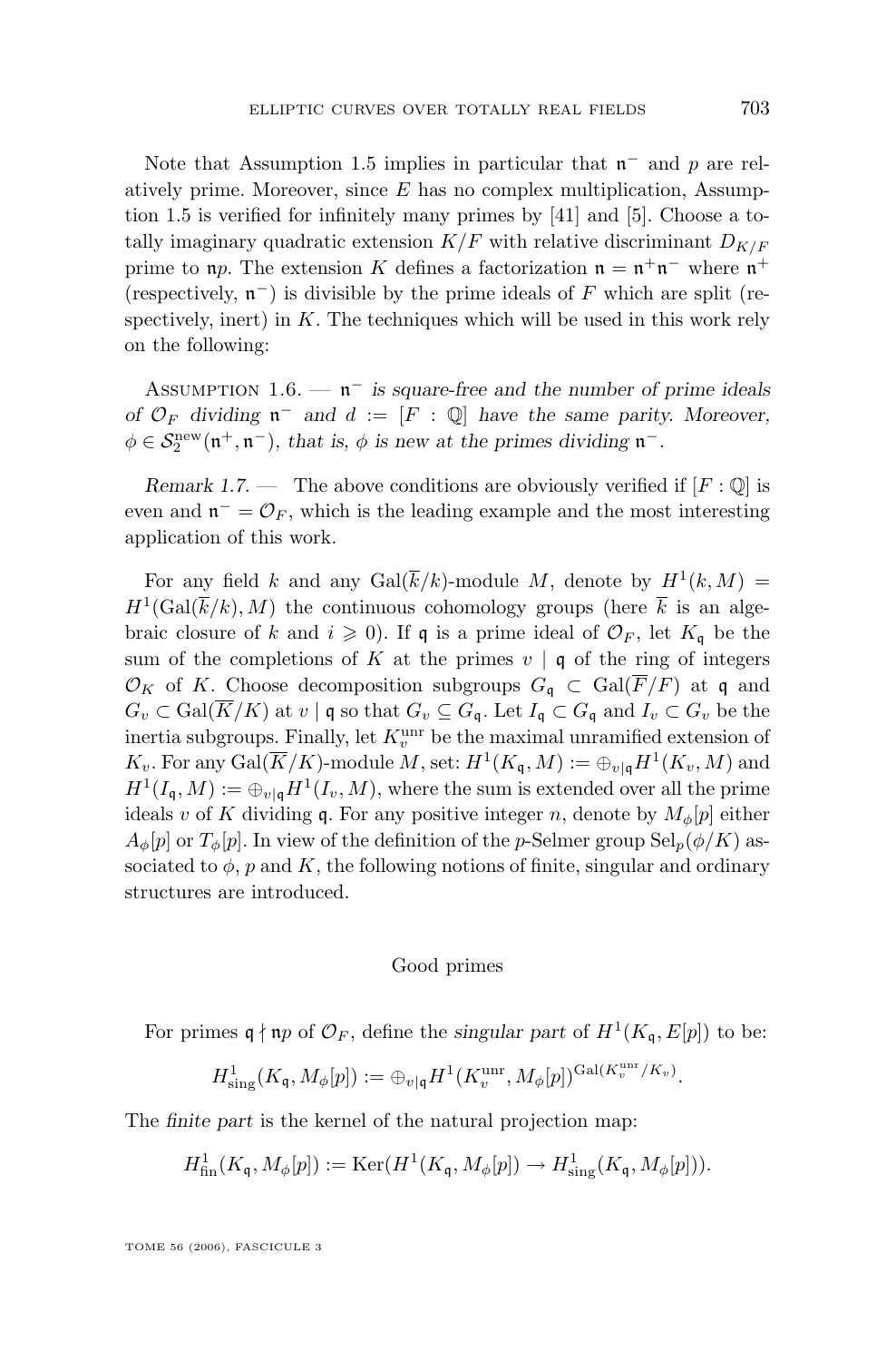#### Primes dividing  $n^-$

<span id="page-16-0"></span>If  $\mathfrak{q} \mid \mathfrak{n}^-$ , assume that  $p \nmid |\mathfrak{q}|^2 - 1$ . By the Tate uniformization of elliptic curves, there exists an unique subspace  $M_{\phi}^{(q)}$  $\psi_{\phi}^{(\mathfrak{q})}[p] \simeq \mathbb{Z}/p\mathbb{Z}$  of  $M_{\phi}[p]$  so that  $Gal(\overline{F}_{\mathfrak{q}}/F_{\mathfrak{q}})$  acts on it by  $\pm \epsilon_p$ , where  $\epsilon_p : Gal(\overline{F}_{\mathfrak{q}}/F_{\mathfrak{q}}) \to \mathbb{Z}_p^{\times}$  is the cyclotomic character describing the action on the p-power roots of unity (if  $M_{\phi}[p]$  is unramified at q, use that a Frobenius element at q acting on  $M_{\phi}[p]$  has eigenvalues  $\pm 1$  and  $\pm |\mathfrak{q}|$  and that  $p \nmid |\mathfrak{q}|^2 - 1$ : see [\[4,](#page-42-0) Remark after Assumption 2.1] for more details). In this case there is an exact sequence of  $Gal(\overline{F}/F)$ -modules:

$$
0 \to M_{\phi}^{(\mathfrak{q})}[p] \to M_{\phi}[p] \to M_{\phi}^{(1)}[p] := M_{\phi}[p]/M_{\phi}^{(\mathfrak{q})}[p] \to 0
$$

and  $I_{\mathfrak{a}}$  acts trivially on the last quotient. Define the *ordinary part* of  $H^1(K_{\mathfrak{q}}, E[p])$  to be:

$$
H^1_{\mathrm{ord}}(K_{\mathfrak{q}},M_{\phi}[p]):=\oplus_{v|\mathfrak{q}}H^1(K_v,M_{\phi}^{(\mathfrak{q})}[\mathfrak{p}]).
$$

#### Primes dividing p

If  $\mathfrak{p} \mid p$ , by the good ordinary assumption on the reduction of E at  $\mathfrak{p}$ , there exists a unique quotient  $M_{\phi}^{(1)}$  $\psi_{\phi}^{(1)}[p] \simeq \mathbb{Z}/p\mathbb{Z}$  of  $M_{\phi}[p]$  so that the inertia subgroup  $I_{\mathfrak{p}}$  at  $\mathfrak{p}$  acts trivially on it (see for example [\[15,](#page-43-0) Proposition 2.11]). Denote by  $M_{\phi}^{(\mathfrak{p})}$  $\phi^{(p)}(p) \simeq \mathbb{Z}/p\mathbb{Z}$  the kernel of the natural projection map so that there is an exact sequence of  $I_p$ -modules:

$$
0 \to M_{\phi}^{(\mathfrak{p})}[p] \to M_{\phi}[p] \to M_{\phi}^{(1)}[p] \to 0
$$

and  $I_{\mathfrak{p}}$  acts on  $M_{\phi}^{(\mathfrak{p})}$ φ [p] via the cyclotomic character. The *ordinary part* of  $H^1(K_{\mathfrak{p}}, E[p])$  is defined to be:

$$
H^1_{\mathrm{ord}}(K_{\mathfrak{p}},M_{\phi}[p]):=\mathrm{R}_{\mathfrak{p}}^{-1}(H^1(I_v,M_{\phi}^{(\mathfrak{p})}[p])),
$$

where  $R_{\mathfrak{p}} : \bigoplus_{v \mid \mathfrak{p}} H^1(K_v, M_\phi[p]) \to \bigoplus_{v \mid \mathfrak{p}} H^1(I_v, M_\phi[p])$  is the restriction map.

#### The Tate duality

For any positive integer n, the Galois modules  $A_{\phi}[p]$  and  $T_{\phi}[p]$  are isomorphic to their own Kummer duals and there is a canonical  $Gal(\overline{F}/F)$ equivariant pairing  $A_{\phi}[p] \times T_{\phi}[p] \to \mu_p$ . Combining this with the cup product in cohomology yields, for each prime  $\mathfrak{q}$  of  $\mathcal{O}_F$ , a canonical local Tate pairing:

$$
\langle,\rangle_{\mathfrak{q}}\ : H^1(K_{\mathfrak{q}}, A_{\phi}[p]) \times H^1(K_{\mathfrak{q}}, T_{\phi}[p]) \to \mathbb{Q}_p/\mathbb{Z}_p.
$$

ANNALES DE L'INSTITUT FOURIER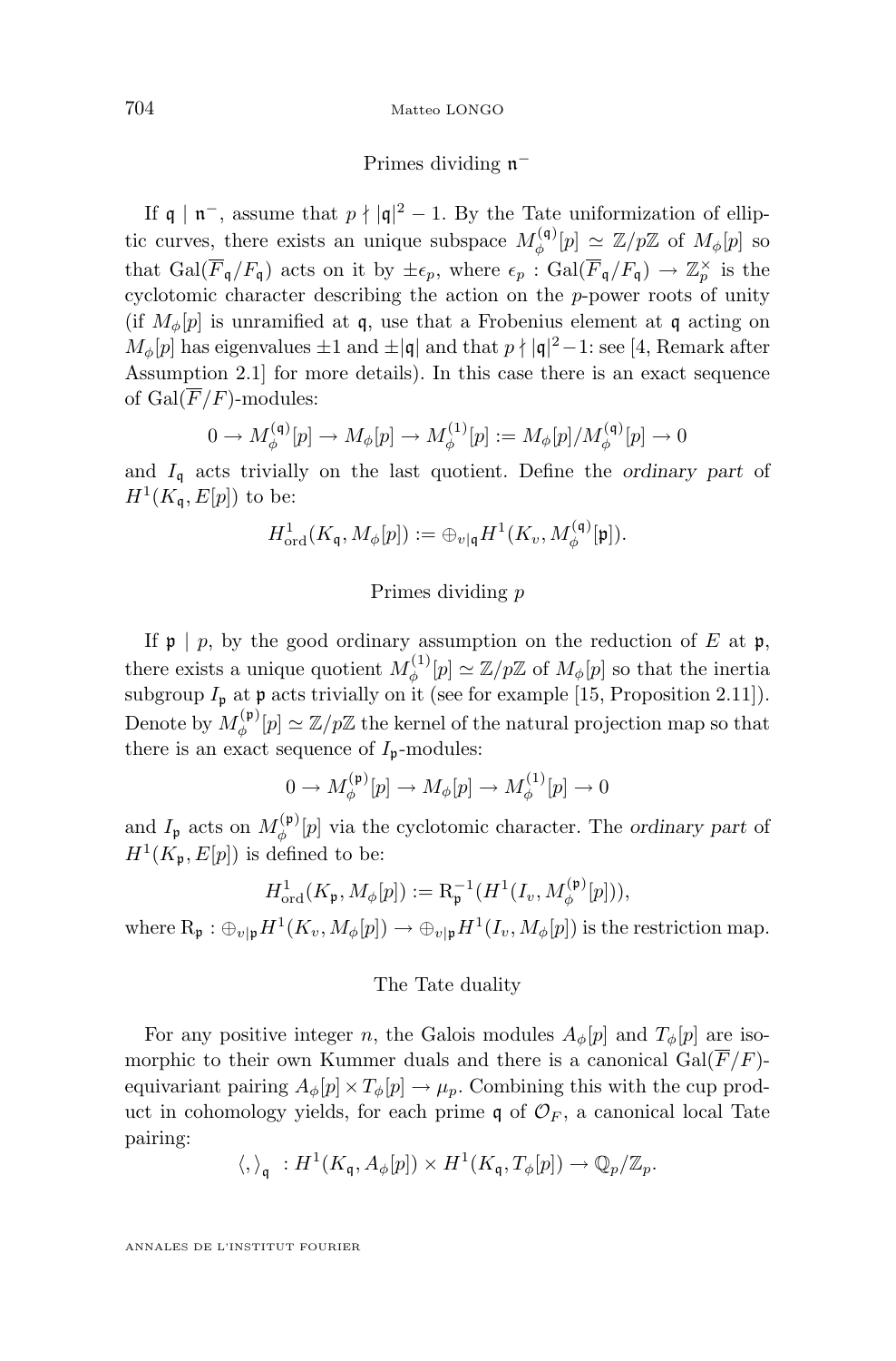PROPOSITION 1.8. — If  $\mathfrak{q} \nmid \mathfrak{m}$  the groups

 $H^1_{\text{fin}}(K_{\mathfrak{q}}, A_{\phi}[p])$  and  $H^1_{\text{fin}}(K_{\mathfrak{q}}, T_{\phi}[p])$ 

*are annihilators to each other under the local Tate pairing*  $\langle, \rangle_q$ . The same is true for  $H^1_{\text{ord}}(K_{\mathfrak{q}}, A_{\phi}[p])$  and  $H^1_{\text{ord}}(K_{\mathfrak{q}}, T_{\phi}[p])$  for primes  $\mathfrak{q} \mid \mathfrak{n}^- p$ .

*Proof. —* This result follows from standard properties of the local Tate pairing: see for example [\[15,](#page-43-0) Section 2.3]. □

#### Selmer groups

For any prime ideal  $\mathfrak{q}$  of  $\mathcal{O}_F$ , denote by

 ${\rm res}_{\mathfrak{q}}: \oplus_{v|\mathfrak{q}} H^1(K_v,M_\phi[p]) \rightarrow \oplus_{v|\mathfrak{q}} H^1(I_v,M_\phi[\mathfrak{p}])$ 

the restriction map. For primes  $q \nmid np$ , let

 $\partial_{\mathfrak{q}}: H^1(K, M_\phi[p]) \to H^1_{\text{sing}}(K, M_\phi[p])$ 

be the composition of the restriction with the projection. If  $\partial_q(s) = 0$ , then denote by  $v_{\mathfrak{q}}(s)$  the image of s in  $H^1_{\text{fin}}(K, M_\phi[p])$ .

DEFINITION 1.9. — *The* Selmer group  $\text{Sel}_p(\phi/K)$  *is the subgroup of* the global cohomology group  $H^1(K, A_{\phi}[p])$  consisting of those elements s *so that:*

1. For 
$$
\mathfrak{q} \nmid \mathfrak{np}, \partial_{\mathfrak{q}}(s) = 0
$$
.

- 2. For primes  $\mathfrak{q} \mid \mathfrak{n}^-p$ ,  $\operatorname{res}_{\mathfrak{q}}(s) \in H^1_{\mathrm{ord}}(K_{\mathfrak{q}}, A_{\phi}[p])$ .
- 3. For primes  $\mathfrak{q} \mid \mathfrak{n}^+$ ,  $\operatorname{res}_{\mathfrak{q}}(s) = 0$ .

#### **2. The Euler system argument**

#### **2.1. Admissible primes**

Keep the same notations and assumptions as in Section [1:](#page-12-0)  $E$  is a modular elliptic curve and  $\phi$  is its associated eigenform.

DEFINITION 2.1. — A prime ideal  $\ell$  of  $\mathcal{O}_F$  is said to be admissible (rel*atively to the prime* p*) if the following conditions hold:*

- (i)  $\ell$  does not divide **n**p;
- (ii)  $\ell$  *is inert in* K;
- (iii) *p* does non divide  $|\ell|^2 1$ ;
- (iv) p divides  $|\ell| + 1 \epsilon a_{\ell}$ , where  $\epsilon = \pm 1$  and  $a_{\ell} = \theta_{\phi}(\mathrm{T}_{\ell})$ .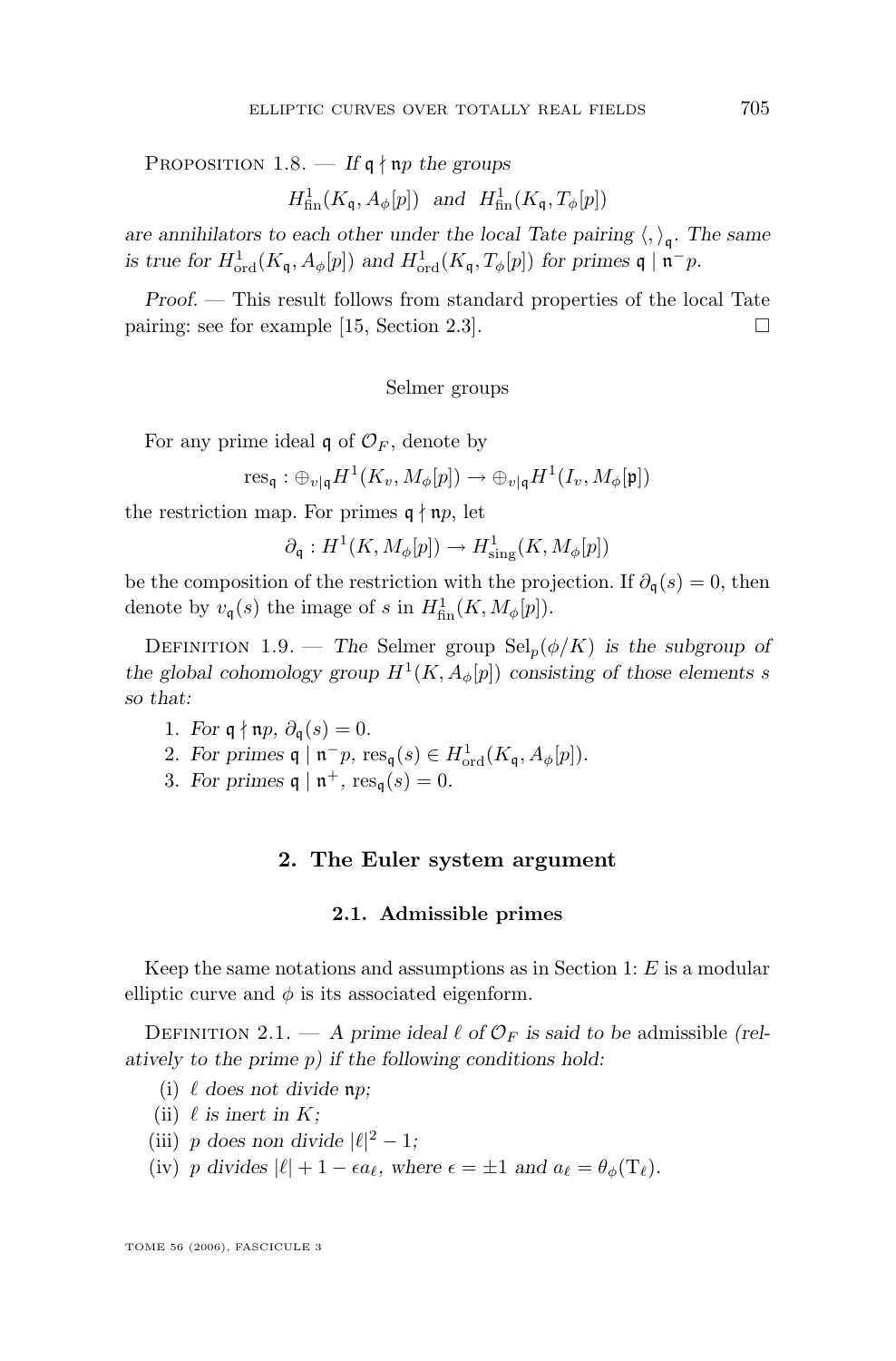<span id="page-18-0"></span>Note that if  $\ell$  is an admissible prime then  $K_{\ell} := K \otimes_F F_{\ell} \simeq F_{\ell^2}$ , where  $F_{\ell^2}$  is the unique quadratic unramified extension of  $F_{\ell}$ .

LEMMA 2.2.  $\qquad$  *Let*  $\ell$  *be an admissible prime. Then the local cohomology* groups  $H^1_{\text{fin}}(K_\ell, A_\phi[p])$  and  $H^1_{\text{sing}}(K_\ell, T_\phi[p])$  are both isomorphic to  $\mathbb{Z}/p\mathbb{Z}$ .

*Proof.* — A direct generalization of [\[4,](#page-42-0) Lemma 2.6].

THEOREM 2.3. — Let s be a non-zero element of  $H^1(K, A_{\phi}[p])$ . Then *there exist infinitely many admissible primes such that*  $\partial_{\ell}(s) = 0$  *and*  $v_{\ell}(s) \neq 0.$ 

*Proof.* — A direct generalization of [\[4,](#page-42-0) Theorem 3.2].

#### **2.2. Controlling the Selmer group**

Definition 2.4. — *A collection of cohomology classes*

$$
\{\kappa_{\ell}\}_{\ell} \subseteq H^1(K_{\ell}, T_{\phi}[p])
$$

*indexed by the set of admissible primes*  $\ell$  *is said to be an* Euler system for  $\phi/K$  *relative to p if each class*  $\kappa_{\ell}$  *enjoys the following properties:* 

- 1. *For*  $\mathfrak{q} \nmid \mathfrak{np}\ell$ ,  $\partial_{\mathfrak{q}}(\kappa_{\ell}) = 0$ .
- 2. *For*  $\mathfrak{q} \mid \mathfrak{n}^-p$ ,  $\operatorname{res}_{\mathfrak{q}}(\kappa_\ell) \in H^1_{\text{ord}}(K_{\mathfrak{q}}, T_\phi[p]).$

Note that in the previous definition no condition is required for the primes  $\mathfrak{q} \mid \mathfrak{n}^+\ell$ . The next standard argument reduces the proof of Theorem C in the Introduction to the problem of producing an Euler system.

LEMMA 2.5. — Let  $\{\kappa_\ell\}_\ell$  be an Euler system for  $\phi/K$  relative to p *and assume that for all but a finite number of primes*  $\partial_{\ell}(\kappa_{\ell}) \neq 0$ . Then  $\operatorname{Sel}_{p}(\phi/K) = 0.$ 

*Proof.* — Assume that there exists  $s \in Sel_p(\phi/K)$  with  $s \neq 0$  and, by Theorem 2.3, fix an admissible prime  $\ell$  so that res $_{\ell}(s) \neq 0$  and  $\partial_{\ell}(\kappa_{\ell}) \neq 0$ . By the global reciprocity low of class field theory,  $\sum_{\mathfrak{q}} \langle \text{res}_{\mathfrak{q}}(s), \text{res}_{\mathfrak{q}}(\kappa_{\ell}) \rangle_{\mathfrak{q}} =$ 0, where the sum is over all the prime ideals of  $\mathcal{O}_F$ . Proposition [1.8](#page-16-0) and Definition 2.4 imply that  $res_q(s)$  and  $res_q(\kappa_\ell)$  are orthogonal to each other with respect to the local Tate pairing  $\langle , \rangle_{\mathfrak{q}}$  at primes  $\mathfrak{q} \neq \ell$ , so  $\langle \text{res}_{\ell}(s), \rangle$  $res_{\ell}(\kappa_{\ell})\rangle_{\ell} = 0$ . Then since  $\partial_{\ell}(\kappa_{\ell}) \neq 0$ , Lemma 2.2 yields  $res_{\ell}(s) = 0$ . This contradiction proves the lemma.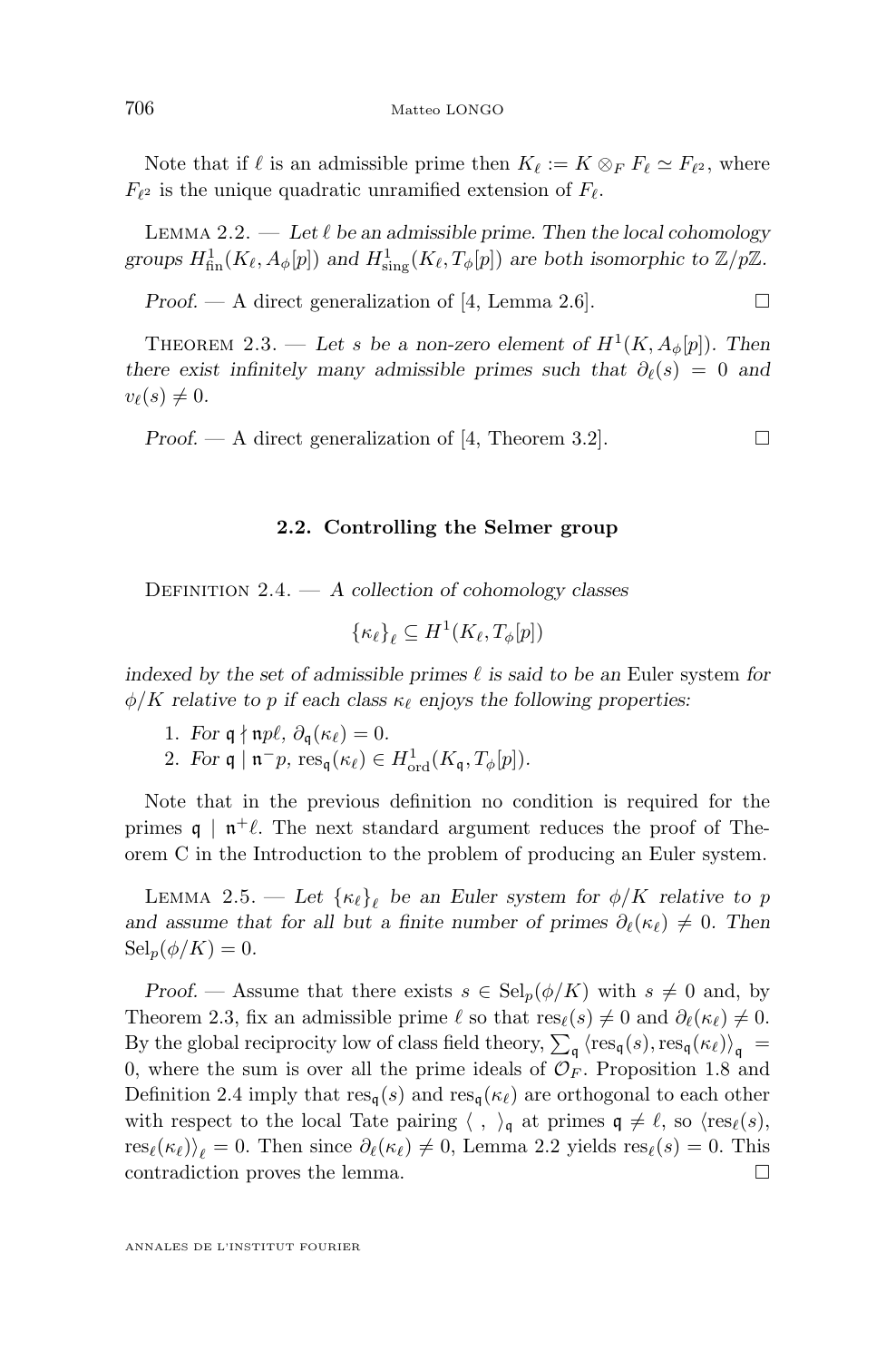<span id="page-19-0"></span>Theorem C of the Introduction now follows from the existence of an Euler system satisfying prescribed local conditions at  $\ell$  via Lemma [2.5.](#page-18-0) The rest of the work is devoted to the construction of an Euler system under the hypothesis that the order at  $s = 1$  of the L-function  $L_K(\phi, s)$  of  $\phi$  over K is zero. The strategy will be to find the classes  $\kappa_{\ell}$  for admissible primes  $\ell$  in the cohomology of Shimura curves defined from quaternion algebras of discriminant  $\mathfrak{n}^- \ell$ . The theory of congruences between modular forms at the admissible prime  $\ell$  will give the required properties. Before stating the result to be proved in the next sections, define S to be the set of all the primes  $p > 3$  so that:

- 1. p divides the algebraic part  $\mathcal{L}_K(\phi) \in \mathbb{Z}$  of  $L_K(\phi, s)$  defined in Section [5.1;](#page-37-0)
- 2. There are non-trivial congruences (mod p) between  $\phi$  and other eigenforms of level n (for more details, see Definition [4.7\)](#page-33-0);
- 3. The representation  $\overline{\rho}_{\phi,p}$  is reducible.

The result to be proved in the next sections is the following:

THEOREM 2.6. — Assume that E is modular. If  $p \notin S$ , then there exists *an Euler system*  $\{\kappa_{\ell}\}_\ell$  for  $\phi$  *relative to p.* 

#### **3. The Jacquet-Langlands correspondence**

#### **3.1. Modular forms on quaternion algebras**

Fix a quaternion algebra B over F of discriminant  $\mathfrak{m}^-$  which is ramified at all the archimedean places of F. Fix a prime ideal  $\mathfrak{m}^+$  prime to  $\mathfrak{m}^-$  and let  $R \subseteq B$  be an Eichler order of level  $\mathfrak{m}^+$ . (Hence,  $\mathfrak{m}^- = \prod_{j=1}^s \mathfrak{q}_j$  is squarefree and s has the same parity as  $[F: \mathbb{Q}]$ .) Denote by  $\widehat{B}$  (respectively,  $\widehat{R}$ ) the finite adele ring of  $B$  (respectively,  $R$ ). Fix an open compact subgroup  $U \subseteq \widehat{B}^{\times}$  and a ring C.

Definition 3.1. — *The space of* C*-valued* modular forms *with respect to* U *on the quaternion algebra* B *is the* C*-module*

$$
\mathcal{S}_2^B(U;C) := \mathcal{L}(U;C)/\mathcal{L}(U;C)^{\mathrm{triv}}
$$

*where the elements of*  $\mathcal{L}(U; C)$  *are functions*  $f : U\setminus \widehat{B}^{\times}/B^{\times} \to C$  *and*  $\mathcal{L}(U; C)$ <sup>triv</sup> is the C-submodule of  $\mathcal{L}(U; C)$  consisting of those functions *which factor through the adelization*  $\hat{n}_B : \hat{B} \to \hat{F}$  *of the norm map*  $n_B$  :  $B \to F$ .

For a fixed Eichler order R, refer to  $\mathcal{S}_2^B(\hat{R}^{\times}; C)$  as the space of modular forms *of level*  $\mathfrak{m}^+$  and denote it by  $\mathcal{S}_2^B(\mathfrak{m}^+; C)$ .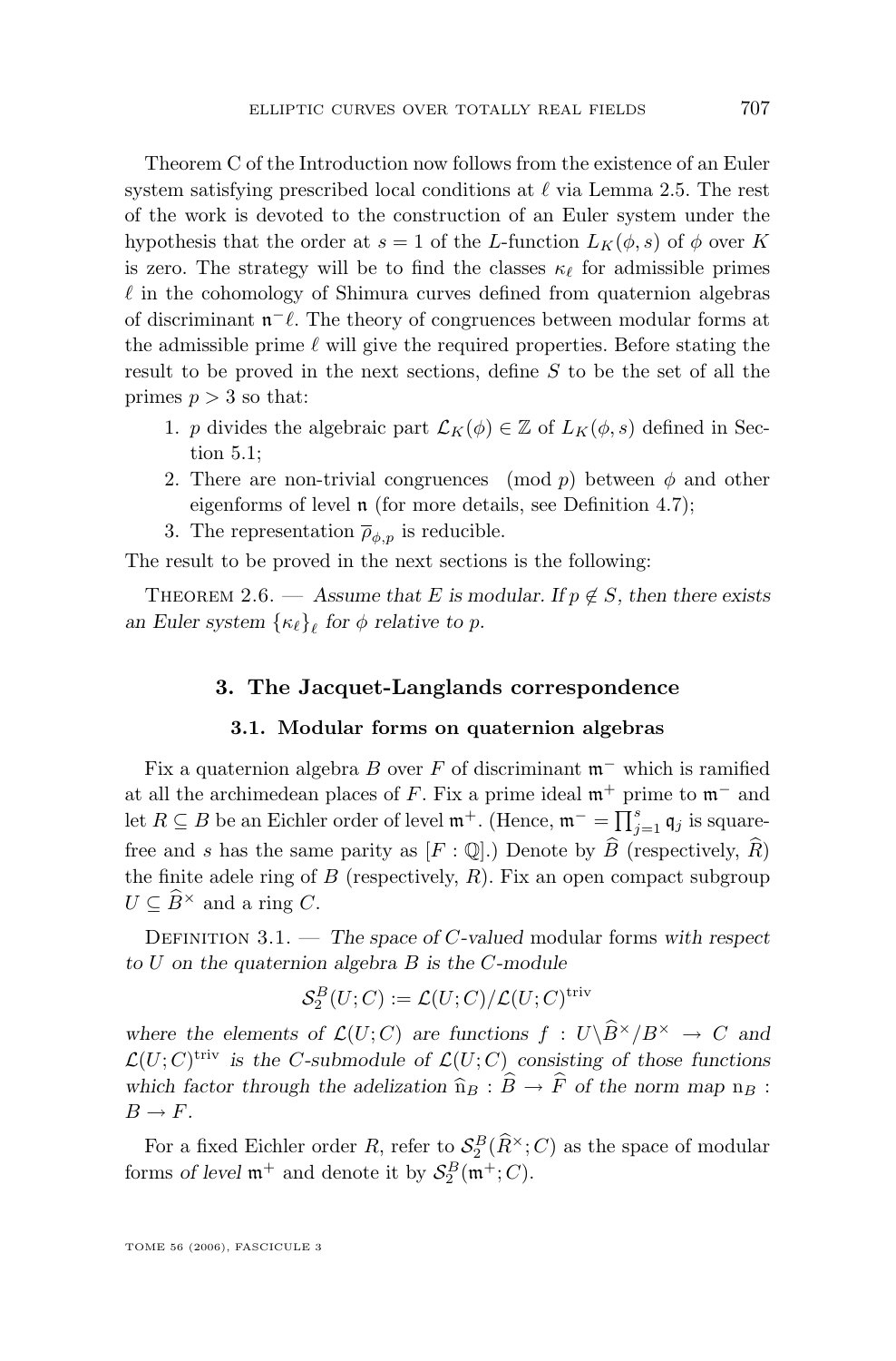## **3.2.** The Hecke algebra  $\mathbb{T}^B_{\mathfrak{m}^+}$

The Hecke operator  $T_{\mathfrak{g}}$ 

<span id="page-20-0"></span>Let  $\frak q$  be a prime ideal of  $\mathcal{O}_F$  not dividing  $\frak m^+$  and assume that  $U_{\frak q}\simeq \mathcal{R}^\times_{\frak q}$ . Define the Hecke operator

$$
T_{\mathfrak{q}} : \mathbb{Z}[U \backslash \widehat{B}^{\times}/B^{\times}] \longrightarrow \mathbb{Z}[U \backslash \widehat{B}^{\times}/B^{\times}]
$$

by the rule:  $T_{\mathfrak{q}}(g) := \sum_{\alpha}$  $\begin{pmatrix} 1 & \alpha \end{pmatrix}$ 0  $\pi$ <sub>q</sub>  $\left(g + \begin{pmatrix} \pi_{\mathfrak{q}} & 0 \\ 0 & 1 \end{pmatrix} g$ , where the sum is extended over a set of representatives  $\{\alpha\}$  for the quotient  $\mathcal{O}_{F,q}/\mathfrak{q}$ , the element  $\pi_{\mathfrak{q}} \in \mathcal{O}_{F,\mathfrak{q}}$  is chosen so that  $val_{\mathfrak{q}}(\pi_{\mathfrak{q}}) = 1$  and the matrices are ideles whose q-component is the displayed one and the other components are all equal to 1. Now use strong approximation to describe  $T_q$ . Set:  $\widehat{\mathcal{O}}_F\left[\frac{1}{\mathfrak{q}}\right] := \widehat{\mathcal{O}}_F^{(\mathfrak{q})} F_{\mathfrak{q}},$  and  $U\left[\frac{1}{\mathfrak{q}}\right] := U^{(\mathfrak{q})} GL_2(F_{\mathfrak{q}})$ , where the superscript  $(4)$  denotes the idele with the  $q$ -component removed. By the strong ap-proximation theorem (see [\[47,](#page-44-0) page 60]:  $\widehat{B}^{\times} \simeq \coprod_{j=1}^{h} U \left[\frac{1}{\mathfrak{q}}\right] g_j B^{\times}$ , where  $g_1, \ldots, g_h$  are representatives of the double coset space  $U^{(q)} \backslash \widehat{B}^{(q)\times}/B^\times =$  $U\left[\frac{1}{\mathfrak{q}}\right] \setminus \widehat{B}^{\times}/B^{\times} \simeq \widehat{n}_B\left(U\left[\frac{1}{\mathfrak{q}}\right]\right) \setminus \widehat{F}^{\times}/F_{+}$  (the last isomorphism is induced by the adelization  $\hat{n}_B$  of the norm map and  $F_+$  denotes the group of totally positive elements of  $F$ ). Define now the following subgroups for each  $j=1,\ldots,h$ :

$$
\widetilde{\Gamma}_{j,0,\mathfrak{q}} := g_j^{-1} U\left[\frac{1}{\mathfrak{q}}\right] g_j \cap B^{\times}; \qquad \Gamma_{j,0,\mathfrak{q}} := \widetilde{\Gamma}_{j,0,\mathfrak{q}} / \mathcal{O}_F\left[\frac{1}{\mathfrak{q}}\right]^{\times};
$$

$$
\widetilde{\Gamma}_{j,+, \mathfrak{q}} := (\widetilde{\Gamma}_{j,0,\mathfrak{q}})_e; \quad \Gamma_{j,+, \mathfrak{q}} := (\Gamma_{j,0,\mathfrak{q}})_e,
$$

where the subscript  $e$  means elements of even  $\mathfrak{q}$ -adic valuation. The strong approximation theorem yields:

$$
U \setminus \widehat{B}^{\times}/B^{\times} \simeq \coprod_{j=1}^{h} \mathrm{PGL}_{2}(\mathcal{O}_{F,\mathfrak{q}}) \setminus \mathrm{PGL}_{2}(F_{\mathfrak{q}})(g_{j})_{\mathfrak{q}}/\Gamma_{j,0,\mathfrak{q}}
$$

where  $(g_i)$ <sub>q</sub> denotes the projection of  $g_j$  on the q-component. Note that  $g \in U \backslash \widehat{B}^\times/B^\times$  lies on the *i*-th component of the last product if and only if  $\hat{h}_B(g) = \hat{h}_B(g_i)$ , so  $T_g$  acts componentwise. Denote by  $\mathcal{T}_g$  the Bruhat-Tits tree of  $PGL_2(F_q)$  and by  $\mathcal{V}(\mathcal{T}_q)$  its vertexes. For each j there is a natural projection  $V(\mathcal{T}_q) \to \text{PGL}_2(\mathcal{O}_{F,q})\backslash \text{PGL}_2(F_q)(g_j)_{q}/\Gamma_{j,0,q}$ . The operator  $T_q$ is induced by the projection of the operator  $T_q$  of  $\mathbb{Z}[\mathcal{V}(\mathcal{T}_q)]$  which associates to each vertex  $v$  the sum of the vertices  $w$  whose distance from  $v$  is 1. Note that the degree of  $T_q$  is  $|q| + 1$ .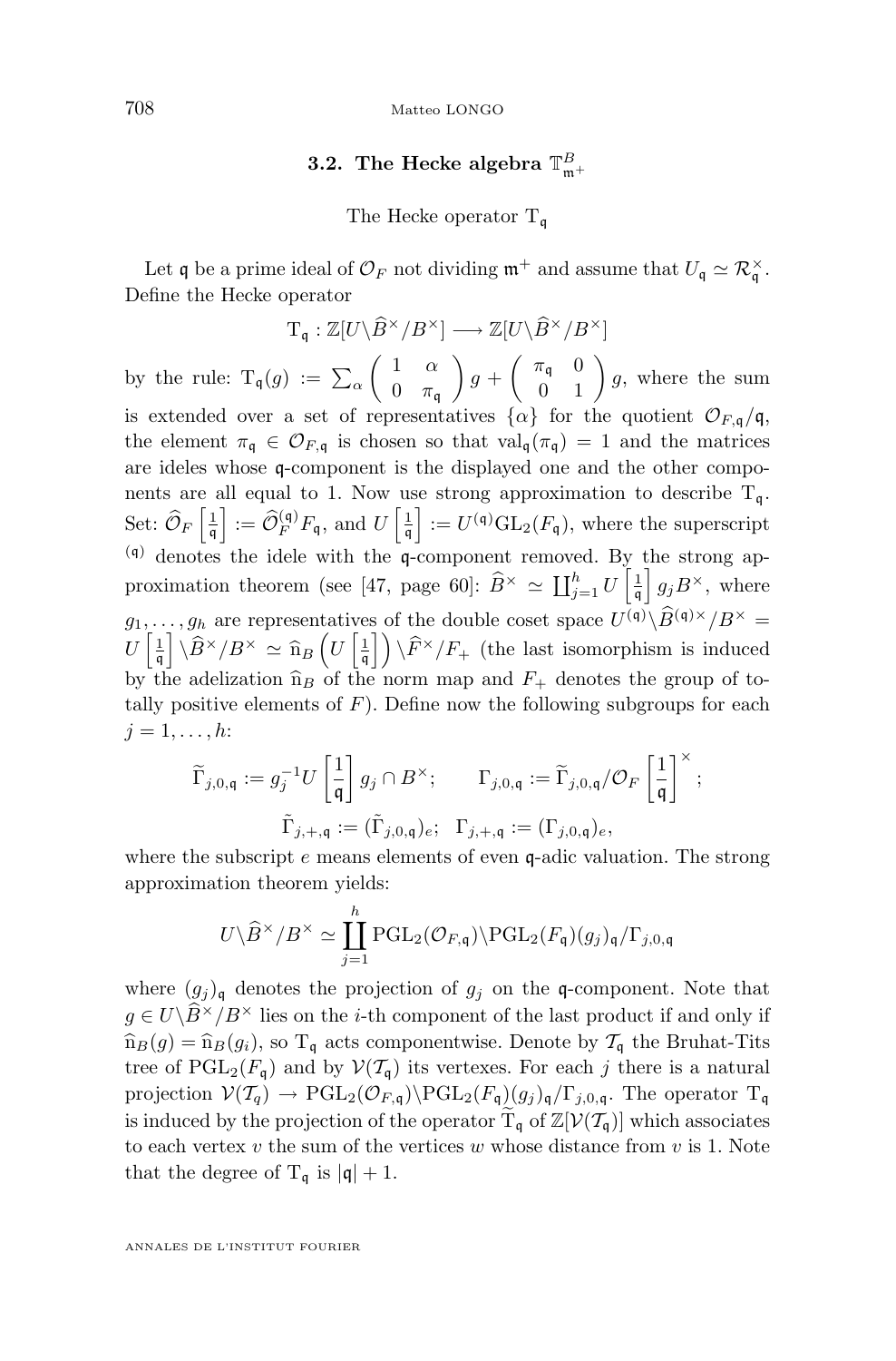#### The Hecke operator  $U_{\mathfrak{g}}$

Let q be a prime ideal of  $\mathcal{O}_F$  dividing  $\mathfrak{m}^+$  and assume that  $U_{\mathfrak{q}} \simeq \mathcal{R}_{\mathfrak{q}}^{\times}$ . Using the same conventions as above, define the Hecke operator

$$
U_{\mathfrak{q}} : \mathbb{Z}[U \setminus \widehat{B}^{\times}/B^{\times}] \longrightarrow \mathbb{Z}[U \setminus \widehat{B}^{\times}/B^{\times}]
$$

by the rule:  $U_{\mathfrak{q}}(g) := \sum_{\alpha}$  $\begin{pmatrix} 1 & \alpha \end{pmatrix}$ 0  $\pi$ <sub>q</sub>  $\Big\} g$ , where  $\{\alpha\}$  is a set of representatives for  $\mathcal{O}_{F,q}/\mathfrak{q}$ . Suppose that  $\mathfrak{q}$  divides  $\mathfrak{m}^+$  exactly. In this case it is possible to obtain a description for  $U_q$  as for  $T_q$ . Using the same notations and definitions as above, the strong approximation theorem yields:

$$
U \backslash \widehat{B}^{\times}/B^{\times} = \coprod_{j=1}^{h} \Gamma_0(\pi_{\mathfrak{q}}) \backslash \mathrm{PGL}_2(F_{\mathfrak{q}}) / \Gamma_{j,0,\mathfrak{q}},
$$

where  $\Gamma_0(\pi_{\mathfrak{q}}) \subseteq \mathrm{PGL}_2(\mathcal{O}_{F,\mathfrak{q}})$  is the subgroup of (mod  $\mathfrak{q}$ ) upper triangular matrices. For each j there is a projection map  $\overline{\mathcal{E}}(\mathcal{T}_{\mathsf{q}})=\Gamma_0(\pi_{\mathsf{q}})\backslash\mathrm{PGL}_2(F_{\mathsf{q}})\to$  $\Gamma_0(\pi_{\mathfrak{q}})\backslash\mathrm{PGL}_2(F_{\mathfrak{q}})/\Gamma_{j,0,\mathfrak{q}}.$  The operator  $U_{\mathfrak{q}}$  is induced by the projection of the operator  $\tilde{U}_{\mathfrak{q}}$  of  $\mathbb{Z}[\mathcal{E}(\mathcal{T}_{\mathfrak{q}})]$  which associates to any oriented edge  $e = (v, w)$ the sum of the edges  $e'$  emanating from its target (that is, of the form  $(w, z)$ ) for some vertex  $z \neq v$ ). It is clear that the degree of U<sub>q</sub> is |q|.

#### Hecke algebras

For a prime ideal  $\mathfrak{q} \nmid \mathfrak{m}^+\mathfrak{m}^-$  so that  $U_{\mathfrak{q}} \simeq R_{\mathfrak{q}}^{\times}$ , denote by

$$
S_{\mathfrak{q}} : \mathbb{Z}[U \backslash \widehat{B}^{\times}/B^{\times}] \to \mathbb{Z}[U \backslash \widehat{B}^{\times}/B^{\times}]
$$

the spherical operator defined by:  $S_q(g) := \sum_{\alpha} \alpha g$ , where  $U \pi_q U = \sum_{\alpha} \alpha U$ . Denote by  $\mathbb{T}^B_{\mathfrak{m}^+}$  the free Z-algebra generated by  $\mathrm{T}_\mathfrak{q}$  and  $\mathrm{S}_\mathfrak{q}$  for prime ideals  $\mathfrak{q} \nmid \mathfrak{m}^+\mathfrak{m}^-$  and  $U_{\mathfrak{q}}$  for prime ideals  $\mathfrak{q} \mid \mathfrak{m}^+$ . The space of modular forms  $\mathcal{S}_2^B(\mathfrak{m}^+;\mathbb{Z})$  is naturally a  $\mathbb{T}_{\mathfrak{m}^+}^B$ -module. Moreover, if  $U_{\mathfrak{q}} \simeq \mathcal{R}_{\mathfrak{q}}$  for  $\mathfrak{q} \notin S$ , where S is a finite set of prime ideals, then  $S_2^B(U; \mathbb{Z})$  is naturally a  $\mathbb{T}^{B,(S)}_{\mathfrak{m}^+}$ . module, where  $\mathbb{T}^{B,(S)}_{\mathfrak{m}^+}$  is the subalgebra of  $\mathbb{T}^B_{\mathfrak{m}^+}$  generated by Hecke operators corresponding to primes not in S.

#### Generalized Brandt matrices

It is possible to give another description of Hecke operators in terms of Brandt matrices. This is a classical subject and an example of the Jacquet-Langlands correspondence, established in this case by the Eichler trace

TOME 56 (2006), FASCICULE 3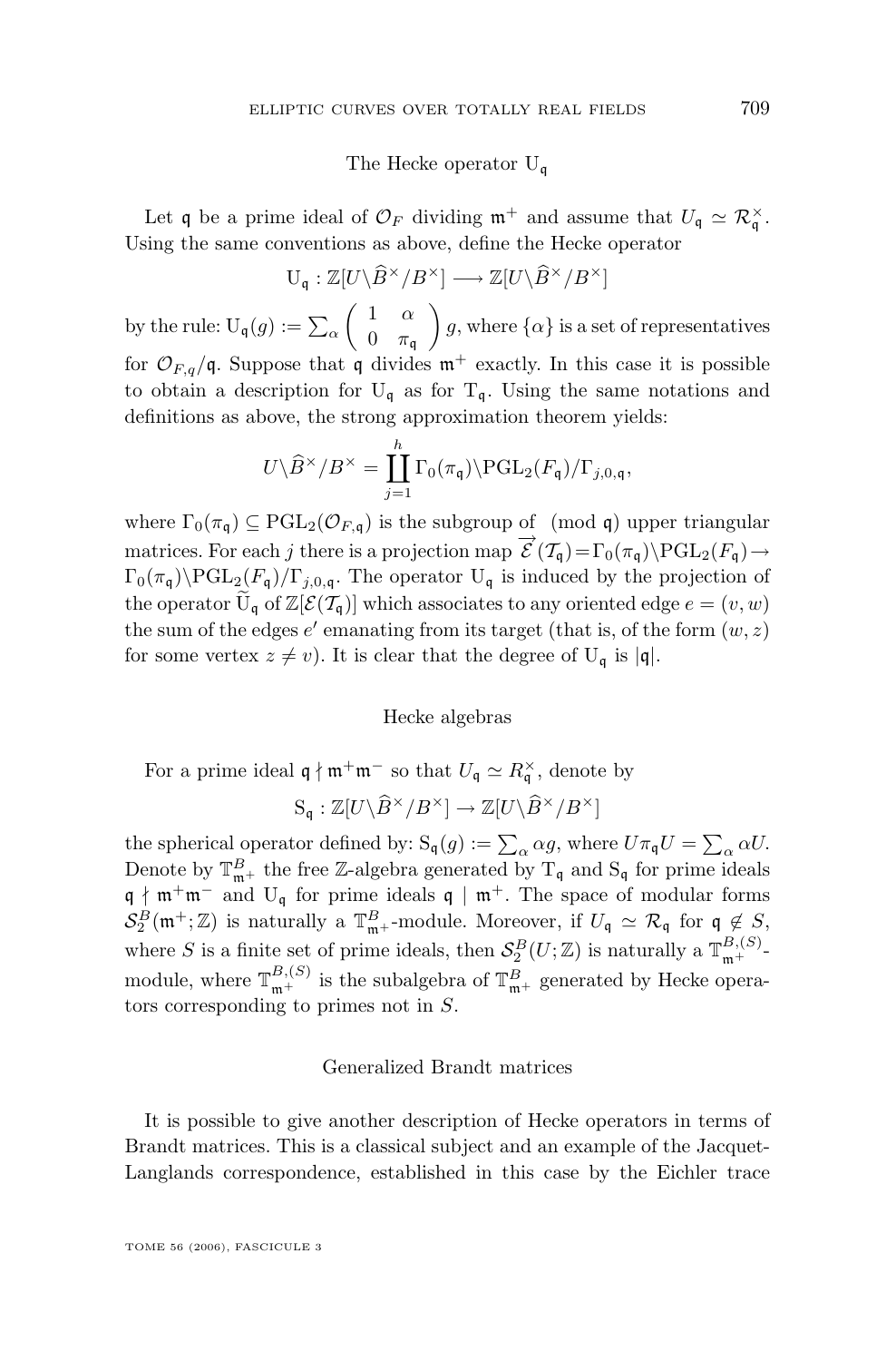<span id="page-22-0"></span>formula [\[20\]](#page-43-0). The exposition follows closely Jordan-Livné [\[31\]](#page-44-0); the aim of this section is to generalize the divisibility property of [\[39,](#page-44-0) Theorem 3.12] and [\[31,](#page-44-0) Proposition 1.10]. Let  $U \subseteq \widehat{B}^{\times}$  be an open compact subgroup and let  $g_1, \ldots, g_h$  be a set of representatives of the double coset space  $U\setminus \widehat{B}^{\times}/B^{\times}$ . Assume that  $\mathcal{S}_2(U;\mathbb{Z})$  is a  $\mathbb{T}^{B,(S)}_{\mathfrak{m}^+}$ -module for a finite set of primes S. Any operator  $T \in \mathbb{T}_{m+}^{B,(S)}$  induces a linear map

$$
T: \mathbb{Z}[U \setminus \widehat{B}^{\times}/B^{\times}] \to \mathbb{Z}[U \setminus \widehat{B}^{\times}/B^{\times}].
$$

Denote by  $B(\mathfrak{q}) = (m_{i,j}(\mathfrak{q}))_{i,j=1,...,h}$  the matrix of T associated to the chosen basis  $g_1, \ldots, g_h$ . For  $j = 1, \ldots, h$ , define  $U_j := g_j^{-1} U g_j$  and  $\Gamma_j :=$  $g_j^{-1}Ug_j \cap B^{\times}$  and set  $w_j := [\Gamma_j : \mathcal{O}_F^{\times}]$ . Let finally  $\{n_1, \ldots, n_s\}$  be the orders the groups  $(\Gamma_i^{\times} \cap \Gamma_j)/\mathcal{O}_F^{\times}$  for  $i, j \in \{1, ..., h\}$ .

Proposition 3.2. — *Assume that the class number of* F *is one and for any*  $n_i$ , the norm map from the ideals of  $F(\mu_{n_i})$  to the ideals of F is *injective, where*  $\mu_{n_j}$  are the  $n_j$ -th roots of unity. Then for any ideal q not *dividing*  $\mathfrak{m}^+\mathfrak{m}^-$  *such that*  $U_{\mathfrak{q}} \simeq R_{\mathfrak{q}}^{\times}$ *, the entries*  $m_{i,j}(\mathfrak{q})$  *of the i-th row of* the Brandt matrix  $B(q)$  are divisible by  $w_i$  unless  $i = j$ .

*Proof.* — The proof is a direct generalization of [\[31,](#page-44-0) Proposition 1.10].  $\Box$ 

PROPOSITION 3.3. — Assume that  $n_j = 1$  for all  $j = 1, \ldots, s$ . Then for *any ideal* q *not dividing*  $\mathfrak{m}^+\mathfrak{m}^-$  *such that*  $U_{\mathfrak{q}} \simeq R_{\mathfrak{q}}^{\times}$ *, the entries*  $m_{i,j}(\mathfrak{q})$  *of* the *i*-th row of the Brandt matrix  $B(q)$  are divisible by  $w_i$  unless  $i = j$ .

*Proof.* — Fix a prime ideal  $\mathfrak{q} \nmid \mathfrak{m}^+\mathfrak{m}^-$ . From Section [3.2,](#page-20-0) the operator  $T_{\mathfrak{q}}$ is induced by the projection of the operator  $\widetilde{T}_{\mathfrak{q}}$  of  $\mathbb{Z}[\mathcal{V}(\mathcal{T}_{\mathfrak{q}})]$  which associates to each vertex  $v$  the sum of the vertices  $w$  whose distance from  $v$  is 1. Fix the vertex  $v_i$  corresponding to  $g_i$  via strong approximation and let  $v_j \neq v_i$ be a vertex belonging to the support of  $T_q(v_i)$ . Since any element in  $\Gamma_i$ induces a permutation of the vertexes joined to  $v_i$ , it is clear that the order of  $v_j$  in  $\mathrm{T}_\mathfrak{q}(v_i)$  is divisible by  $\frac{w_i}{(\Gamma_i^{\times} \cap \Gamma_j^{\times})/\mathcal{O}_F^{\times}}$ . The result follows.

#### The canonical pairing

There is a pairing

$$
\langle , \rangle : \mathbb{Z}[U \backslash \widehat{B}^{\times}/B^{\times}] \times \mathbb{Z}[U \backslash \widehat{B}^{\times}/B^{\times}] \to \mathbb{Z}
$$

defined to be the extension by Z-linearity of the following rule: for any pair  $(x, y) \in U\setminus \widehat{B}^{\times}/B^{\times} \times U\setminus \widehat{B}^{\times}/B^{\times}$ ,  $\langle x, y \rangle := w(x)\delta_{x,y}$ , where  $\delta_{x,y}$  is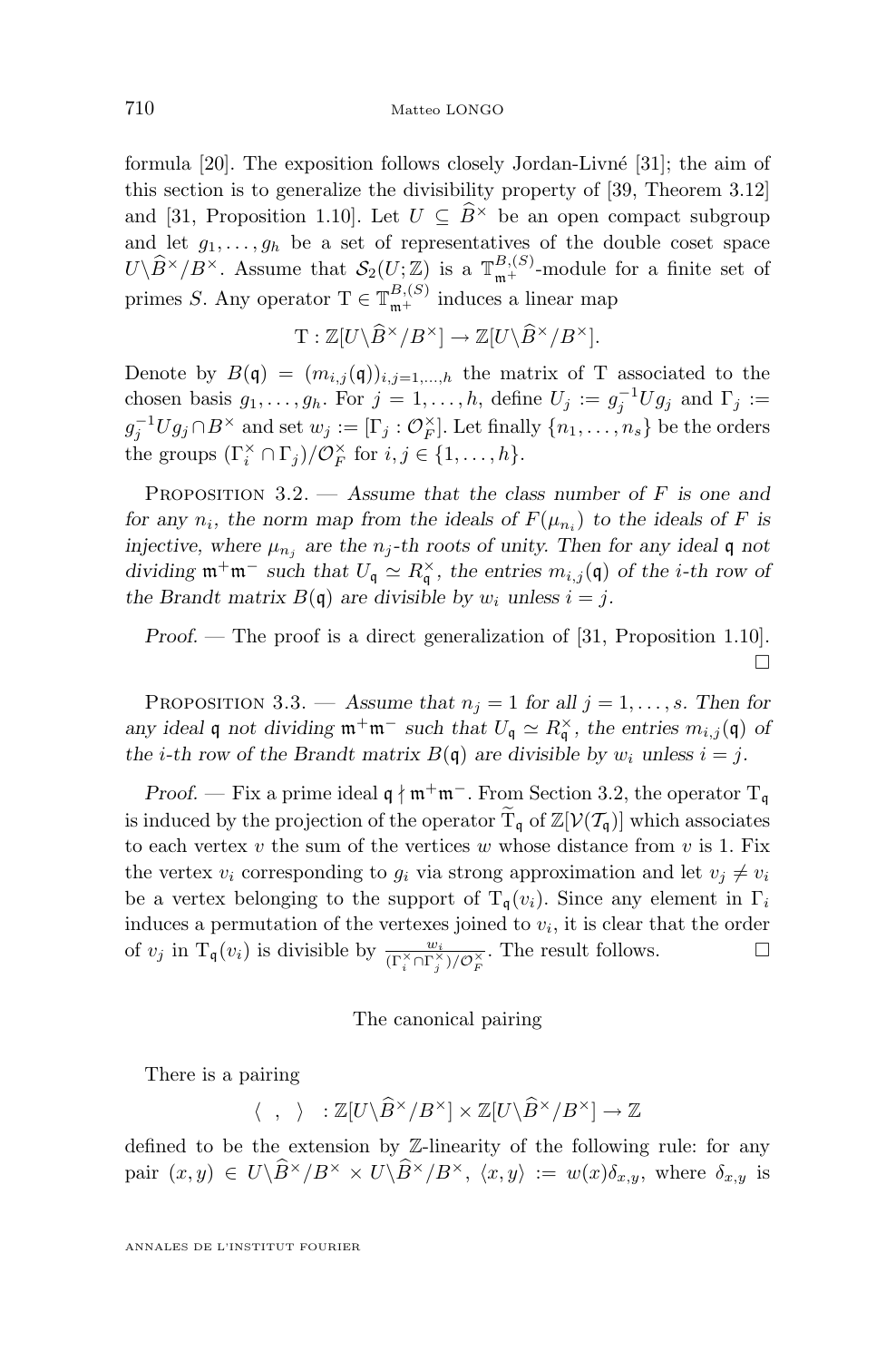<span id="page-23-0"></span>the Kronecker symbol and  $w(x) := [\Gamma_x : \mathcal{O}_F^{\times}]$  is the weight of x, where  $\Gamma_x := x^{-1} U x \cap B^{\times}$ . Consider the embedding

$$
j:\mathbb{Z}[U\backslash \widehat{B}^{\times}/B^{\times}] \to \mathbb{Z}[U\backslash \widehat{B}^{\times}/B^{\times}]^{\vee}
$$

deduced from the pairing  $\langle , \rangle$ , where the superscript  $\vee$  denotes the Z-dual. Define

$$
\Phi = \Phi(U) := \frac{\mathbb{Z}^0 [U \backslash \widehat{B}^\times / B^\times]^\vee}{j(\mathbb{Z}^0 [U \backslash \widehat{B}^\times / B^\times])}.
$$

Recall the integers  $w_j$  and  $n_i$  associated as above to a chosen basis of  $U\backslash \widehat{B}^{\times}/B^{\times}$ .

DEFINITION 3.4. — *The pair*  $(F, U)$  *is said to be Eisenstein if at least one of the following conditions is verified:*

- (i) *The assumption of Proposition [3.2](#page-22-0) is verified: the class number of* F is one and for any  $n_i$ , the norm map from the ideals of  $F(\mu_{n_i})$ *to the ideals of* F *is injective.*
- (ii) The assumption of Proposition [3.3](#page-22-0) is verified:  $n_j = 1$  for all  $j =$  $1, \ldots, s.$

PROPOSITION 3.5.  $\qquad$  If the pair  $(F, U)$  is Eisenstein, then for any inte*gral ideal*  $\mathfrak{q} \nmid \mathfrak{m}^+\mathfrak{m}^-$  *such that*  $U_{\mathfrak{q}} \simeq R_{\mathfrak{q}}^{\times}$ *, the operator*  $\eta_{\mathfrak{q}} := T_{\mathfrak{q}} - (\vert \mathfrak{q} \vert + 1) \in$  $\mathbb{T}_{\mathfrak{m}^+}^B$  *annihilates*  $\Phi$ *.* 

*Proof. —* A direct generalization of [\[39,](#page-44-0) Proposition 3.12] which can be deduced from Propositions [3.2](#page-22-0) and [3.3.](#page-22-0)

COROLLARY 3.6. — If the pair  $(F, U)$  is Eisenstein, then  $\Phi$  is Eisenstein.

*Proof.* — This is a direct consequence of Propositions 3.5 and [1.3.](#page-14-0) □

#### **3.3. The Jacquet-Langlands correspondence**

Set  $\mathfrak{m} := \mathfrak{m}^+\mathfrak{m}^-$ . Recall from Section [1.1](#page-12-0) that  $\mathcal{S}_2^{\text{new}}(\mathfrak{m}^+,\mathfrak{m}^-)$  is the subspace of  $\mathcal{S}_2(\mathfrak{m})$  consisting of those forms which are new at the primes dividing  $\mathfrak{m}^-$  and denote by  $\mathbb{T}^{\text{new}}_{\mathfrak{m}^+,\mathfrak{m}^-}$  the quotient of  $\mathbb{T}_\mathfrak{m}$  acting faithfully on  $\mathcal{S}_2^{\rm new}(\mathfrak{m}^+,\mathfrak{m}^-).$ 

THEOREM 3.7 (Jacquet-Langlands). — Let  $\phi \in \mathcal{S}_2^{\text{new}}(\mathfrak{m}^+, \mathfrak{m}^-)$  be a nor*malized eigenform for*  $\mathbb{T}_m$  *with rational coefficients. Then there exists a* modular form  $f \in S_2^B(\mathfrak{m}^+;\mathbb{Z})$  such that, for  $\mathfrak{q} \nmid \mathfrak{m}, T_{\mathfrak{q}}(f) = \theta_{\phi}(T_{\mathfrak{q}})f$ , while for  $\mathfrak{q} \mid \mathfrak{m}^+$ :  $U_{\mathfrak{q}}(f) = \theta_{\phi}(U_{\mathfrak{q}})f$ . Moreover, the Hecke algebra  $\mathbb{T}^B_{\mathfrak{m}^+}$  is *isomorphic to the quotient*  $\mathbb{T}_{m^+,m^-}^{\text{new}}$  *of*  $\mathbb{T}_m$ *.*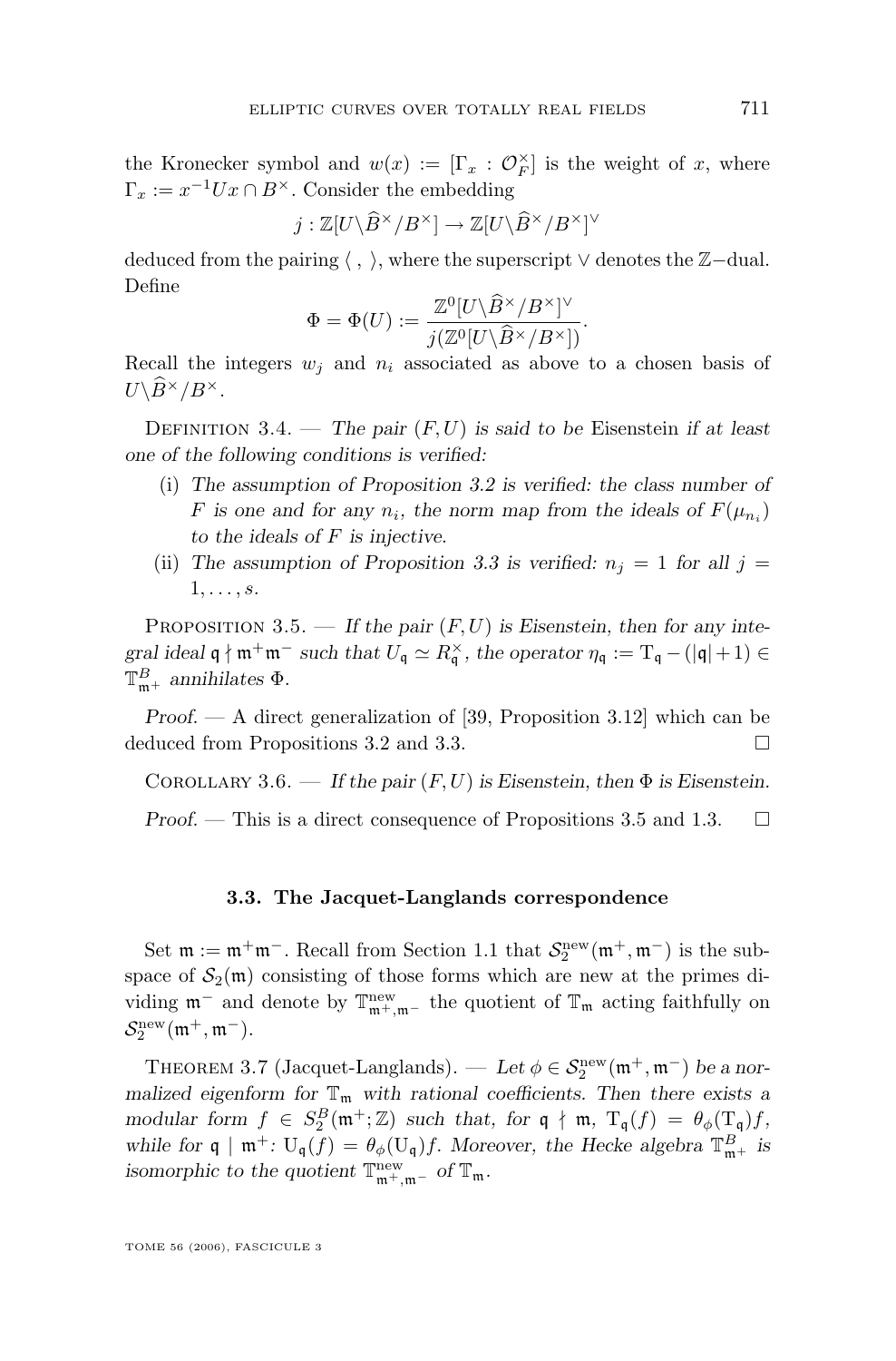<span id="page-24-0"></span>*Proof. —* This result is due to [\[27\]](#page-43-0) and can be obtained using Eichler's trace formula [\[20\]](#page-43-0) generalized to totally real fields as in see [\[47,](#page-44-0) V.2.4]. See [\[1,](#page-42-0) Section 1.6] for a statement in this form.

If  $S_2(U;\mathbb{Z})$  is a  $\mathbb{T}^{B,(S)}_{\mathfrak{m}^+}$ -module, then it is also a faithful  $\mathbb{T}_U := \mathbb{T}^{B,(S)}_{\mathfrak{m}^+} \cap$ T new <sup>m</sup>+,m<sup>−</sup> -module.

#### **4. Shimura curves**

#### **4.1. Definition**

Let  $F$  be a totally real number field of degree  $d$  over  $\mathbb Q$ . Fix integral ideals  $\mathfrak{c}^+$  and  $\mathfrak{c}^-$  of  $\mathcal{O}_F$  prime to each other so that  $\mathfrak{c}^- \neq \mathcal{O}_F$  is square-free and the number of primes dividing it have opposite parity with respect to d. Let  $\beta$  be the quaternion algebra defined over F with discriminant  $\mathfrak{c}^-$  which is split in exactly one of the archimedean places of  $F$ , say  $\mu$ . Choose an Eichler order  $\mathcal{R} \subseteq \mathcal{B}$  of level  $\mathfrak{c}^+$  and, for any prime  $\mathfrak{q} \nmid \mathfrak{c}^-$ , fix isomorphisms:  $\varphi_\mathfrak{q}: {\cal B}_\mathfrak{q}:=\mathcal{B}\otimes_F F_\mathfrak{q} \to \mathrm{M}_2(F_q) \textrm{ so that: } \varphi_\mathfrak{q}({\cal R}_\mathfrak{q})=\mathrm{M}_2^{\mathrm{val}_\mathfrak{q}(\mathfrak{c}^+)}.$  $2^{var_{\mathfrak{q}}(\mathfrak{t}^-)}(\mathcal{O}_{F,\mathfrak{q}})$ , where the following notations are used:  $\mathcal{O}_{F,\mathfrak{q}}$  is the completion of  $\mathcal{O}_F$  at  $\mathfrak{q}$ , the symbol  $\text{val}_{\mathfrak{q}}(\mathfrak{c}^+)$  denotes the valuation of  $\mathfrak{c}^+$  at  $\mathfrak{q}$  and  $M_2^{\text{val}_{\mathfrak{q}}(\mathfrak{c}^+)}$  $\mathcal{Q}_2^{\text{val}_{\mathfrak{q}}(\mathfrak{t}^{-1})}(\mathcal{O}_{F,\mathfrak{q}})\subseteq M_2(\mathcal{O}_{F,\mathfrak{q}})$  is the subgroup of the  $p^{\text{val}_q(\mathfrak{c}^+)}$  upper triangular matrices. Denote by  $\widehat{\mathcal{B}}$  and  $\widehat{\mathcal{R}}$  the finite adele rings of, respectively,  $\mathcal{B}$  and  $\mathcal{R}$  and set  $\mathcal{H}^{\pm} := \mathbb{C}-\mathbb{R}$ . Fix an open compact subgroup  $\mathcal{U} \subseteq \widehat{\mathcal{B}}^{\times}$  and set:

$$
X_{\mathcal{U}}(\mathbb{C}):=\mathcal{U}\backslash \widehat{\mathcal{B}}^{\times}\times \mathcal{H}^{\pm}/\mathcal{B}^{\times}.
$$

By the strong approximation theorem, there are elements  $g_i \in \widehat{B}^{\times}$  so that  $\widehat{\mathcal{B}}^{\times} := \coprod_{j=1}^{h} \mathcal{U}g_j \mathcal{B}^{\times}$ . Define  $\mathcal{B}_+$  to be the subgroup of  $\mathcal{B}$  consisting of elements b whose image in  $\mathcal{B} \otimes_{\mu} \mathbb{R} \simeq GL_2(\mathbb{R})$  belongs to  $GL_2^+(\mathbb{R})$ , the subgroup of matrices with positive determinant (the tensor product is over the archimedean place  $\mu$  where  $\mathcal B$  is split). Then  $\Gamma_j := g_j^{-1} \mathcal{U} g_j \cap \mathcal{B}_+$  acts on  $\mathcal{H} = \{z \in \mathbb{C} : \Im(z) > 0\}$  by fractional linear transformation via the embedding  $\mu : \mathcal{B}_+ \to GL_2^+(\mathbb{R})$ . By [\[43,](#page-44-0) Proposition 9.2],  $\mathcal{H}/\Gamma_j$  has a structure of Riemann surface, and  $X_{\mathcal{U}}(\mathbb{C}) \simeq \coprod_{j=1}^h \mathcal{H}/\Gamma_j$  has a rational model  $X_{\mathcal{U}}$  over  $Spec(F)$  which is connected but not geometrically connected; denote by  $J_{\mathcal{U}}$ the connected component subgroup of  $Pic(X_{\mathcal{U}})$  over F.

By [\[10,](#page-43-0) Section 2],  $X_{\mathcal{U}}$  has a descriptions as moduli space for suitable abelian varieties with level structure. >From this description it follows that  $X_{\mathcal{U}}$  has a model  $X_{\mathcal{U}}$  over  $\text{Spec}(\mathcal{O}_F)$ . For more details and for a complete exposition of this topic, see [\[53,](#page-45-0) Section 1]. If  $\mathcal{U} = \hat{\mathcal{R}}^{\times}$ , denote  $X_{\mathcal{U}}$ ,  $X_{\mathcal{U}}$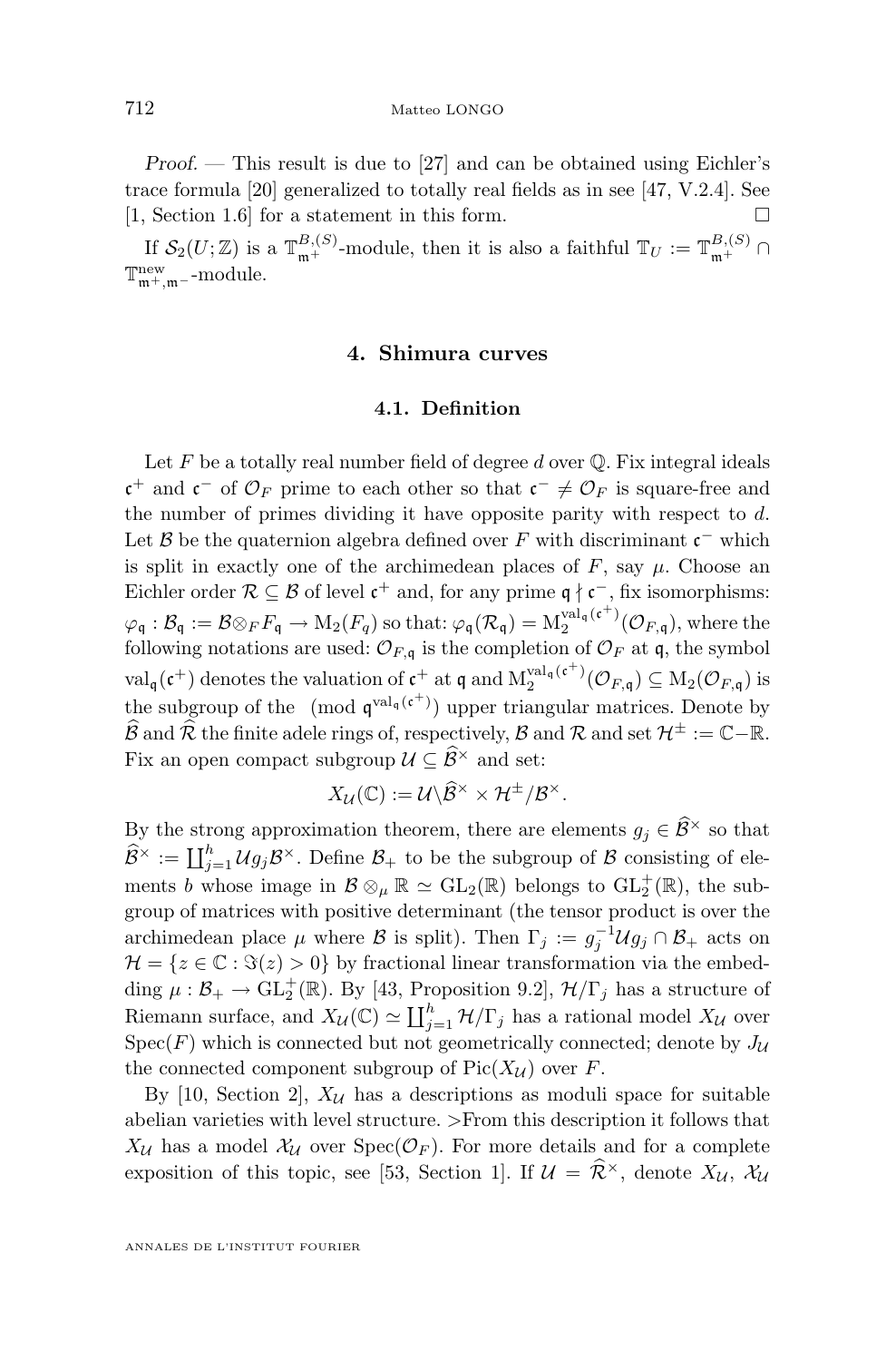<span id="page-25-0"></span>and  $J_{\mathcal{U}}$  respectively by  $X_{\mathfrak{c}^+,\mathfrak{c}^-}$ ,  $\mathcal{X}_{\mathfrak{c}^+,\mathfrak{c}^-}$  and  $J_{\mathfrak{c}^+,\mathfrak{c}^-}$ . In this case, an object in  $X_{\mathfrak{c}^+,\mathfrak{c}^-}$  can be identified with a pair  $(\underline{A}, C) = ((A, \iota, \theta, \kappa), C)$  consisting of: an abelian scheme  $A \to \text{Spec}(S)$ , where S is an F'-scheme and F' an fixed imaginary quadratic extension of F; an action  $\iota : \mathcal{O}_{\mathcal{B}'} \to \text{End}(A)$  of a maximal order  $\mathcal{O}_{\mathcal{B}'} \supseteq \mathcal{R}' := \mathcal{R} \otimes_{\mathcal{O}_F} \mathcal{O}_{F'}$  of  $\mathcal{B}' := \mathcal{B} \otimes_F F'$  on  $\text{End}(A)$ , where  $\mathcal{O}_{F'}$  is the ring of integers of  $F'$ ; a class  $\theta: A \to A^{\vee}$  of polarizations; a B'-linear isomorphism  $\kappa : \mathcal{O}_{\mathcal{B}'} \to \prod_q T_q(A)$ , where  $\mathcal{O}_{\mathcal{B}'}$  it the finite adele ring of  $\mathcal{O}_{\mathcal{B}'}$  and for all rational primes q,  $T_q(A)$  is the q-adic Tate module of A; a cyclic submodule structure C of level  $\mathfrak{c}^+$  defined in [\[53,](#page-45-0) 1.5.2].

Suppose that for  $\mathfrak{q} \notin S$ ,  $\mathcal{U}_{\mathfrak{q}} \simeq \mathcal{R}_{\mathfrak{q}}^{\times}$ , where S is a finite set of primes of  $\mathcal{O}_F$ . Then  $\mathcal{X}_\mathcal{U}$  has a natural structure of  $\mathbb{T}_\mathcal{U} := \mathbb{T}_{\mathfrak{c}^+,\mathfrak{c}^-}^{\text{new}} \cap \mathbb{T}_{\mathfrak{c}}^{(S)}$ -module, where  $\mathfrak{c} := \mathfrak{c}^+ \mathfrak{c}^-$ . Define the *Hodge class* of  $\mathcal{X}_{\mathcal{U}}$  to be the unique element  $\xi \in Pic(\mathcal{X}_{\mathcal{U}})$  such that  $\xi$  has degree one on each connected component of  $\mathcal{X}_{\mathcal{U}}$  and the action of  $\mathbb{T}_{\mathcal{U}}$  on  $\xi$  is Eisenstein (that is, for any prime  $\mathfrak{q} \notin S$ ,  $\mathfrak{q} \nmid \mathfrak{n}\ell$ , the action of  $T_{\mathfrak{q}} \in \mathbb{T}_\mathcal{U}$  on  $\xi$  is given by multiplication by  $|\mathfrak{q}| + 1$ ). For existence and uniqueness of this class, see [\[53,](#page-45-0) Section 4.1] and [\[52,](#page-45-0) Section 6.2. Denote by  $Pic^{Eis}(\mathcal{X}_{\mathcal{U}})$  the subgroup of  $Pic(\mathcal{X}_{\mathcal{U}})$  consisting of those elements whose restriction to any connected component of  $\mathcal{X}_{\mathcal{U}}$  is a multiple of ξ. By [\[52,](#page-45-0) Section 6.1],  $Pic(\mathcal{X}_\mathcal{U}) = Pic^{Eis}(\mathcal{X}_\mathcal{U}) \oplus Pic^0(\mathcal{X}_\mathcal{U})$ . If  $\mathcal{I}$  is an ideal of  $\mathbb{T}^{\text{new}}_{\mathfrak{c}^+,\mathfrak{c}^-}$  so that the maximal ideal containing it comes from an irreducible representation, then the canonical inclusion induces an isomorphism:

(4.1) 
$$
\mathrm{Pic}^0(\mathcal{X}_{\mathcal{U}})/\mathcal{I}^{(S)} \simeq \mathrm{Pic}(\mathcal{X}_{\mathcal{U}})/\mathcal{I}^{(S)},
$$

where  $\mathcal{I}^{(S)} := \mathcal{I} \cap \mathbb{T}_{\mathcal{U}}$ .

#### **4.2. The Čerednik-Drinfeld theorem**

Let  $\mathcal{X} := \mathcal{X}_{\mathcal{U}}$  be the scheme over  $\text{Spec}(\mathcal{O}_F)$  defined in Section [4.1.](#page-24-0) Let  $\ell$  |  $\mathfrak{c}^-$  be a prime ideal and denote by  $\mathcal{X}_\ell$  the special fiber of  $\mathcal X$  over  $Spec(\mathcal{O}_{F,\ell})$ . Define the formal group  $\widehat{\mathcal{X}}_{\ell}$  over  $\mathcal{O}_{F,\ell}$  to be the completion of  $\mathcal{X}_{\ell}$  along its special fiber. Let B be the quaternion algebra over F of discriminant  $\mathfrak{c}^-/\ell$  which is ramified at all the archimedean places of F (such an algebra exists by the assumption on  $\mathfrak{c}^-$ ). The algebra B is said to be obtained from B by interchanging the invariants at  $\ell$  and  $\mu$ , where  $\mu$  is the only archimedean place where  $\beta$  is split. For any Z-algebra A, denote by  $\widehat{A}^{(\ell)}$  the finite adele ring  $\widehat{A}$  with the  $\ell$ -component removed. Fix an isomorphism  $\varphi : \widehat{B} \xrightarrow{\sim} \widehat{\mathcal{B}}^{(\ell)} M_2(F_{\ell})$  and choose Eichler orders R and  $R_{\ell}$  of B of level, respectively,  $\mathfrak{c}^+$  and  $\mathfrak{c}^+\ell$  so that  $R \supseteq R_\ell$  and, under the above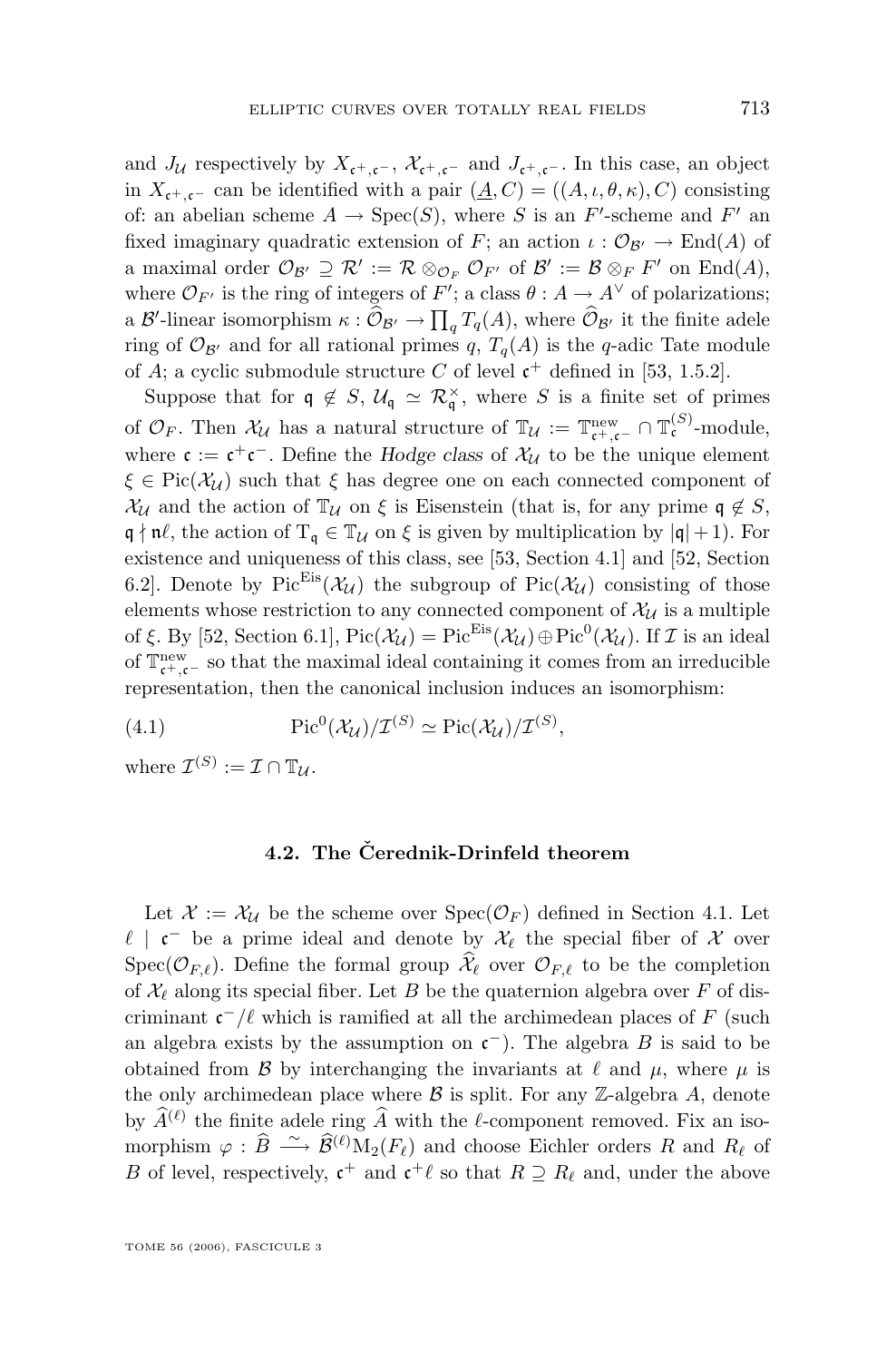isomorphism,  $\widehat{\mathcal{R}}^{(\ell)}$  corresponds to  $\widehat{R}^{(\ell)} = \widehat{R}_{\ell}^{(\ell)}$ . Finally, set:

$$
U := \varphi(\mathcal{U}^{(\ell)}) \cdot (R^\times \otimes_{\mathcal{O}_F} \mathcal{O}_{F,\ell}) \quad \text{and} \quad U_\ell := \varphi(\mathcal{U}^{(\ell)}) \cdot (R^\times_\ell \otimes_{\mathcal{O}_F} \mathcal{O}_{F,\ell}).
$$

Denote by  $\mathbb{C}_\ell$  the completion of an algebraic closure of  $F_\ell$  and let  $\mathcal{H}_\ell$ be the Deligne's formal scheme over  $Spec(\mathcal{O}_{F,\ell})$  obtained by blowing-up the projective line over  $Spec(\mathcal{O}_{F,\ell})$  along its rational points in the special fiber over the residue field  $\mathbb{F}_\ell$  of  $\mathcal{O}_{F,\ell}$ . The generic fiber of  $\mathcal{H}_\ell$  is a rigid analytic space whose  $\mathbb{C}_{\ell}$ -points are  $\mathcal{H}_{\ell} := \mathbb{P}^1(\mathbb{C}_{\ell}) - \mathbb{P}^1(F_{\ell}).$  For more details, see [\[7,](#page-42-0) Chapitre I]. Finally, let  $Frob_{\ell}$  be the Frobenius automorphism of  $Gal(F_{\ell}^{\text{unr}}/F_{\ell}).$ 

Theorem 4.1 (Čerednik-Drinfeld). — *There exists an isomorphism of formal schemes over*  $Spec(\mathcal{O}_{F,\ell})$ *:* 

$$
\widehat{\mathcal{X}}_{\ell} \simeq U^{(\ell)} \backslash (\widehat{\mathcal{H}}_{\ell} \widehat{\otimes}_{\mathcal{O}_{F,\ell}} \mathcal{O}_{F,\ell}^{\text{unr}} \times \widehat{B}^{(\ell)\times})/B^{\times},
$$

where  $b \in \mathcal{B}^{\times}$  acts on  $\mathcal{O}_{F,\ell}^{\text{unr}}$  by  $\text{Frob}_{\ell}^{-\text{val}_{\ell}(b)}$ .

*Proof. —* This result can be obtained by combining Čerednik's descrip-tion [\[12\]](#page-43-0) of  $\mathcal{X}_{\ell}$  as moduli space for certain formal groups with the Drinfeld's description [\[19\]](#page-43-0) of  $\mathcal{H}_{\ell}$ . The main references for the theorem in this form are [\[7\]](#page-42-0), especially for the case  $F = \mathbb{Q}$  and [\[53\]](#page-45-0), [\[52\]](#page-45-0) for the general case.  $\Box$ 

The Jordan-Livné description [\[32,](#page-44-0) Section 4] of  $\widehat{\mathcal{X}}_{\ell}$  can be used to derive a more simple form of Theorem 4.1. Since  $\widehat{\mathcal{H}}_{\ell}$  is connected, the set of connected components of  $\hat{\mathcal{X}}_{\ell}$  is given by  $U^{(\ell)}\backslash\hat{B}^{(\ell)\times}/B^{\times}$ . Note that

$$
U^{(\ell)}\backslash \widehat{B}^{(\ell)\times}/B^{\times} = U^{(\ell)}\mathrm{GL}_2(F_{\ell})\backslash \widehat{B}^{\times}/B^{\times} \simeq \widehat{\mathrm{n}}_B(U^{(\ell)})F_{\ell}\backslash \widehat{F}^{\times}/F_{+},
$$

where  $F_{+}$  are the totally positive elements in F and the last isomorphism is induced by the adelization  $\hat{n}_B$  of the norm map  $n_B : B \to F$ . Fix representatives  $g_1, \ldots, g_h$  of the double coset space  $U^{(\ell)} \setminus \widehat{B}^{(\ell) \times}/B^{\times}$  (where  $g_1 = 1$ ) and define the following subgroups for each  $j = 1, \ldots, h$ :

$$
\widetilde{\Gamma}_{j,0,\ell} := g_j^{-1}(U^{(\ell)}\mathrm{GL}_2(F_{\ell}))g_j \cap B^{\times}; \qquad \Gamma_{j,0,\ell} := \widetilde{\Gamma}_{j,0,\ell}/\left(\widetilde{\Gamma}_{j,0,\ell} \cap F^{\times}\right);
$$

$$
\widetilde{\Gamma}_{j,+, \ell} := (\widetilde{\Gamma}_{j,0,\ell})_e; \quad \Gamma_{j,+, \ell} := (\Gamma_{j,0,\ell})_e,
$$

where the subscript  $e$  means elements of even  $\ell$ -adic valuation. There is an isomorphism of formal schemes over  $Spec(\mathcal{O}_{F,\ell})$ :

$$
\widehat{\mathcal{X}}_\ell \simeq \coprod_{j=1}^h \widehat{\mathcal{H}}_\ell \widehat{\otimes} \mathcal{O}^{\mathrm{unr}}_{F,\ell}/\tilde{\Gamma}_{j,0,\ell}
$$

(see [\[32,](#page-44-0) Lemma 4.3]). Following [32, page 243], let  $w_{\ell}$  be a representative in  $\Gamma_{j,0,\ell}$  for the non-trivial class in the quotient  $\Gamma_{j,0,\ell}/\Gamma_{j,+, \ell}$ . Denote by  $F_{\ell^2}$ 

ANNALES DE L'INSTITUT FOURIER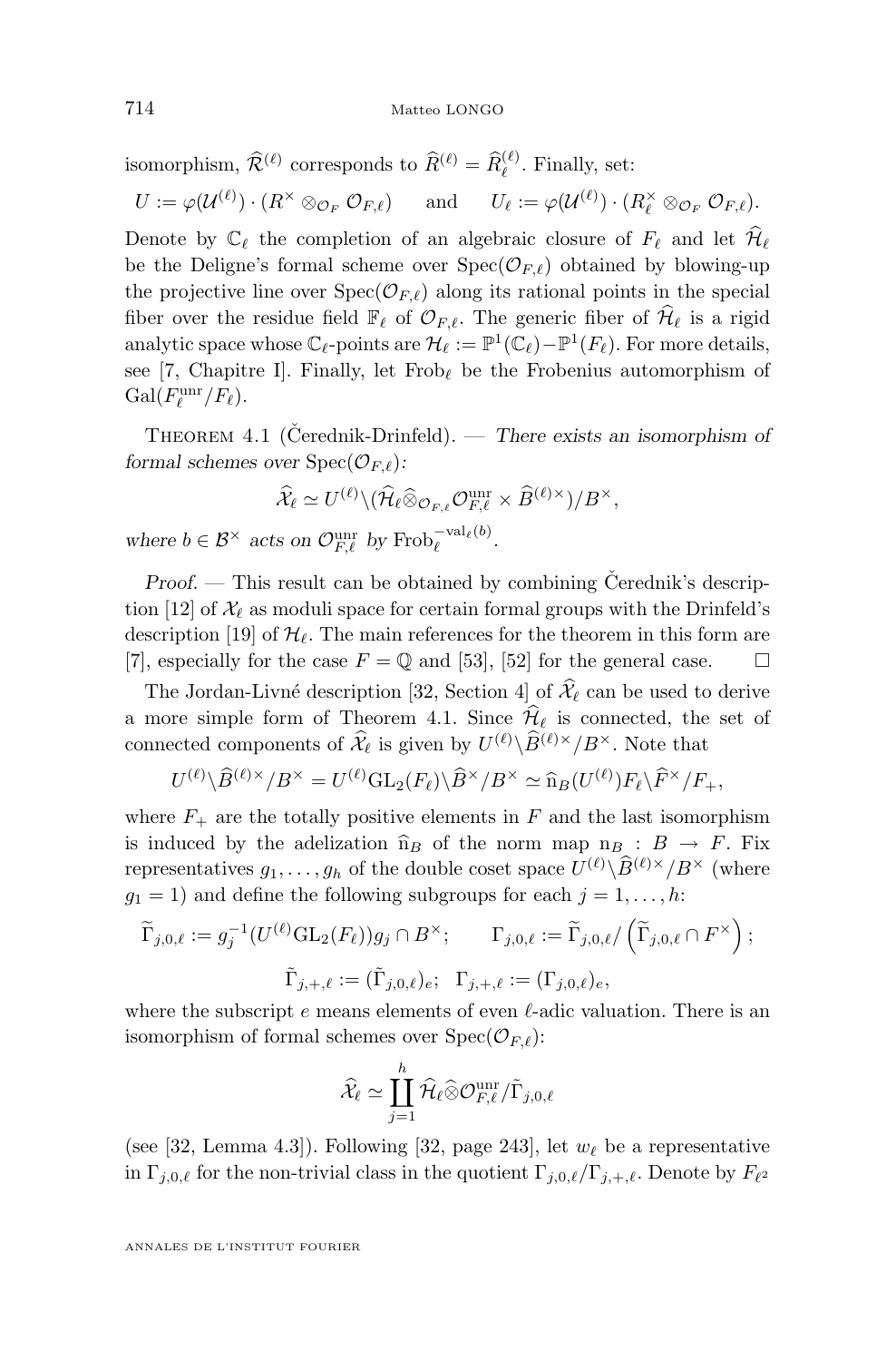<span id="page-27-0"></span>the unique quadratic unramified extension of  $F_{\ell}$  and by  $\mathcal{O}_{F,\ell^2}$  its ring of integers. Then there is an isomorphism of formal schemes over  $Spec(\mathcal{O}_{F,\ell})$ :

$$
\widehat{\mathcal{X}}_{\ell} \simeq \left(\coprod_{j=1}^h \widehat{\mathcal{H}}_{\ell}/\Gamma_{j, +, \ell}\right)^{\chi}
$$

,

where

$$
\chi \in H^1(\text{Gal}(F_{\ell^2}/F_{\ell}), \text{Aut}(\widehat{\mathcal{H}}_{\ell} \otimes \mathcal{O}_{F,\ell^2}/\Gamma_{j,+, \ell}))
$$

is the cohomology class defined by  $\tau \mapsto w_{\ell} \times$  Id (see [\[32,](#page-44-0) Theorem 4.3']). Denote by  $\mathcal{X}_{\ell^2}$  the base-change:  $\mathcal{X}_{\ell^2} := \mathcal{X}_{\ell} \otimes_{\mathcal{O}_{F,\ell}} \mathcal{O}_{F,\ell^2}$  and by  $\mathcal{X}_{\ell^2}$  its generic fiber. The above discussion imply that there is an isomorphism  $\widehat{\mathcal{X}}_{\ell^2} \simeq \coprod_{j=1}^h \widehat{\mathcal{H}}_{\ell}/\Gamma_{j,+, \ell}$  of formal schemes over  $\text{Spec}(\mathcal{O}_{F, \ell^2})$ . In particular, there is an isomorphism of rigid analytic spaces over  $Spec(\mathcal{O}_{F,\ell^2})$ :

$$
\mathcal{X}_{\ell^2}(\mathbb{C}_{\ell}) \simeq \coprod_{j=1}^h \mathcal{H}_{\ell}/\Gamma_{j,+, \ell}.
$$

It follows that  $\mathcal{X}_{\ell^2}$  is a disjoint union of admissible curves in the sense of  $|32|$ .

#### 4.3. The dual graph of  $\mathcal{X}_{\ell^2}$

We keep the same notations as in Section [4.2.](#page-25-0) Let  $\mathcal{G}_{\ell}$  (respectively,  $\mathcal{G}_{\ell}$ ) be the dual graph of  $\mathcal{X}_{\ell}$  (respectively, of  $\mathcal{X}_{\ell^2}$ ). Denote by  $\mathcal{V}(\mathcal{G}_{\ell})$  the set of vertices of  $\mathcal{G}_\ell$  and by  $\mathcal{E}(\mathcal{G}_\ell)$  the set of (unoriented) edges of  $\mathcal{G}_\ell$ . Let Frob<sub>l</sub> be the automorphism of  $\overline{\mathcal{G}}_{\ell}$  induced by the action of the Frobenius endomorphism on  $\mathcal{X}_{\ell}$ . Denote by  $\mathcal{T}_{\ell}$  the Bruhat-Tits tree of PGL<sub>2</sub>( $F_{\ell}$ ) with its natural action of  $GL_2(F_{\ell})$  by isometries, by  $\mathcal{V}(\mathcal{T}_{\ell})$  the set of its vertices, by  $\mathcal{E}(\mathcal{T}_{\ell})$  the set of its unoriented edges and by  $\overline{\mathcal{E}}(\mathcal{T}_{\ell})$  the set of its oriented edges. There is an isomorphism of graphs:  $\overline{\mathcal{G}_{\ell}} \simeq \coprod_{j=1}^{h} \mathcal{T}_{\ell}/\Gamma_{j,+, \ell}$ . The action of Frob<sub>l</sub> on  $\overline{\mathcal{G}}_{\ell}$  corresponds under this isomorphism to the action of  $w_{\ell}$  (see [\[32,](#page-44-0) Section 3]). Then:  $\mathcal{G}_{\ell} \simeq \coprod_{j=1}^h \mathcal{I}_{\ell}/\Gamma_{j,+, \ell}$  and the action of Frob<sub> $\ell$ </sub> on  $\mathcal{G}_{\ell}$ corresponds to the identity map (see [\[32,](#page-44-0) Proposition 3.7]). Hence:

$$
\mathcal{V}(\mathcal{G}_{\ell}) \simeq \prod_{j=1}^{h} \mathcal{V}(\mathcal{T}_{\ell})/\Gamma_{j, +, \ell} \quad \text{and} \quad \mathcal{E}(\mathcal{G}_{\ell}) \simeq \prod_{j=1}^{h} \mathcal{E}(\mathcal{T}_{\ell})/\Gamma_{j, +, \ell}.
$$

For each  $j = 1, ..., h$ , define the graph:  $\mathcal{G}_j := \mathcal{T}_{\ell}/\Gamma_{j,+, \ell}$ ; denote by  $\mathcal{V}(\mathcal{G}_j)$ and  $\mathcal{E}(\mathcal{G}_j)$  the set, respectively, of its vertices and of its (unoriented) edges. Then:  $\mathcal{G}_{\ell} \simeq \coprod_{j=1}^h \mathcal{G}_j$ ,  $\mathcal{V}(\mathcal{G}_{\ell}) = \coprod_{j=1}^h \mathcal{V}(\mathcal{G}_j)$  and  $\mathcal{E}(\mathcal{G}_{\ell}) = \coprod_{j=1}^h \mathcal{E}(\mathcal{G}_j)$ . Define

TOME 56 (2006), FASCICULE 3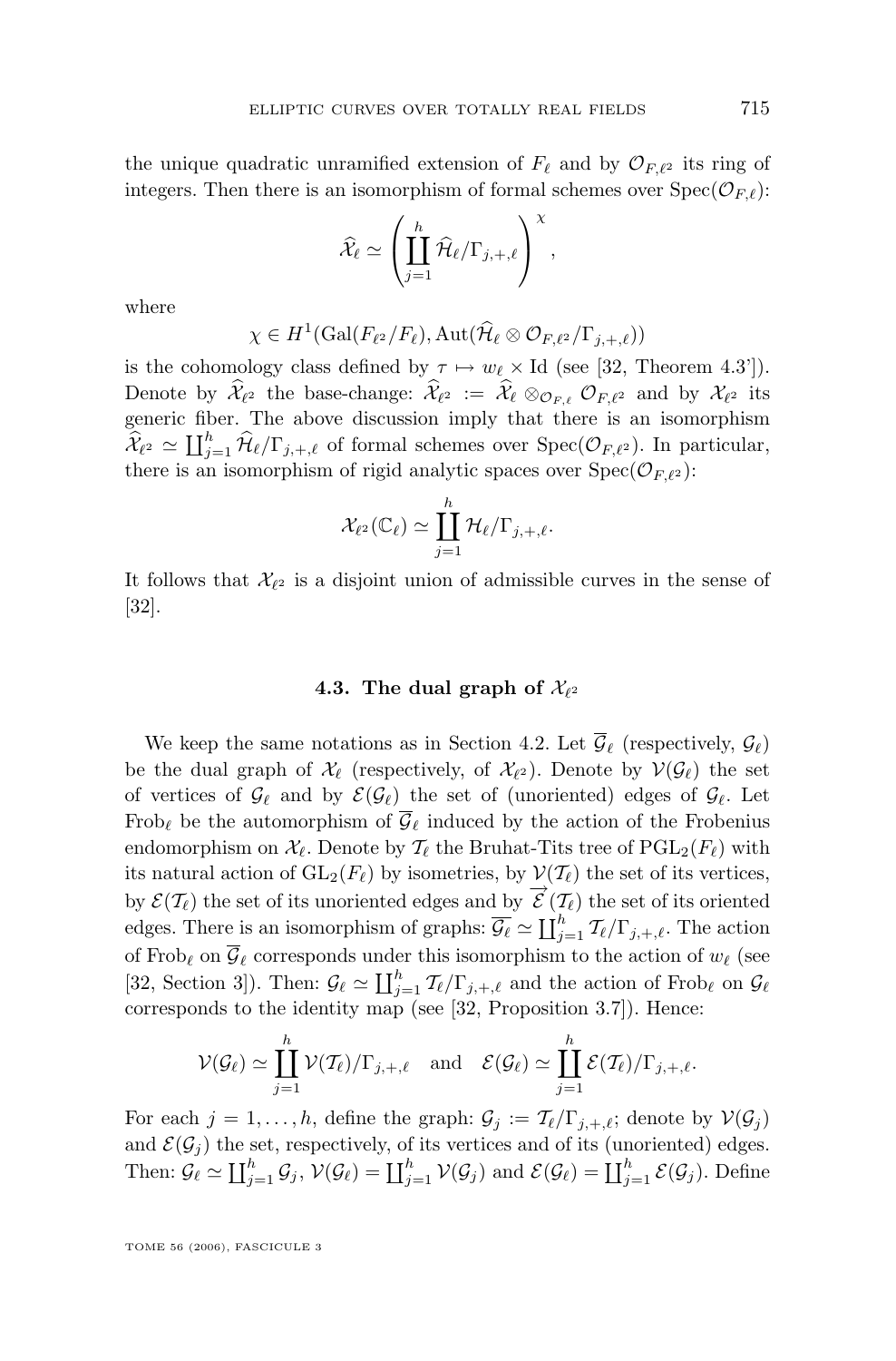<span id="page-28-0"></span>an *orientation* in each  $\mathcal{G}_j$  as follows. Let  $v_0$  be the vertex of  $\mathcal{T}_\ell$  corresponding to the maximal order  $M_2(\mathcal{O}_\ell)$ . A vertex  $v \in \mathcal{V}(\mathcal{T}_\ell)$  is defined to be even or odd accordingly to the parity of its distance from  $v_0$ . (By definition, the distance between two vertices v and w is n if and only if  $v \cap v_0$  corresponds to an Eichler order of level  $n$ .) Since the determinant of each of the elements in  $\Gamma_{i,+, \ell}$  is an even power of  $\ell$ , the action of  $\Gamma_{i,+, \ell}$  on  $\mathcal{T}_{\ell}$  preserves the parity of the vertices; hence there is a well-defined notion of odd and even vertices in the quotient graph  $\mathcal{T}_{\ell}/\Gamma_{i,+,\ell}$ . Using this notion, define an orientation on  $\mathcal{G}_j$ , that is, a pair of maps  $s : \mathcal{E}(\mathcal{G}_j) \to \mathcal{V}(\mathcal{G}_j)$  and  $t : \mathcal{E}(\mathcal{G}_j) \to \mathcal{V}(\mathcal{G}_j)$  so that for any  $e \in \mathcal{E}(\mathcal{G}_i)$ ,  $e = s(e) \cap t(e)$ , by requiring that  $s(e)$  (respectively,  $t(e)$ ) is the even (respectively, odd) vertex in  $e$ .

LEMMA 4.2. 
$$
-\mathcal{V}(\mathcal{G}_{\ell}) \simeq (U \setminus \widehat{B}^{\times}/B^{\times}) \times \{0,1\}
$$
 and  $\mathcal{E}(\mathcal{G}_{\ell}) \simeq U_{\ell} \setminus \widehat{B}^{\times}/B^{\times}$ .

*Proof.* — As in [\[3,](#page-42-0) Lemma 2.2], note that for each  $j = 1, \ldots, h$  there are isomorphisms:  $V(G_i) \simeq (\text{PGL}_2(\mathcal{O}_\ell) \backslash \text{PGL}_2(F_\ell)/\Gamma_{i,0,\ell}) \times \{0,1\}$  and  $\mathcal{E}(G_i) \simeq$  $\Gamma_0(\ell)\text{PGL}_2(F_{\ell})/\Gamma_{j,0,\ell}$ , where  $\Gamma_0(\ell)$  is the subgroup of matrices in  $\text{PGL}_2(\mathcal{O}_{\ell})$ congruent modulo  $\ell$  to upper triangular matrices. The result is then a consequence of the strong approximation theorem (see Section [3.2\)](#page-20-0). For more details, see [\[38,](#page-44-0) page 53].  $\Box$ 

#### Coboundary maps

Form the group rings  $\mathbb{Z}[\mathcal{E}(\mathcal{G}_j)]$  and  $\mathbb{Z}[\mathcal{V}(\mathcal{G}_j)]$  and denote by  $\mathbb{Z}^0[\mathcal{E}(\mathcal{G}_j)]$ and by  $\mathbb{Z}^0[\mathcal{V}(\mathcal{G}_j)]$  the degree zero elements. Define a coboundary map  $\partial_{j,*}$ :  $\mathbb{Z}[\mathcal{E}(\mathcal{G}_j)] \to \mathbb{Z}^0[\mathcal{V}(\mathcal{G}_j)]$  to be the extension by Z-linearity of the rule: for any  $e \in \mathcal{E}(\mathcal{G}_i)$ ,  $\partial_{i,*}(e) := t(s) - s(e)$ . Denote by  $\delta_{i,*}$  the restriction of  $\partial_{i,*}$  to degree zero divisors:  $\delta_{j,*}: \mathbb{Z}^0[\mathcal{E}(\mathcal{G}_j)] \to \mathbb{Z}^0[\mathcal{V}(\mathcal{G}_j)]$ . For each  $j = 1, \ldots, h$ , the map  $\partial_{j,*}$  is surjective and its kernel is contained in  $\mathbb{Z}^0[\mathcal{E}(\mathcal{G}_j)]$ . It follows that  $Ker(\partial_{i,*}) = Ker(\delta_{i,*})$  and that the following diagram is commutative, where the horizontal sequences are exact and the vertical arrows are inclusions:

$$
(4.2) \quad 0 \to \quad \text{Ker}(\partial_{j,*}) \quad \to \quad \mathbb{Z}[\mathcal{E}(\mathcal{G}_j)] \quad \xrightarrow{\partial_{j,*}} \quad \mathbb{Z}^0[\mathcal{V}(\mathcal{G}_j)] \quad \to 0
$$
\n
$$
0 \to \quad \text{Ker}(\partial_{j,*}) \quad \to \quad \mathbb{Z}^0[\mathcal{E}(\mathcal{G}_j)] \quad \xrightarrow{\delta_{j,*}} \quad \text{Im}(\delta_{j,*}) \quad \to 0.
$$

Since  $\mathbb{Z}[\mathcal{E}(\mathcal{G}_{\ell})] = \prod_{j=1}^{h} \mathbb{Z}[\mathcal{E}(\mathcal{G}_{j})]$  and  $\mathbb{Z}[\mathcal{V}(\mathcal{G}_{\ell})] = \prod_{j=1}^{h} \mathbb{Z}[\mathcal{V}(\mathcal{G}_{j})]$ , collecting the  $\partial_{j,*}$  yields a map:  $\partial_* : \mathbb{Z}[\mathcal{E}(\mathcal{G}_{\ell})] \to \mathbb{Z}[\mathcal{V}(\mathcal{G}_{\ell})]$ . By diagram (4.2), the image of  $\partial_*$  is  $\prod_{j=1}^h \mathbb{Z}^0[\mathcal{V}(\mathcal{G}_j)]$  and, if  $\delta_*$  denotes the restriction of  $\partial_*$ to  $\prod_{j=1}^{h} \mathbb{Z}^{0}[\mathcal{E}(\mathcal{G}_{j})],$  there is the following commutative diagram, where all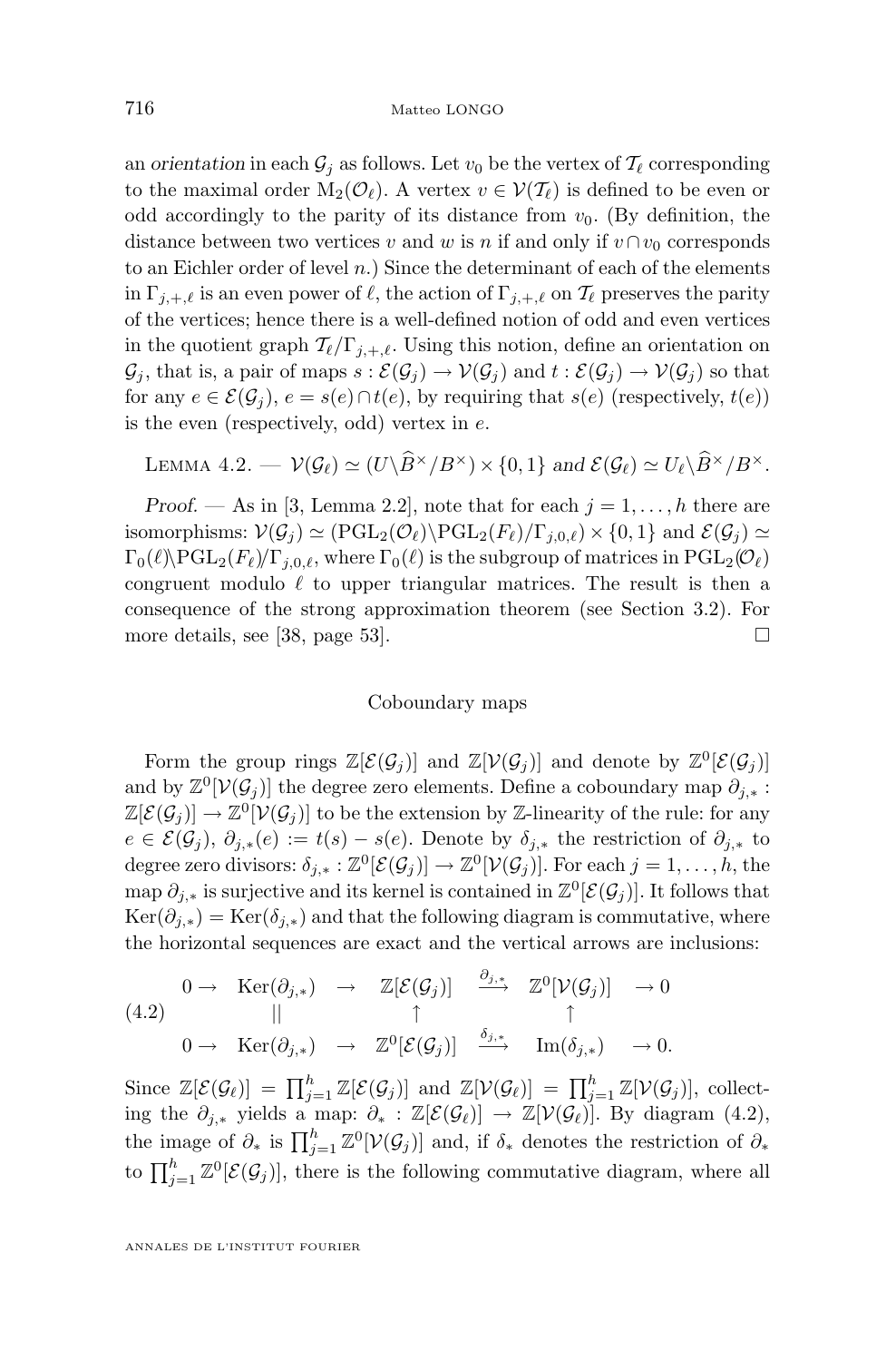<span id="page-29-0"></span>horizontal sequences are exact and the vertical arrows are inclusions:

$$
0 \to \prod_{j=1}^{h} \text{Ker}(\partial_{j,*}) \to \mathbb{Z}[\mathcal{E}(\mathcal{G}_{\ell})] \xrightarrow{\partial_{*}} \prod_{j=1}^{h} \mathbb{Z}^{0}[\mathcal{V}(\mathcal{G}_{j})] \to 0
$$
  

$$
0 \to \prod_{j=1}^{h} \text{Ker}(\partial_{j,*}) \to \prod_{j=1}^{h} \mathbb{Z}^{0}[\mathcal{E}(\mathcal{G}_{j})] \xrightarrow{\delta_{*}} \text{Im}(\delta_{*}) \to 0.
$$

$$
(4.3)
$$

By Lemma [4.2,](#page-28-0) the orientation chosen induces two maps:

$$
\alpha_*, \beta_* : \mathbb{Z}[U_\ell\backslash \widehat{B}^\times/B^\times] \to \mathbb{Z}[U\backslash \widehat{B}^\times/B^\times] \times \{0,1\}
$$

defined by the rules:  $\alpha_*(e) := (s(e), 0)$  and  $\beta_*(e) := (t(e), 1)$ ; hence there is a map:

(4.4) 
$$
\mathbb{Z}[U_{\ell}\backslash \widehat{B}^{\times}/B^{\times}] \stackrel{\alpha_{*}\times\beta_{*}}{\longrightarrow} \mathbb{Z}[U\backslash \widehat{B}^{\times}/B^{\times}] \times \mathbb{Z}[U\backslash \widehat{B}^{\times}/B^{\times}].
$$

Note that, under the above identifications,  $\partial_* = \beta_* - \alpha_*$ . On the image of the map (4.4) there is an action of both  $T_\ell \in \mathbb{T}^B_{\mathfrak{c}^+}$  and  $U_\ell \in \mathbb{T}^B_{\mathfrak{c}^+\ell}$ . A simple computation shows that:

$$
(4.5) \qquad (\beta_* \times \alpha_*)(\mathrm{U}_{\ell}(e)) = (\mathrm{T}_{\ell}(\beta_*(e)) - \alpha_*(e), |\ell|\beta_*(e)).
$$

#### **4.4. The group of connected components**

#### The map  $\omega_{\ell}$

We keep the same notations as in Sections [4.2,](#page-25-0) [4.3.](#page-27-0) Recall the notation  $\mathbb{T}_u$  introduced in Section [4.1.](#page-24-0) Fix a prime ideal  $\ell \mid \mathfrak{c}^-$  such that  $T_\ell \in \mathbb{T}_u$ . Recall that  $\mathcal{X}_{\ell^2}$  is isomorphic over  $\mathcal{O}_{F,\ell^2}$  to a disjoint union of admissible curves:  $\mathcal{X}_{\ell^2} = \coprod_{j=1}^h \mathcal{X}_j$ . For each  $j = 1, \ldots, h$ , denote by  $\mathcal{J}_j$  the Néron model over  $\mathcal{O}_{F,\ell^2}$  of  $\mathcal{X}_j$ , by  $\Phi_j$  its group of connected components and by  $\mathbb{X}_i$  the character group of its maximal torus. Then define the analogous objects for  $\mathcal{X}_{\ell^2}$ :  $\mathcal{J}_{\ell} = \prod_{j=1}^h \mathcal{J}_j$ ,  $\Phi_{\ell} := \prod_{j=1}^h \Phi_j$ ,  $\mathbb{X}_{\ell} := \prod_{j=1}^h \mathbb{X}_j$  (note that these objects are defined over  $\mathcal{O}_{F,\ell^2}$  and not over  $\mathcal{O}_{F,\ell}$ ). After fixing orientations  $s$  and  $t$  as in Section [4.3,](#page-27-0) the diagram  $(4.3)$  corresponds to the following:

$$
\begin{array}{ccccccccc}\n0 & \longrightarrow & \mathbb{X}_{\ell} & \xrightarrow{i} & \mathbb{Z}[\mathcal{E}(\mathcal{G}_{\ell})] & \xrightarrow{\partial_{*}} & \prod_{j=1}^{h} \mathbb{Z}^{0}[\mathcal{V}(\mathcal{G}_{j})] & \rightarrow 0 \\
0 & \longrightarrow & \mathbb{X}_{\ell} & \xrightarrow{i} & \prod_{j=1}^{h} \mathbb{Z}^{0}[\mathcal{E}(\mathcal{G}_{j})] & \xrightarrow{\delta_{*}} & \text{Im}(\delta_{*}) & \rightarrow 0.\n\end{array}
$$

TOME 56 (2006), FASCICULE 3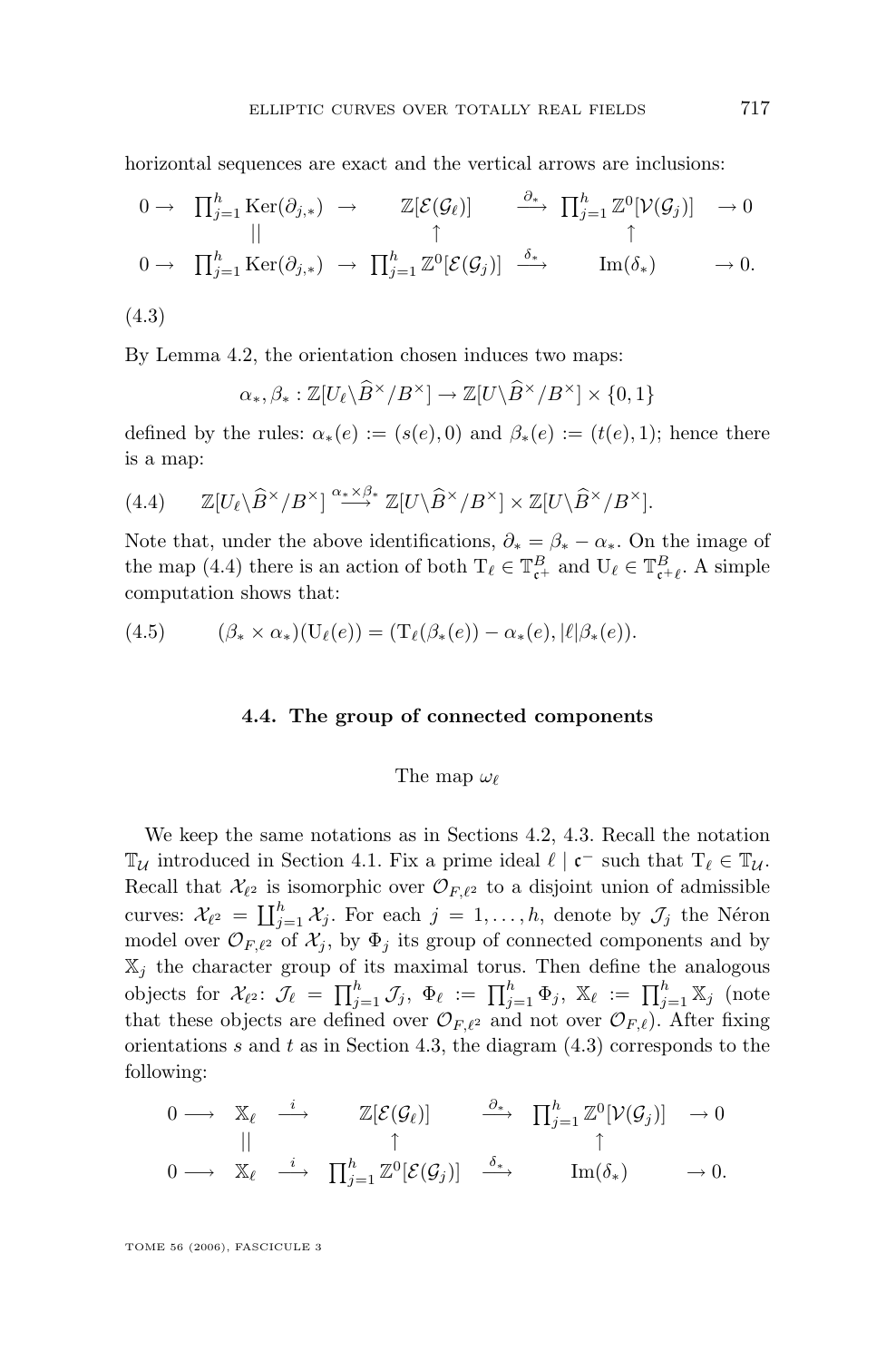<span id="page-30-0"></span>Moreover, Grothendieck's description [\[26,](#page-43-0) Theorems 11.5 and 12.5] of the group of connected components of an admissible curve yields the following exact sequence:  $0 \to \mathbb{X}_{\ell} \stackrel{j}{\longrightarrow} \mathbb{X}_{\ell}^{\vee} \stackrel{\tau_{\ell}}{\longrightarrow} \Phi_{\ell} \to 0.$ 

For any edge  $e \in \mathcal{E}(\mathcal{G}_{\ell})$ , let  $g = g(e)$  be the element associated to e by the isomorphism of Lemma [4.2.](#page-28-0) The integer  $w(q)$  defined in Section [3.2](#page-20-0) is the weight of the singular point  $e$ . Use the same argument as in [\[4,](#page-42-0) Corollary 5.12] to define a natural Hecke-equivariant non trivial map

$$
\omega_\ell:\prod_{j=1}^h\mathbb{Z}^0[\mathcal{V}(\mathcal{G}_j)]\rightarrow \Phi_\ell.
$$

#### Geometric pairs

Definition 4.3. — *Keep the same notations as in Section [3.2.](#page-20-0) The pair* (F, U) *is said to be* geometric *if at least one of the following conditions is verified:*

- 1. *Either*  $[F: \mathbb{Q}]$  *is odd or*  $[F: \mathbb{Q}]$  *is even and*  $\mathfrak{c}^-/\ell \neq \mathcal{O}_F$ *.*
- 2. (F, U) *is Eisenstein.*

PROPOSITION 4.4. — *The restriction of*  $\omega_{\ell}$  *to* Im( $\delta_*$ ) *induces a*  $\mathbb{T}_{\mathcal{U}}$ *equivariant map*

$$
\overline{\omega}_{\ell} : \mathrm{Im}(\delta_*)/(U_{\ell}^2 - 1) \to \Phi_{\ell}.
$$

*If*  $(F, U)$  (respectively,  $(F, U_{\ell})$ ) is geometric, the kernel (respectively, the *cokernel)* of  $\overline{\omega}_{\ell}$  *is Eisenstein.* 

*Proof.* — Define the pairing  $\ll$ ,  $\gg$  :  $\mathbb{Z}[\mathcal{V}(\mathcal{G}_{\ell})] \times \mathbb{Z}[\mathcal{V}(\mathcal{G}_{\ell})] \to \mathbb{Z}$  as follows: for any pair v, v' of vertices, put  $\ll v, v' \gg := w(g)\delta_{v,v'}$ , where  $g =$  $g(v)$  is the element in  $U\backslash \widehat{B}^{\times}/B^{\times}$  associated to the vertex v by strong approximation and  $w(g)$  is its weight. Consider the maps:  $j_0 : \mathbb{Z}[\mathcal{E}(\mathcal{G}_\ell)] \hookrightarrow$  $\mathbb{Z}[\mathcal{E}(\mathcal{G}_{\ell})]^{\vee}$  and  $j_1 : \text{Im}(\delta_*) \hookrightarrow \text{Im}(\delta_*)^{\vee}$  induced, respectively, by  $\langle, \rangle$ , and the natural restriction of  $\ll, \gg$  to Im( $\delta_*$ ). Set:

$$
\Phi_0 := \frac{\prod_{j=1}^h \mathbb{Z}^0[\mathcal{E}(\mathcal{G}_j)]^{\vee}}{j_0(\prod_{j=1}^h \mathbb{Z}^0[\mathcal{E}(\mathcal{G}_j)])}, \quad \text{and} \quad \Phi_1 := \frac{\text{Im}(\delta_*)^{\vee}}{j_1(\text{Im}(\delta_*))}.
$$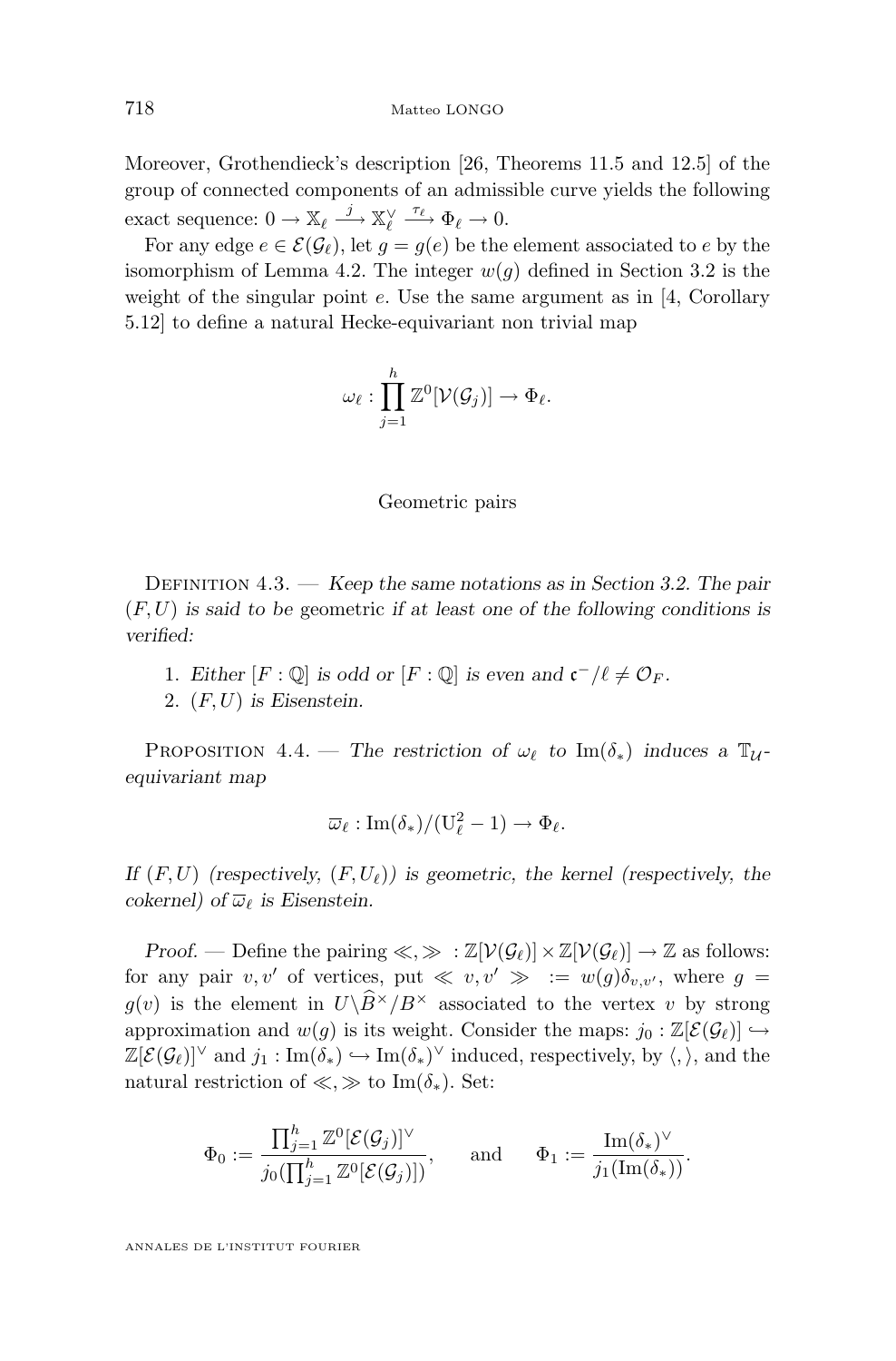Equation  $(4.5)$  can be used as in [\[4,](#page-42-0) Proposition 5.13] to obtain the following commutative diagram:

$$
\begin{array}{ccccccc}\n & & & & & & & 0 & & \text{Ker}(\gamma) \\
0 & \longrightarrow & \text{Im}(\delta_*) & \xrightarrow{j_1} & \text{Im}(\delta_*)^{\vee} & \longrightarrow & \Phi_1 & \longrightarrow 0 \\
& \downarrow \sigma & & \downarrow \delta^{\vee}_* & & \downarrow \gamma & \\
0 & \longrightarrow & \text{Im}(\delta_*) & \xrightarrow{j_0'} & \frac{\prod_{j=1}^h \mathbb{Z}^0[\mathcal{E}(\mathcal{G}_j)]^{\vee}}{j_0(i(\mathbb{X}_\ell))} & \longrightarrow & \Phi_0 & \longrightarrow 0 \\
& & & & & \downarrow & & \downarrow \\
& & & & \text{Im}(\delta_*)/(U_{\ell}^2 - 1) & \longrightarrow & \Phi_{\ell} & & \text{Coker}(\gamma).\n\end{array}
$$

Here  $\sigma(x, y) = (|\ell| + 1)x + T_{\ell}(y), T_{\ell}(x) + (|\ell| + 1)y$ ). The first part of the proposition follows. For the second part, consider two cases, accordingly with the conditions satisfied by the geometric pair  $(F, U)$  (respectively,  $(F, U_{\ell})$  in Definition [4.3.](#page-30-0)

- Case I : The pair  $(F, U)$  (respectively,  $(F, U_{\ell})$ ) satisfies [4.3](#page-30-0) in Definition [4.3.](#page-30-0) In this case,  $\Phi_1$  (respectively,  $\Phi_0$ ) is Eisenstein by [\[38,](#page-44-0) Proposition 5].
- Case II : The pair  $(F, U)$  (respectively,  $(F, U_{\ell})$ ) satisfies [4.3](#page-30-0) in Definition [4.3.](#page-30-0) In this case  $\Phi_1$  (respectively,  $\Phi_0$ ) is Eisenstein by Corollary [3.6](#page-23-0) (use Lemma [4.2](#page-28-0) to switch to quaternion algebras and note that the operators  $\eta_{\mathfrak{q}}$  of Proposition [1.3](#page-14-0) restricts to  $\Phi_0$  and  $\Phi_1$ ).

The result follows from the snake lemma.

*Remark 4.5.* — It is expected that the kernel and cokernel of  $\overline{\omega}_{\ell}$  are always Eisenstein. Unfortunately, at the present there is no such a full result in the literature and the generalizations of the techniques from Case I and Case II above seem not obvious. For simplicity, assume that  $\mathcal{U} = \widehat{\mathcal{R}}^{\times}$ . If the geometric pair  $(F, U)$  is in the Case I above, then it is possible to choose a divisor  $\ell_1 | c^-/\ell$ . The groups  $\Phi_0$  and  $\Phi_1$  appearing in the proof of Proposition [4.4](#page-30-0) can be interpreted as component groups of the special fiber over  $\ell_1$  of the Shimura curves, respectively,  $X_{\mathfrak{c}^+\ell_1\ell,\mathfrak{c}^-/\ell_1\ell}$  and  $X_{\mathfrak{c}^+\ell_1,\mathfrak{c}^-/\ell_1\ell}$ . The Eisenstein property comes in this case from this geometric approach, using results of  $[10]$ . For more details on this interpretation, see also  $[4]$ , Section 5.6. If there is not any  $\ell_1$  dividing  $\mathfrak{c}^-/\ell$ , this approach does not seem to work. On the other hand, if  $F$  is not Eisenstein, no generalization of Proposition [3.2](#page-22-0) is known, since its proof relies crucially on deep properties of certain cyclic extensions  $F(\mu_k)/F$ .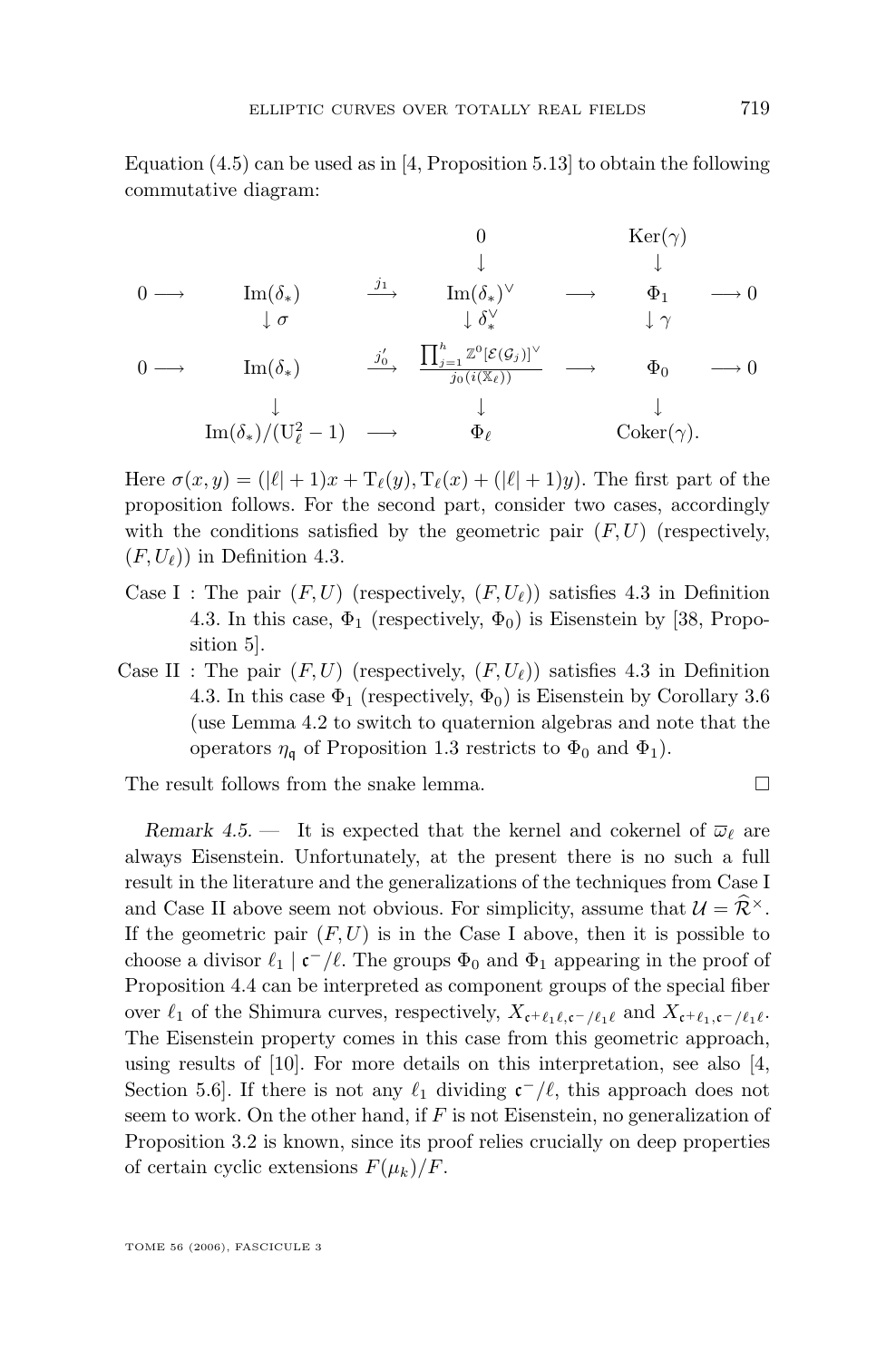#### The reduction map to  $\Phi$

<span id="page-32-0"></span>Denote by  $J := J_{c^+ \ c^-}$  the jacobian of the Shimura curve  $X := X_{c^+ c^-}$ (see Section [4.1\)](#page-24-0). Denote as in Section [4.2](#page-25-0) by  $\mathcal{X}_{\ell^2}$  the special fiber over  $\mathcal{O}_{F,\ell^2}$ of the integral model X of X. Let  $Div(X)$  be the group of divisors of  $X(\overline{F})$ with  $\mathbb Z$  coefficients and  $Div^0(X)$  be the subgroup of  $Div(X)$  consisting of divisors which have degree zero on each connected component of X. Suppose that  $D = \sum n_P P \in Div^0(X)$  satisfies the following assumptions:

- 1. Each point  $P \in \text{Supp}(D)$  is defined over  $F_{\ell^2}$ ;
- 2. The image of each  $P \in \text{Supp}(D)$  by the reduction map  $r_{\ell} : \mathcal{X}_{\ell^2} \to$  $\mathcal{E}(\mathcal{G}_{\ell}) \cup \mathcal{V}(\mathcal{G}_{\ell})$  is an element  $v_P \in \mathcal{V}(\mathcal{G}_{\ell}).$

Under these assumptions, the reduction map  $r_\ell$  applied to D provides an element  $r_{\ell}(D) = \sum n_P r_{\ell}(P) \in \prod_{j=1}^h \mathbb{Z}^0[\mathcal{V}(\mathcal{G}_{\ell})].$  Denote by  $\partial_{\ell}$  the specialization map  $\partial_{\ell} : J(F_{\ell^2}) \to \Phi_{\ell}$ . The next proposition gives a relation between  $\omega_{\ell}, \partial_{\ell}$  and  $r_{\ell}.$ 

PROPOSITION  $4.6.$  — Let  $D \in Div^0(X)$  be a divisor satisfying the pre*vious conditions and let* [D] *be the class in* J *associated to* D*. Then in*  $\Phi_{\ell}$ :

$$
\partial_{\ell}([D]) = \omega_{\ell}(r_{\ell}(D)).
$$

*Proof.* — This result follows from Edixhoven's description of the map  $\partial_{\ell}$ which can be found in [\[2,](#page-42-0) Appendix, Section 2]. See also [\[4,](#page-42-0) Proposition  $5.14$ ].

#### **4.5. Raising the level**

Notations and assumptions as in Section [1](#page-12-0) for the integral ideals  $\mathfrak{n}^+$  and  $\mathfrak{n}^-$ , the rational prime p, the positive integer n and the eigenform  $\phi$  with rational coefficients associated to the modular elliptic curve  $E$ . In particular, suppose that the Assumptions [1.5](#page-14-0) and [1.6](#page-15-0) are verified. Fix an admissible prime  $\ell$ . Let B be the quaternion algebra over F of discriminant  $\mathfrak{n}^-$  which is ramified at all the archimedean places of  $F$  and choose Eichler orders  $R$ and  $R_\ell$  of level, respectively,  $\mathfrak{n}^+$  and  $\mathfrak{n}^+\ell$ . Denote by  $\mathbb T$  the Hecke algebra  $\mathbb{T}_{n+}^B$ , which, by the Jacquet-Langlands correspondence (Theorem [3.7\)](#page-23-0) is isomorphic to  $\mathbb{T}^{\text{new}}_{\mathfrak{n}^+, \mathfrak{n}^-}$ , and by  $\mathbb{T}_\ell$  the Hecke algebra  $\mathbb{T}^{\text{new}}_{\mathfrak{n}^+, \mathfrak{n}^- \ell}$ . Denote by  $T_\ell$ and  $U_{\ell}$  (respectively, by  $T'_{\ell}$  and  $U'_{\ell}$ ) the Hecke operators in  $\mathbb T$  (respectively, in  $\mathbb{T}_{\ell}$ ). There is a morphism

$$
f:\mathbb{T}\to\mathbb{Z}/p\mathbb{Z}
$$

ANNALES DE L'INSTITUT FOURIER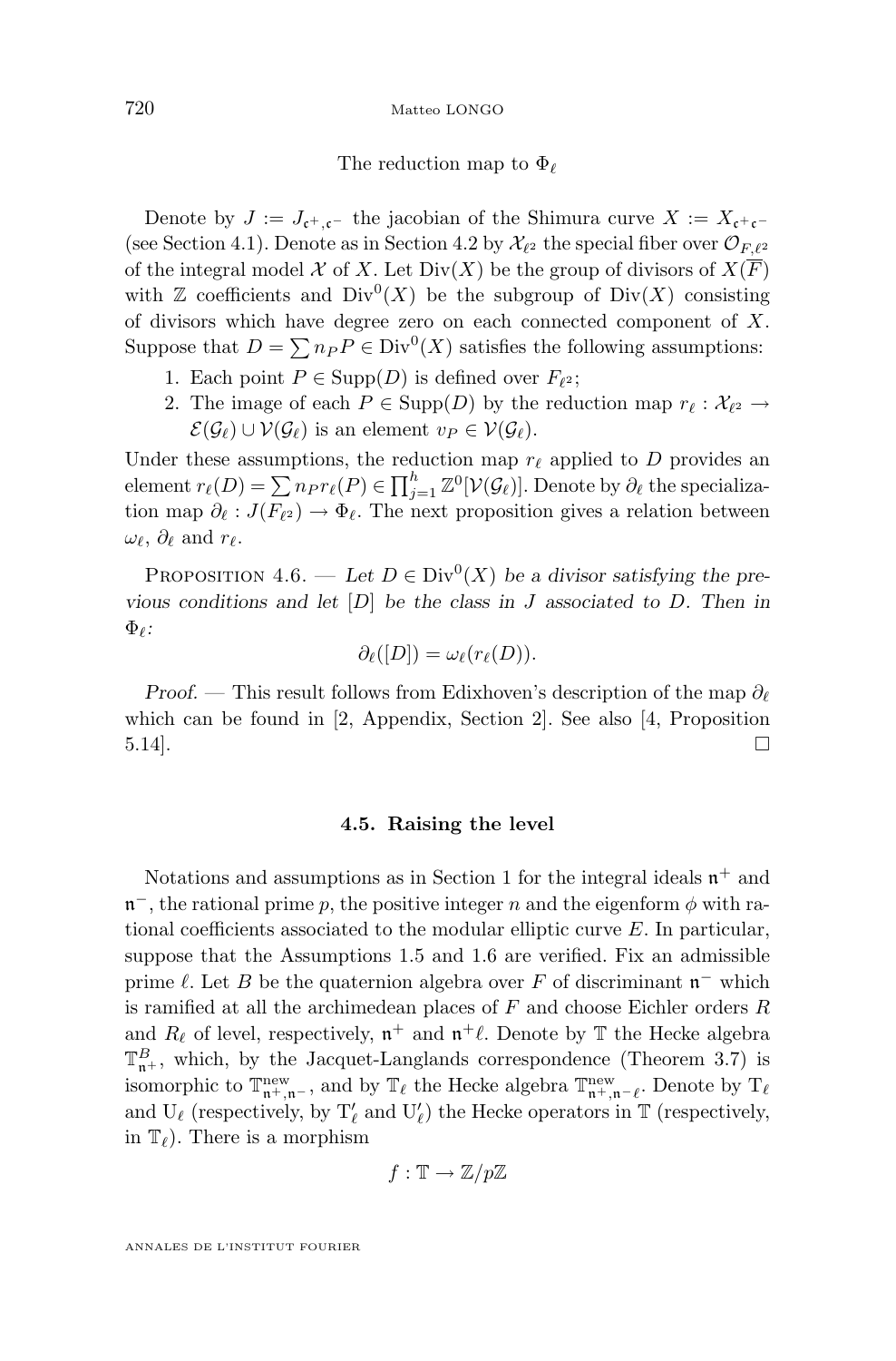<span id="page-33-0"></span>which, using the notations of Section [1.1,](#page-12-0) coincides with  $\bar{\theta}_{\phi}$ . Denote by  $\mathfrak{m}_f$ the kernel of f (it is a maximal ideal).

DEFINITION 4.7.  $-\phi$  *is said to be p*-isolated *if the completion at the maximal ideal*  $\mathfrak{m}_f$  *of*  $\mathbb{Z}[\widehat{R}^{\times} \backslash \widehat{B}^{\times}/B^{\times}]$  *is isomorphic to*  $\mathbb{Z}_p$ *.* 

By the Jacquet-Langlands correspondence (Theorem [3.7\)](#page-23-0),  $\phi$  can be associated to a modular form in  $\mathcal{S}_2^B(\mathfrak{n}^+;\mathbb{Z})$ , hence it is clear that the completion of  $\mathbb{Z}[\widehat{R}^{\times} \setminus \widehat{B}^{\times}/B^{\times}]$  at  $\mathfrak{m}_f$  has  $\mathbb{Z}_p$ -rank at least one. Since the maximal ideals in the support of  $\mathcal{L}(\mathfrak{c}^+;\mathbb{Z})^{\text{triv}}$  are Eisenstein (see [\[28,](#page-44-0) Section 5]), the condition in the above definition simply asserts that there are no non-trivial congruences between  $\phi$  and other forms of level  $\mathfrak n$  which are new at  $\mathfrak n^-$ . If  $\phi$  is p-isolated, then the dimension of  $\mathbb{Z}[\widehat{R}^{\times}\backslash\widehat{B}^{\times}/B^{\times}]^2/\mathfrak{m}_f$  as  $\mathbb{Z}/p\mathbb{Z}$ -vector space is two and, by the same argument as in [\[4,](#page-42-0) Theorem 5.15], it follows that the dimension of  $\mathbb{Z}[\widehat{R}^{\times} \setminus \widehat{B}^{\times}/B^{\times}]^2 / \langle \mathfrak{m}_f, U_{\ell}^2 - 1 \rangle$  is one. Hence, the dimension of  $\text{Im}(\delta_*)/\langle \mathfrak{m}_f, U_\ell^2 - 1 \rangle$  is always at most one. Since  $(T_\ell - (|\ell|+1))f$ is not trivial in  $\mathbb{Z}^0[\widehat{R}^\times \backslash \widehat{B}^\times / B^\times]$ , it follows that

$$
\operatorname{Im}(\delta_*)/\langle \mathfrak{m}_f, U_\ell^2 - 1 \rangle \quad \simeq \quad \mathbb{Z}/p\mathbb{Z}.
$$

Congruences between modular forms

Define  $S_2^{\text{old}}(\mathfrak{n}, \ell)$  to be the  $\ell$ -old subspace of  $S_2(\mathfrak{n}\ell)$  (that is, the orthogonal complement of  $\mathcal{S}^{\text{new}}_2(\mathfrak{n}, \ell)$  with respect to the Petterson scalar product) and denote by

$$
\begin{array}{rcl}\mathcal{S}_2(\mathfrak{n})\times\mathcal{S}_2(\mathfrak{n})&\to&\mathcal{S}_2^{\mathrm{old}}(\mathfrak{n},\ell)\\ (\phi_1,\phi_2)&\mapsto&\phi_1+\phi_{2|\ell}\end{array}
$$

the maps defining it (for more details, see [\[42\]](#page-44-0)). Following Ribet [\[40\]](#page-44-0), define a modular form  $\psi \in \mathcal{S}_2^{\text{old}}(\mathfrak{n}, \ell)$  by:  $\psi := \phi - \epsilon |\ell| \phi_{|\ell}$ , where  $p \mid \epsilon f(\mathrm{T}_{\ell})-(|\ell|+1)$ .

*Remark 4.8.* —  $\psi \notin S_2^{\text{new}}(\mathfrak{n}, \ell)$ . The theory of congruences between modular forms will produce in this situation a form in  $\mathcal{S}_2^{\text{new}}(\mathfrak{n}, \ell)$  with the same eigenvalues as  $\psi$  modulo p.

Using Equation [\(4.5\)](#page-29-0) it is easy to show that  $\psi$  is an eigenform for the Hecke algebra  $\mathbb{T}_{n\ell}$  and:

- (i) For  $\mathfrak{q} \nmid \mathfrak{n}\ell$ ,  $T'_{\mathfrak{q}}(\psi) = \theta_{\phi}(T_{\mathfrak{q}})\psi$ ;
- (ii) For  $\mathfrak{q} \mid \mathfrak{n}$ ,  $U'_{\mathfrak{q}}(\psi) = \theta_{\phi}(U_{\mathfrak{q}})\psi$ ;
- (iii)  $U'_{\ell}(\psi) \equiv \epsilon \psi \pmod{p}.$

The following theorem collects various results concerning congruences between modular forms. Assume from now on that  $p > 3$ .

TOME 56 (2006), FASCICULE 3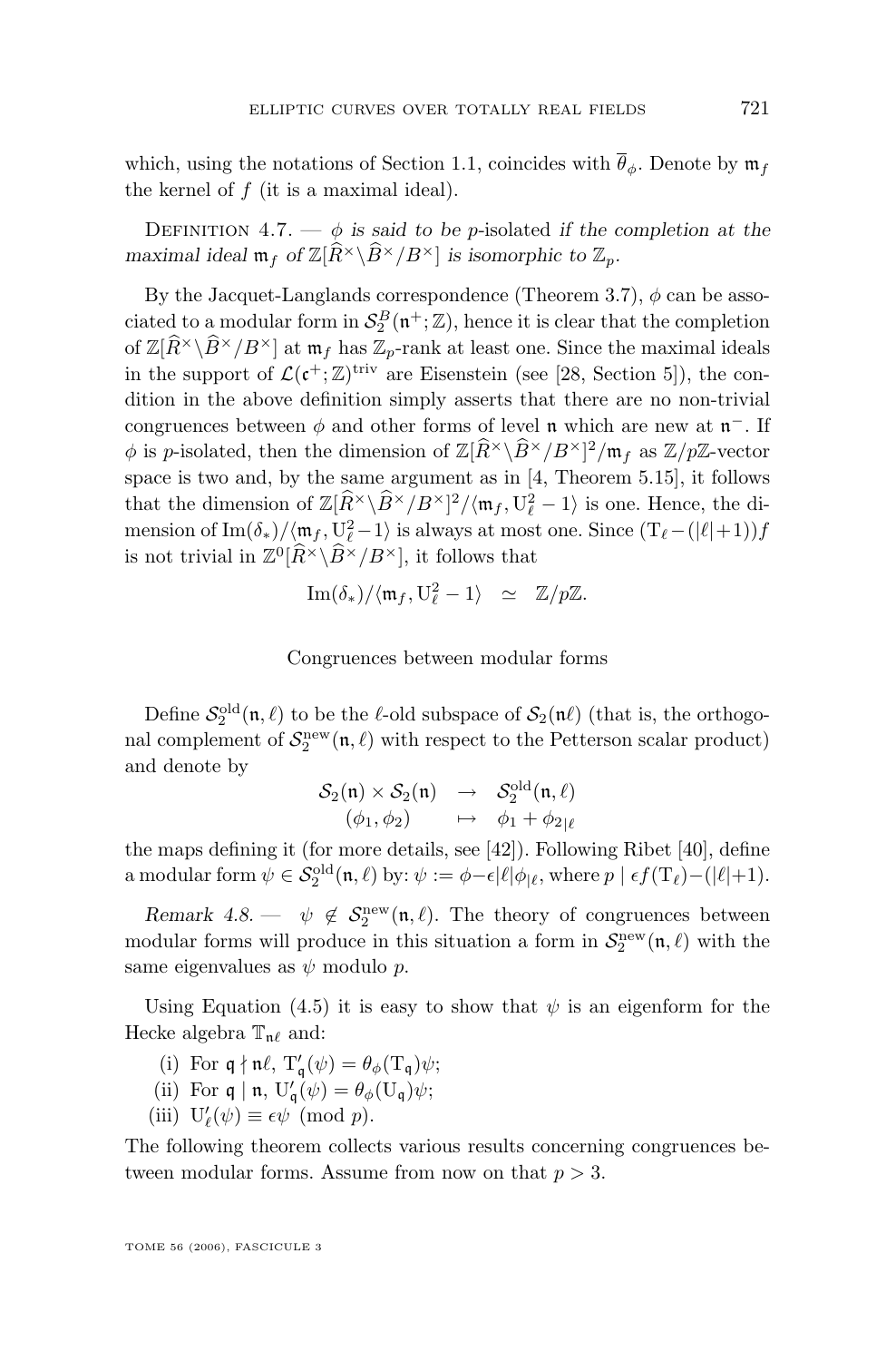<span id="page-34-0"></span>THEOREM 4.9 (Taylor, Ribet, Rajaei). — *There exists a surjective morphism*

$$
f_{\ell}:\mathbb{T}_{\ell}\to\mathbb{Z}/p\mathbb{Z}
$$

*so that:*

(i) For 
$$
\mathfrak{q} \nmid \mathfrak{n}\ell
$$
,  $f_{\ell}(\mathbf{T}'_{\mathfrak{q}}) = f(\mathbf{T}_{\mathfrak{q}})$ ;

- (ii) *For*  $\mathfrak{q} \mid \mathfrak{n}$ ,  $f_{\ell}(\mathbf{U}'_{\mathfrak{q}}) = f(\mathbf{U}_{\mathfrak{q}})$ ;
- (iii)  $f_{\ell}(\mathbf{U}'_{\ell}) = \epsilon$ .

*Proof.* — If  $\mathfrak{n}^- = \mathcal{O}_F$ , this is the main result of [\[45,](#page-44-0) Theorem 1]. When  $F = \mathbb{Q}$ , see [\[39,](#page-44-0) Section 7]. This argument has been extended to Hilbert modular forms when  $\mathfrak{n}^- \neq \mathcal{O}_F$  by [\[38,](#page-44-0) Corollary 4]. The same argument applies when the pairs  $(F, \widehat{R}^{\times})$  and  $(F, \widehat{R}_{\ell}^{\times})$  are both geometric (note that this includes the case of  $\mathfrak{n}^- \neq \mathcal{O}_F$ . Here a short sketch of the proof follows. Denote by  $\Phi_\ell$  the group of connected components attached to the Shimura curve  $\mathcal{X}_{n^+,n^-\ell}$ . The action of  $\mathbb{T}_{n\ell}$  on  $\text{Im}(\delta_*)/\langle \mathfrak{m}_f, U_\ell^2 - 1 \rangle$  is via a surjective homomorphism  $f'_{\ell} : \mathbb{T}^{\text{new}}_{\mathfrak{n}+\ell,\mathfrak{n}^-} \to \mathbb{Z}/p\mathbb{Z}$ . Since in this case the kernel and the cokernel of  $\overline{\omega}_{\ell}$  are Eisenstein (see Proposition [4.4\)](#page-30-0), there is an isomorphism (induced by  $\overline{\omega}_{\ell}$ ):

$$
\operatorname{Im}(\delta_*)/\langle \mathfrak{m}_f, \mathrm{U}_{\ell}^2 - 1 \rangle \simeq \Phi_{\ell}/\langle \mathfrak{m}_f, \mathrm{U}_{\ell}^2 - 1 \rangle \simeq \Phi_{\ell}/\mathfrak{m}_{f'_{\ell}}.
$$

The action of  $\mathbb{T}_{\mathfrak{n}\ell}$  is via the  $\ell$ -new part. It follows that  $f'_\ell$  factors through  $\mathbb{T}_\ell$  giving the sought for character  $f_\ell : \mathbb{T}^{\text{new}}_{\mathfrak{n}^+,\mathfrak{n}^-\ell} \to \mathbb{Z}/p\mathbb{Z}$  and that there is an isomorphism:

(4.6) 
$$
\operatorname{Im}(\delta_*)/\langle \mathfrak{m}_f, U_\ell^2 - 1 \rangle \simeq \Phi_\ell/\mathfrak{m}_{f_\ell}.
$$

 $\Box$ 

#### Quotients of  $\Phi$

Assume from now on that  $\phi$  is p-isolated. Let  $X := X_{\mathfrak{n}^+,\mathfrak{n}^- \ell} \to \operatorname{Spec}(F)$ be the Shimura curve of level  $\mathfrak{n}^+$  attached to the quaternion algebra  $\mathcal B$ which is ramified at the primes dividing  $\mathfrak{n}^- \ell$  and is split at exactly one of the archimedean places of F. Denote by  $\mathcal X$  its integral model, by  $\mathcal X_{\ell^2}$ the special fiber over  $K_{\ell}$ , by  $J_{\ell}$  its jacobian variety and by  $\Phi_{\ell}$  its group of connected components.

PROPOSITION 4.10. — *If the pairs*  $(F, \widehat{R}^{\times})$  *and*  $(F, \widehat{R}_{\ell}^{\times})$  *are both geometric then*

$$
\Phi_{\ell}/\mathfrak{m}_{f_{\ell}} \simeq \mathbb{Z}/p\mathbb{Z}.
$$

ANNALES DE L'INSTITUT FOURIER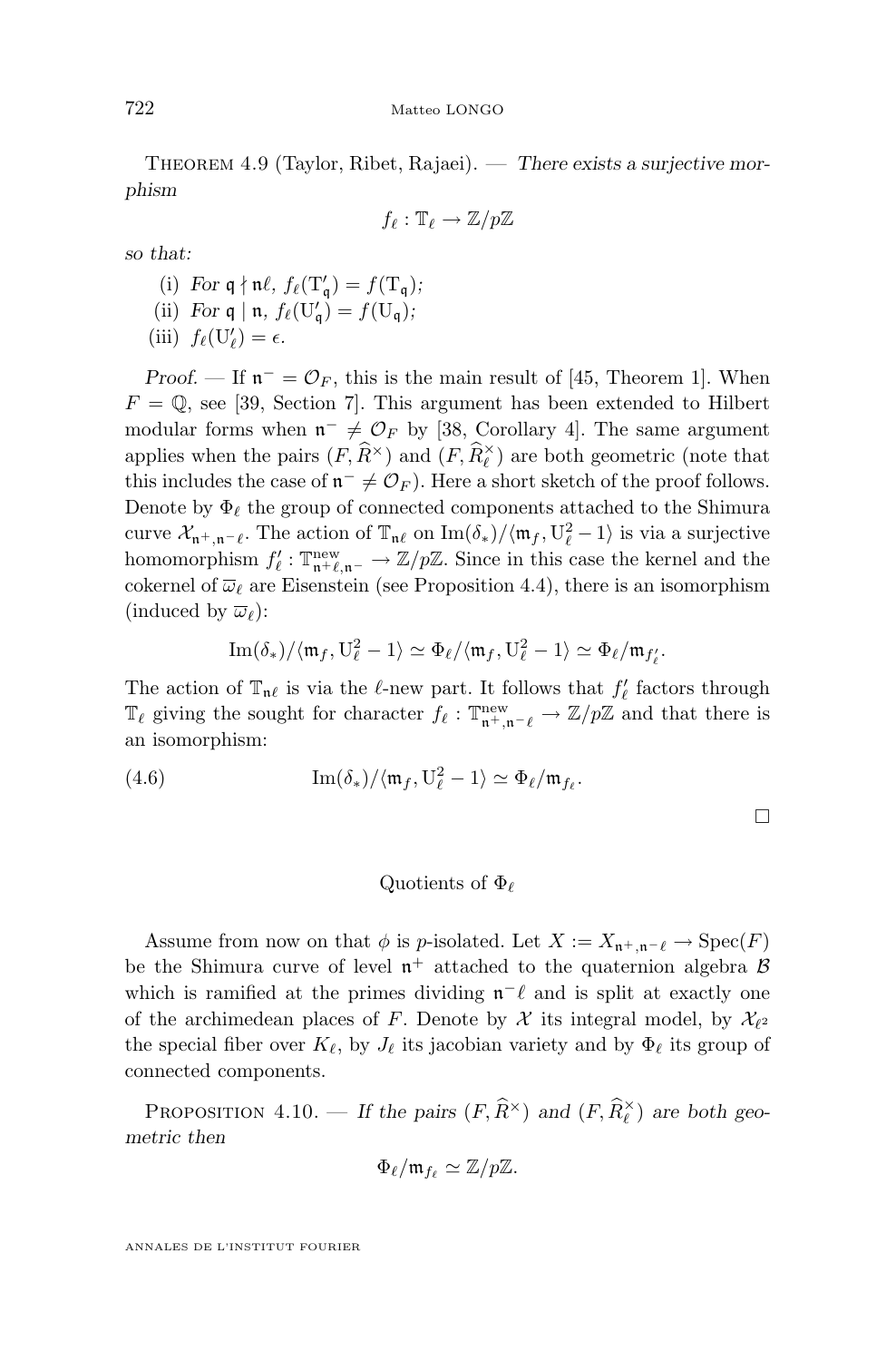<span id="page-35-0"></span>*Proof.* — Since  $\phi$  is *p*-isolated, this result is an immediate consequence of equation  $(4.6)$  in the proof of Theorem [4.9.](#page-33-0)

PROPOSITION  $4.11.$  — *If*  $\mathfrak{n}^- = \mathcal{O}_F$  and  $[F : \mathbb{Q}]$  *is even, then there is a component*

$$
\mathcal{C}_\ell\simeq \mathbb{Z}/p\mathbb{Z}\hookrightarrow \Phi_\ell/\mathfrak{m}_{f_\ell}
$$

*and an isomorphism:*

$$
\overline{\omega}_{\ell} : \mathrm{Im}(\delta_*) / \langle \mathfrak{m}_f, \mathrm{U}_{\ell}^2 - 1 \rangle \longrightarrow \mathcal{C}_{\ell}.
$$

*Proof.* — For any prime ideal  $\mathfrak{q}_0 \nmid \mathfrak{n}^+\mathfrak{n}^- \ell$  denote by  $\mathcal{U}(\mathfrak{q}_0)$  the subgroup of  $\hat{\mathcal{B}}^{\times}:\mathcal{U}(\mathfrak{q}_0):=\mathcal{U}^{(\mathfrak{q}_0)}\Gamma_1(\mathfrak{q}_0)$ , where  $\Gamma_1(\mathfrak{q}_0)$  is the subgroup of  $A\in GL_2(\mathcal{O}_{F,\mathfrak{q}_0})$ so that  $A \equiv \begin{pmatrix} 1 & 0 \\ 0 & 1 \end{pmatrix} \pmod{\mathfrak{q}_0}$ . Denote by  $X(\mathfrak{q}_0) \to \text{Spec}(F)$  the Shimura curve of level  $\mathcal{U}(\mathfrak{q}_0)$  and let  $\mathcal{X}(\mathfrak{q}_0) \to \text{Spec}(\mathcal{O}_F)$  be its integral model (see [\[53,](#page-45-0) Section 1]). Choose  $\mathfrak{q}_0$  so that:

- (i) There are no congruences between forms of level n and forms of level  $\mathcal{U}(\mathfrak{g}_0)$  which are new at  $\mathfrak{g}_0$ .
- (ii) The integral model  $\mathcal{X}(\mathfrak{q}_0)$  is regular.

This is possible by [\[29,](#page-44-0) Section 12] (see also [\[30,](#page-44-0) Section 6]). Note that  $\phi$ , viewed as a modular form of level  $\mathcal{U}(\mathfrak{q}_0)$ , is a  $p$  eigenform for  $\mathbb{T}^{(\mathfrak{q}_0)}$ with eigenvalues in  $\mathbb{Z}/p\mathbb{Z}$ ; denote by  $f^{(q_0)} : \mathbb{T}^{(q_0)} \to \mathbb{Z}/p\mathbb{Z}$  the associated morphism and by  $\mathfrak{m}_f^{(\mathfrak{q}_0)}$  its kernel. Let  $\mathcal{G}_{\ell}(\mathfrak{q}_0) = \coprod_{j=1}^h \mathcal{G}_j(\mathfrak{q}_0)$  be the dual graph of the special fiber at  $\ell$  of  $\mathcal{X}(\mathfrak{q}_0)$ . Denote by  $\mathcal{V}(\mathcal{G}_{\ell}(\mathfrak{q}_0)) = \coprod_{j=1}^h \mathcal{V}_j(\mathfrak{q}_0)$ and  $\mathcal{E}(\mathcal{G}_{\ell}(\mathfrak{q}_0)) = \coprod_{j=1}^h \mathcal{E}_j(\mathfrak{q}_0)$ , respectively, the vertexes and the edges of  $\mathcal{G}_{\ell}(\mathfrak{q}_0)$ . Denote by  $\delta_*(\mathfrak{q}_0)$  the map in diagram [\(4.3\)](#page-29-0):

$$
\prod_{j=1}^h \mathbb{Z}^0[\mathcal{E}(\mathcal{G}_j(\mathfrak{q}_0)) \stackrel{\delta_*(\mathfrak{q}_0)}{\longrightarrow} \prod_{j=1}^h \mathbb{Z}^0[\mathcal{V}(\mathcal{G}_j(\mathfrak{q}_0))]
$$

and by  $\overline{\omega}_{\ell}(\mathfrak{q}_0) : \text{Im}(\delta_*(\mathfrak{q}_0)) \to \Phi_{\ell}(\mathfrak{q}_0)$  the resulting map, where  $\Phi_{\ell}(\mathfrak{q}_0)$  is the group of connected components of the Jacobian of  $\mathcal{X}(\mathfrak{q}_0)$  at  $\ell$ . Since  $\mathcal{X}(q_0)$  is regular, the weights of the singular points are all equal to one, so by Proposition [4.4](#page-30-0) there is an isomorphism:

$$
(4.7) \tIm(\delta_*(\mathfrak{q}_0))/\langle \mathfrak{m}_f^{(\mathfrak{q}_0)}, U_{\ell}^2-1 \rangle \quad \longrightarrow \quad \Phi_{\ell}(\mathfrak{q}_0)/\mathfrak{m}_{f_{\ell}}^{(\mathfrak{q}_0)}.
$$

There are maps:  $\text{Im}(\delta_*) \times \text{Im}(\delta_*) \to \text{Im}(\delta_*(\mathfrak{q}_0))$  and  $\Phi_\ell \times \Phi_\ell \to \Phi_\ell(\mathfrak{q}_0);$ denote by  $\text{Im}(\delta_*(\mathfrak{q}_0))^{\text{old}}$  and  $\Phi_\ell(\mathfrak{q}_0)^{\text{old}}$  the respective images. Since there are no congruences between forms of level n and forms of level  $U_1(q_0)$ which are new at  $q_0$ , there are isomorphisms:

$$
\mathrm{Im}(\delta_*(\mathfrak{q}_0))^{\mathrm{old}}/\langle \mathfrak{m}_f^{(\mathfrak{q}_0)}, U_\ell^2 - 1 \rangle \;\; \simeq \;\; \mathrm{Im}(\delta_*(\mathfrak{q}_0))/\langle \mathfrak{m}_f^{(\mathfrak{q}_0)}, U_\ell^2 - 1 \rangle
$$

TOME 56 (2006), FASCICULE 3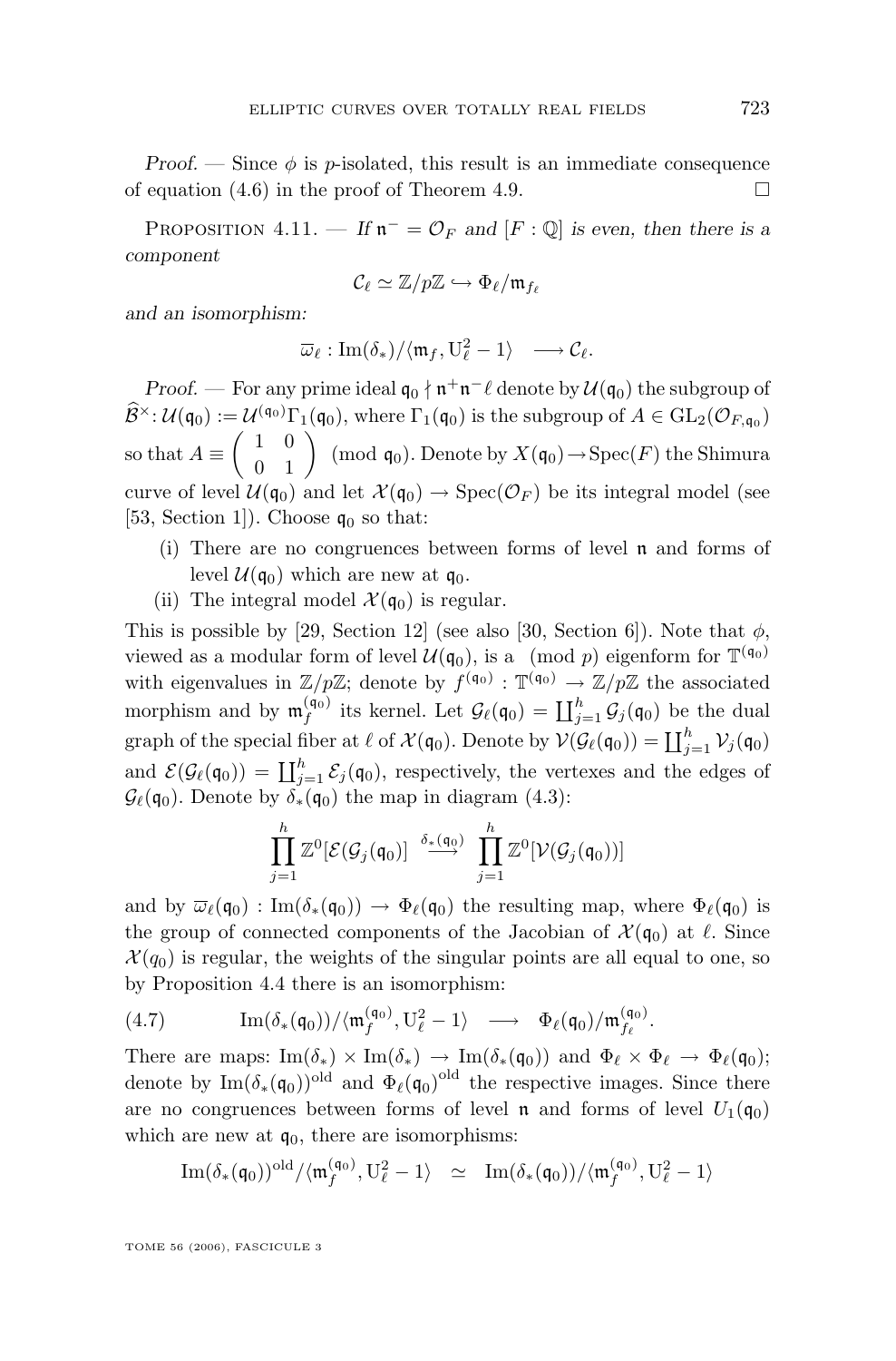<span id="page-36-0"></span>and  $\Phi_{\ell}(\mathfrak{q}_0)^{old}/\mathfrak{m}_f^{(\mathfrak{q}_0)} \simeq \Phi_{\ell}(\mathfrak{q}_0)/\mathfrak{m}_f^{(\mathfrak{q}_0)}$ . It follows that the map [\(4.7\)](#page-35-0) yields an isomorphism:

$$
\mathrm{Im}(\delta_*)(\mathfrak{q}_0)^{\mathrm{old}}/\langle \mathfrak{m}_f^{(\mathfrak{q}_0)}, \mathbf{U}_{\ell}^2-1\rangle \ \xrightarrow{\overline{\omega}_{\ell}(\mathfrak{q}_0)} \ \Phi_{\ell}(\mathfrak{q}_0)^{\mathrm{old}}/\mathfrak{m}_f^{(\mathfrak{q}_0)}.
$$

For brevity, set:  $\widetilde{m}_f^{(q_0)} := \langle m_f^{(q_0)}, U_{\ell}^2 - 1 \rangle$ . The following diagram, whose vertical arrows are surjections:

$$
\operatorname{Im}(\delta_*)/\widetilde{\mathfrak{m}}_f^{(\mathfrak{q}_0)} \times \operatorname{Im}(\delta_*)/\widetilde{\mathfrak{m}}_f^{(\mathfrak{q}_0)} \quad \xrightarrow{\overline{\omega}_{\ell}^2} \quad \Phi_{\ell}/\mathfrak{m}_f^{(\mathfrak{q}_0)} \times \Phi_{\ell}/\mathfrak{m}_f^{(\mathfrak{q}_0)}
$$
  
\n
$$
\downarrow \pi_1 \qquad \qquad \downarrow \pi_2
$$
  
\n
$$
\operatorname{Im}(\delta_*(\mathfrak{q}_0))^{\text{old}}/\widetilde{\mathfrak{m}}_f^{(\mathfrak{q}_0)} \qquad \xrightarrow{\overline{\omega}_{\ell}(\mathfrak{q}_0)} \Phi_{\ell}(\mathfrak{q}_0)^{\text{old}}/\mathfrak{m}_f^{(\mathfrak{q}_0)}
$$

implies the result. Indeed, choose  $P \in \Phi_{\ell}(\mathfrak{q}_0)^{\text{old}}/\mathfrak{m}_f^{(\mathfrak{q}_0)}$  so that  $P \neq 0$  (the image of  $\phi$  gives such an element). Then there is  $(Q_1, Q_2) \in \text{Im}(\delta_*)/\widetilde{\mathfrak{m}}_f^{(\mathfrak{q}_0)} \times$  $\text{Im}(\delta_*)/\widetilde{\mathfrak{m}}_{f}^{(\mathfrak{q}_0)}$  so that  $[\overline{\omega}_\ell(\mathfrak{q}_0)\circ\pi_1](Q_1,Q_2) = P$ . Then also  $[\pi_2\circ\overline{\omega}_\ell^2](Q_1,Q_2) =$ <br> $\text{Re}(\delta_*)$  is not  $P_1(\delta_*)$  is follower that at least sum of the  $Q_1$  is not  $Q_2$  is non-zero. P; since  $P \neq 0$  it follows that at least one of the  $Q_i$ 's, say  $Q_1$ , is non-zero. The desired component can be defined to be  $\mathcal{C}_{\ell} := \langle \overline{\omega}_{\ell}(Q_1) \rangle$ .

DEFINITION 4.12. — Define the component  $\mathcal{C}_{\ell} \simeq \mathbb{Z}/p\mathbb{Z} \subseteq \Phi_{\ell}/\mathfrak{m}_{f_{\ell}}$  to be  $\Phi_{\ell}/\mathfrak{m}_{f_{\ell}}$  *if the pairs*  $(F, U)$  *and*  $(F, U_{\ell})$  *are geometric (see Proposition [4.10\)](#page-34-0) and the component in Proposition [4.11](#page-35-0) otherwise.*

#### Galois representations

Let J be the jacobian of X and denote by  $T_p(J)$  the p-adic Tate module of J. Since J is a  $\mathbb{T}_{\ell}$ -module, the quotient  $T_p(J)/\mathfrak{m}_{f_{\ell}}$  is a  $\mathbb{T}_{\ell}/\mathfrak{m}_{f_{\ell}} \simeq \mathbb{Z}/p\mathbb{Z}$ vector space. Since  $\mathcal{X}_{\ell^2}$  is a disjoint union of admissible curves, it is possible to use the Mumford-Kurihara theory of  $\ell$ -adic uniformization (see [\[21\]](#page-43-0)) and produce an exact sequence:

(4.8) 
$$
0 \longrightarrow \mathbb{X}_{\ell} \stackrel{j}{\longrightarrow} \mathbb{X}_{\ell}^{\vee} \otimes_{F_{\ell}^{2}} \overline{F}_{\ell^{2}} \longrightarrow J_{\ell}(K_{\ell}) \longrightarrow 0,
$$

where  $j$  is the injection  $\mathbb{X}_{\ell} \hookrightarrow \mathbb{X}_{\ell}^{\vee}$  induced by the monodromy pairing. By the same argument as [\[4,](#page-42-0) Section 5.6], taking cohomology and tensoring by  $\mathbb{T}_{\ell}/\mathfrak{m}_{f_{\ell}}$  yields an exact sequence:

$$
(4.9) \qquad \Phi_{\ell}/\mathfrak{m}_{f_{\ell}} \rightarrow H^1(F_{\ell^2}, T_p(J)/\mathfrak{m}_{f_{\ell}}) \rightarrow H^1_{\text{unr}}(F_{\ell^2}, \mathbb{X}_{\ell}/\mathfrak{m}_{f_{\ell}}).
$$

THEOREM 4.13. — There exist an integer  $k \geq 1$  so that there is an *isomorphism of* Gal $(\overline{F}/F)$ -modules:

$$
T_p(J)/\mathfrak{m}_{f_{\ell}} \simeq T_{\phi}[p]^k.
$$

ANNALES DE L'INSTITUT FOURIER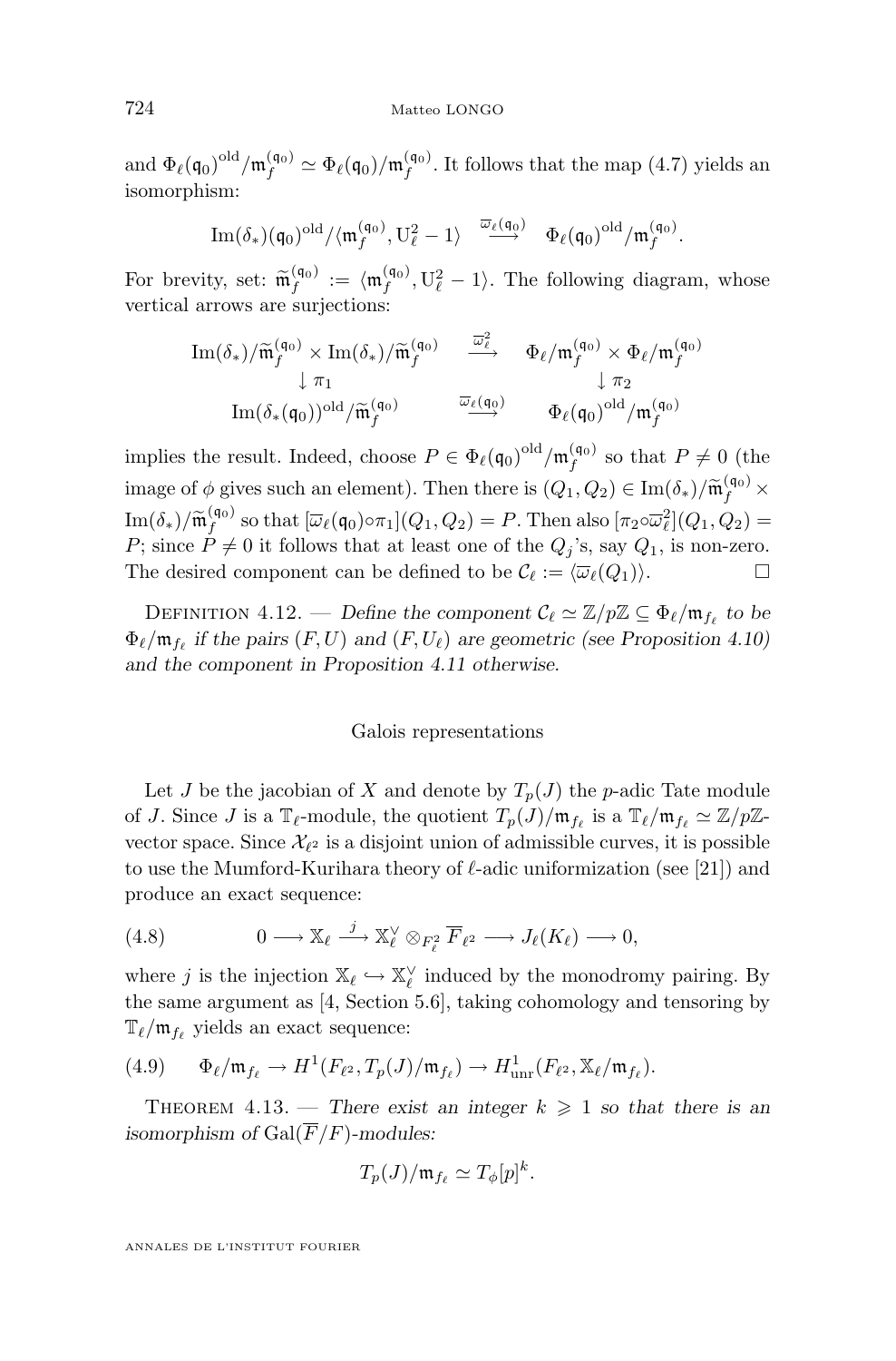<span id="page-37-0"></span>*Moreover, there is a component*  $\mathcal{D}_{\ell} \simeq T_{\phi}[p]$  *in the above decomposition of*  $T_p(J)/\mathfrak{m}_{f_\ell}$  so that the image of  $\mathcal{C}_\ell$  via the map [\(4.9\)](#page-36-0) followed by the pro*jection to*  $H^1(K_\ell, \mathcal{D}_\ell)$  *is not trivial and corresponds to*  $H^1_{\text{sing}}(K_\ell, T_\phi[p])$ *. Finally, if both the pairs*  $(F, \hat{R}^{\times})$  *and*  $(F, \hat{R}_{\ell}^{\times})$  *are geometric, then*  $T_p(J)/\mathfrak{m}_{f_{\ell}} \simeq$  $T_{\phi}[p]$  and  $\Phi_{\ell}/\mathfrak{m}_{f_{\ell}} \simeq H^1_{\text{sing}}(K, T_{\phi}[p]).$ 

*Proof.* — By Assumption [1.5,](#page-14-0) the representation  $\bar{\rho}_{\phi,p}$  is irreducible. Then [\[6\]](#page-42-0) shows that  $T_p(J)/\mathfrak{m}_{f_\ell}$  is semisimple over  $\mathbb{Z}/p\mathbb{Z}[\text{Gal}(\overline{F} /F)]$ . Combining the Eichler-Shimura relations, the Cebotarev density and the Brauer-Nesbitt theorems, it follows that  $T_p(J)/\mathfrak{m}_{f_\ell}$  is isomorphic to  $k \geq 1$  copies of  $T_{\phi}[p]$ .

By the same argument as [\[4,](#page-42-0) Lemma 5.16], any generator of  $\mathcal{C}_{\ell}$  can be lifted to a non-zero element  $t \in T_p(J)/\mathfrak{m}_{f_\ell}$ . Define  $\mathcal{D}_\ell \simeq T_\phi[p]$  to be a component on the above decomposition containing  $t$ . The exact sequence [\(4.9\)](#page-36-0) shows that the natural projection of  $\mathcal{C}_{\ell}$  in  $H^1(K_{\ell}, \mathcal{D}_{\ell})$  corresponds to the ramified cohomology  $H^1_{\text{sing}}(K_\ell, T_\phi[p]).$ 

The last part of the proposition is a direct generalization of [\[4,](#page-42-0) Theorem 5.17, since in this case  $\Phi_{\ell}/\mathfrak{m}_{f_{\ell}}$  is isomorphic to  $\mathbb{Z}/p\mathbb{Z}$  and so  $k = 1$ .  $\Box$ 

Quotients of J

COROLLARY 4.14. — Let  $D = \sum n_P P \in Div(X)$  be a divisor so that *each*  $P \in \text{Supp}(D)$  *satisfies the conditions of Section [4.4.](#page-29-0)* Let  $[D]$  *be the class in*  $J/\mathfrak{m}_{f_{\ell}}$  associated with D by the inclusion [\(4.1\)](#page-25-0). Then  $\partial_{\ell}([D])$  =  $\omega_{\ell}(r_{\ell}(D))$  *in*  $\mathcal{C}_{\ell}$ *.* 

*Proof.* — This is clear from Proposition [4.6](#page-32-0) and Theorem [4.13.](#page-36-0) □

#### **5. The construction of the Euler system**

#### **5.1. The Gross-Zhang formula for the special value of** L**-series**

Let  $\phi$  be an eigenform of level **n**. Recall from Section [1](#page-12-0) the factorization  $\mathfrak{n} = \mathfrak{n}^+\mathfrak{n}^-$  associated with the imaginary extension  $K/F$  and assume that  $\phi$ is new at the primes dividing  $\mathfrak{n}^-$ . The L-series  $L_K(\phi, s)$  attached to  $\phi$  and K can be continued to an entire function and has a functional equation. More precisely, define

$$
\Lambda_K(\phi, s) = (D_{F/\mathbb{Q}}^2 | D_{K/F} \cdot \mathfrak{n} |)^{s-1} \left( \frac{\Gamma(s)}{(2\pi)^{s-1}} \right)^{2d} L_K(\phi, s),
$$

TOME 56 (2006), FASCICULE 3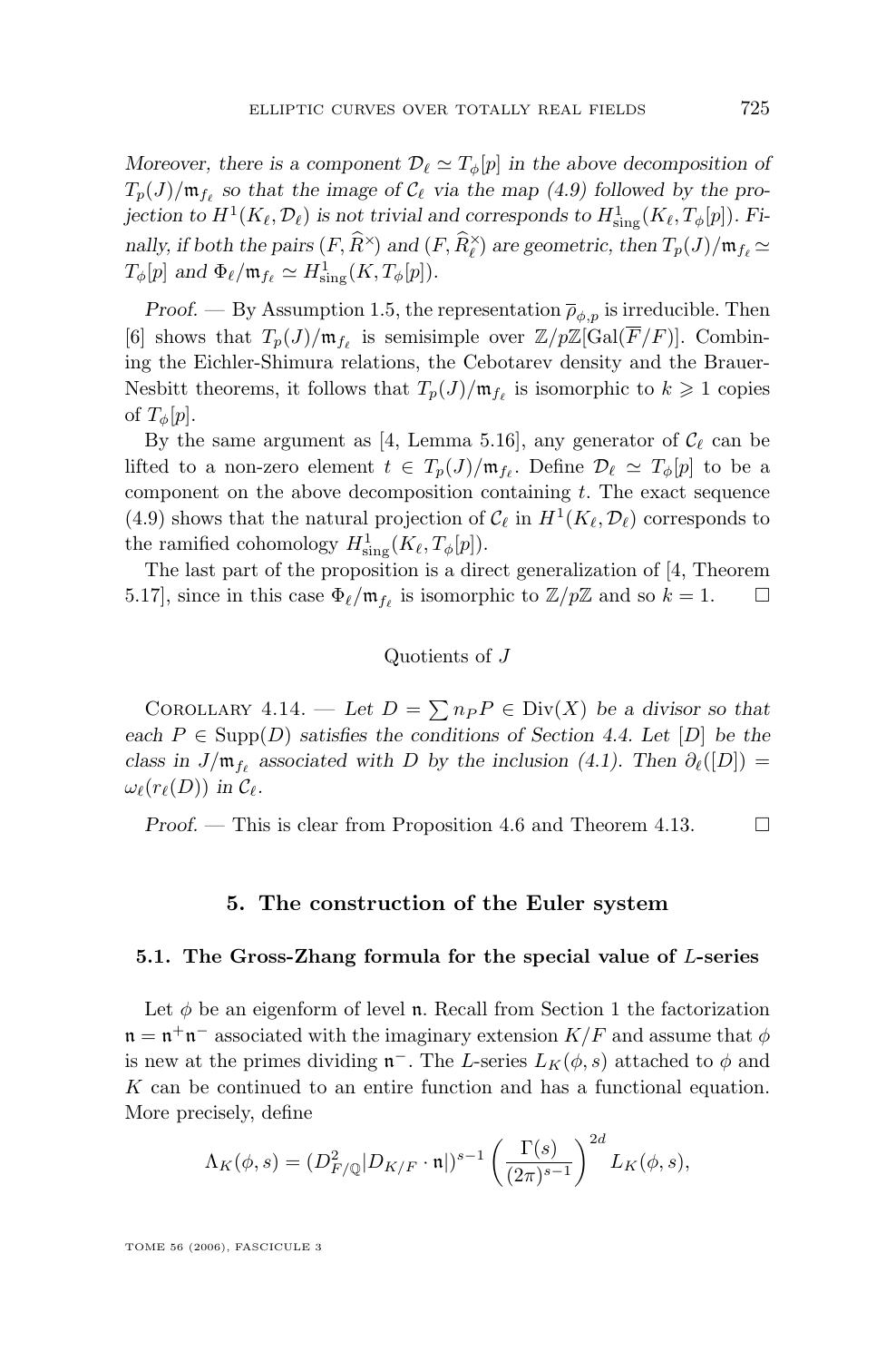<span id="page-38-0"></span>where  $D_{F/\mathbb{Q}}$  (respectively,  $D_{K/F}$ ) is the discriminant of F over  $\mathbb{Q}$  (respectively, of K over F),  $\Gamma(s)$  is the usual complex Γ-function and  $|\cdot|$  is the norm map on ideals. The the functional equation is the following:

$$
\Lambda_K(\phi, s) = (-1)^d \epsilon(\mathfrak{n}) \Lambda_K(\phi, 2 - s).
$$

For more details, see [\[53,](#page-45-0) Sections 3 and 6]. The sign

$$
\epsilon_{\mathfrak{n},K}(\phi) := (-1)^d \epsilon(\mathfrak{n}) = \pm 1
$$

of the functional equation is related to the order of vanishing of  $L_K(\phi, s)$  at its central point  $s = 1$ ; more precisely, this order is even if  $\epsilon_{n,K}(\phi) = 1$  and is odd otherwise. Since, by Assumption [1.6,](#page-15-0) the number of primes dividing  $\mathfrak{n}^-$  and d have the same parity, then  $\epsilon_{\mathfrak{n},K}(\phi) = 1$ .

Let  $B$  be the quaternion algebra over  $F$  which is ramified at all archimedean places of F and at all the primes dividing  $\mathfrak{n}^-$ . Fix an Eichler order R of level  $\mathfrak{n}^+$  in B. By the Jacquet-Langlands correspondence (Theorem [3.7\)](#page-23-0), there exists (unique up to multiples) a modular form  $f : \widehat{R}^{\times} \backslash \widehat{B}^{\times}/B^{\times} \to \mathbb{Z}$ with the same eigenvalues as  $\phi$ . Since all primes dividing  $\mathfrak{n}^-$  are inert in K, it follows by [\[47,](#page-44-0) III.3.8], that there exists a monomorphism  $\Psi : K \to B$ . Assume that  $\Psi$  is an optimal embedding of the integers  $\mathcal{O}_K$  of K into the Eichler order R, that is,  $\Psi(\mathcal{O}_K) = \Psi(K) \cap R$ . Adelization  $\widehat{\Psi} : \widehat{K} \to \widehat{B}$  yields a map, denoted by the same symbol,

$$
\widehat{\Psi}: \widehat{\mathcal{O}}_K^{\times} \backslash \widehat{K}^{\times}/K^{\times} \to \widehat{R}^{\times} \backslash \widehat{B}^{\times}/B^{\times}.
$$

DEFINITION 5.1. — *The* algebraic part  $\mathcal{L}_K(\phi)$  of  $L_K(\phi, s)$  is defined by:

$$
\mathcal{L}_K(\phi) := \sum_{\mathfrak{a}} (f \circ \widehat{\Psi})(\mathfrak{a}),
$$

*where the sum is extended over a set of representatives*  $a \in Pic(\mathcal{O}_K)$ *.* 

THEOREM 5.2 (Gross-Zhang).  $-L_K(\phi,1) = |\mathcal{L}_K(\phi)|^2$ , where  $=$  de*notes an equality up to an explicitly computable non-zero factor.*

*Proof.* — See [\[52,](#page-45-0) Theorem 1.3.2] and [\[23,](#page-43-0) Proposition 7.7] for  $F = \mathbb{Q}$ .  $\Box$ 

#### **5.2. Heegner points on Shimura curves**

We keep the same notations and assumptions as in Section [4.5:](#page-32-0)  $E$  is a modular elliptic curve of conductor **n**, its associated eigenform  $\phi$  is pisolated and  $\ell$  is an admissible prime.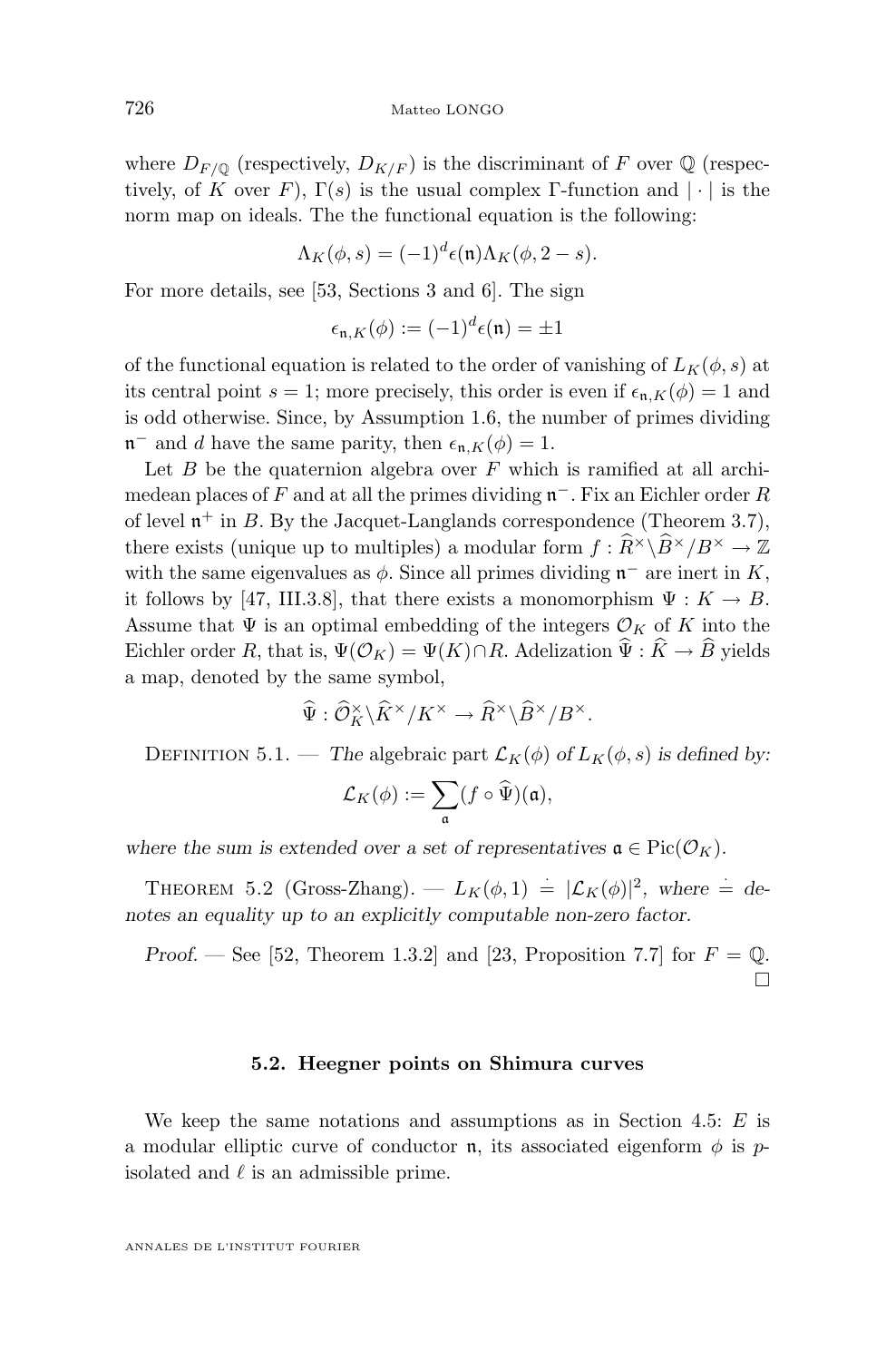#### Complex analytic description

Recall the complex analytic description of the Shimura curve (Section [4.1\)](#page-24-0):

$$
X(\mathbb{C}) = \widehat{\mathcal{R}}^{\times} \backslash \widehat{\mathcal{B}}^{\times} \times \mathcal{H}/\mathcal{B}^{\times},
$$

where  $\mathcal B$  is a quaternion algebra over F of discriminant  $\mathfrak n^-\ell$  which is split in precisely one of the archimedean places of F, say  $\mu$  and  $\mathcal R$  is an Eichler order of level  $\mathfrak{n}^+$ . By Assumption [1.6,](#page-15-0) the set of F-homomorphisms  $\text{Hom}(K,\mathcal{B})$ is not empty. Each point  $P = (g, \psi)$  of the double coset space

$$
Y_{\mathcal{R}}(K) := \widehat{\mathcal{R}}^{\times} \backslash \widehat{\mathcal{B}}^{\times} \times \text{Hom}(K,\mathcal{B})/\mathcal{B}^{\times}
$$

defines naturally a point  $P \in X(\mathbb{C})$  as follows. First note that  $(\mathcal{B} \otimes_F \mathbb{R})^{\times} \simeq$  $GL_2(\mathbb{R})$  (tensor product with respect to  $\mu$ ) acts on  $\mathcal{H}^{\pm}$  by fractional linear transformations; hence there is an induced action of  $\psi(K^{\times})$  which has exactly one fixed point  $z_{\psi} \in \mathcal{H}$ . Moreover, by class field theory, if  $\psi$  is an optimal embedding of  $\mathcal{O}_K$  into the Eichler order  $\mathcal{R}_g := g^{-1} \mathcal{R} g \cap \mathcal{B}$ , then  $z_{\psi}$  can be defined over  $K_1$ , the Hilbert class field of K (see [\[43,](#page-44-0) Theorem 9.6]). It follows that  $(g, \psi)$  defines naturally a point  $(g, z_{\psi}) \in X(K_1)$ .

DEFINITION 5.3. — *A* Heegner point by  $\mathcal{O}_K$  *is a point*  $(g, z_{\psi}) \in X(K_1)$ *defined by the previous construction from a pair*  $(g, \psi) \in Y_{\mathcal{R}}(K)$  *where*  $\psi$ *is an optimal embedding of*  $\mathcal{O}_K$  *into*  $\mathcal{R}_g := g^{-1} \widehat{\mathcal{R}} g \cap \mathcal{B}$ *.* 

By [\[47,](#page-44-0) II.3 and III.5], Heegner points by  $\mathcal{O}_K$  exist. Define the action of  $Pic(\mathcal{O}_K)$  on  $Y_{\mathcal{R}}(K)$  as follows:  $\forall \mathfrak{a} \in \widehat{\mathcal{O}}_K^{\times} \backslash \widehat{K}^{\times}/K^{\times} \simeq Pic(\mathcal{O}_K)$  and  $\forall (g, \psi) \in$  $Y_{\mathcal{R}}(K)$ ,  $\mathfrak{a}(g, \psi) := (g\psi(\mathfrak{a}), \psi)$ . By [\[43,](#page-44-0) Section 9], the action of Pic( $\mathcal{O}_K$ ) on Heegner points is free and corresponds via class field theory to the Galois action of  $Gal(K_1/K)$ .

For any Heegner point  $P = ((A, \iota, \theta, \kappa), C)$  by  $\mathcal{O}_K$ , define the *endomorphism ring of* P to be  $\text{End}(P) := \text{End}(A)$  (see also [\[53,](#page-45-0) Section 2.1]). Then  $End(P) \simeq \mathcal{O}_K$  and  $End(P)^0 := End(P) \otimes_{\mathbb{Z}} \mathbb{Q} \simeq K$ .

#### $\ell$ -adic analytic description

Let  $P \in X(K_1)$  be an Heegner point by  $\mathcal{O}_K$ . Since  $\ell$  in inert in K, the prime of K over  $\ell$  splits completely in  $K_1$  and, chosen a prime  $\lambda$  of  $K_1$  above  $\ell$ , the completion of  $K_1$  at  $\lambda$  is isomorphic to  $K_{\ell} \simeq F_{\ell^2}$ , hence  $P \in \mathcal{X}_{\ell^2}(K_{\ell})$ . Fix an isomorphism  $\widehat{B} \simeq \widehat{\mathcal{B}}^{(\ell)} M_2(F_{\ell})$  and choose an Eichler order R of B of level  $\mathfrak{n}^+$  so that  $\widehat{\mathcal{R}}^{(\ell)}$  corresponds to  $\widehat{R}^{(\ell)}$  under the chosen isomorphism (the superscript  $(\ell)$  denotes as usual the corresponding adele ring with the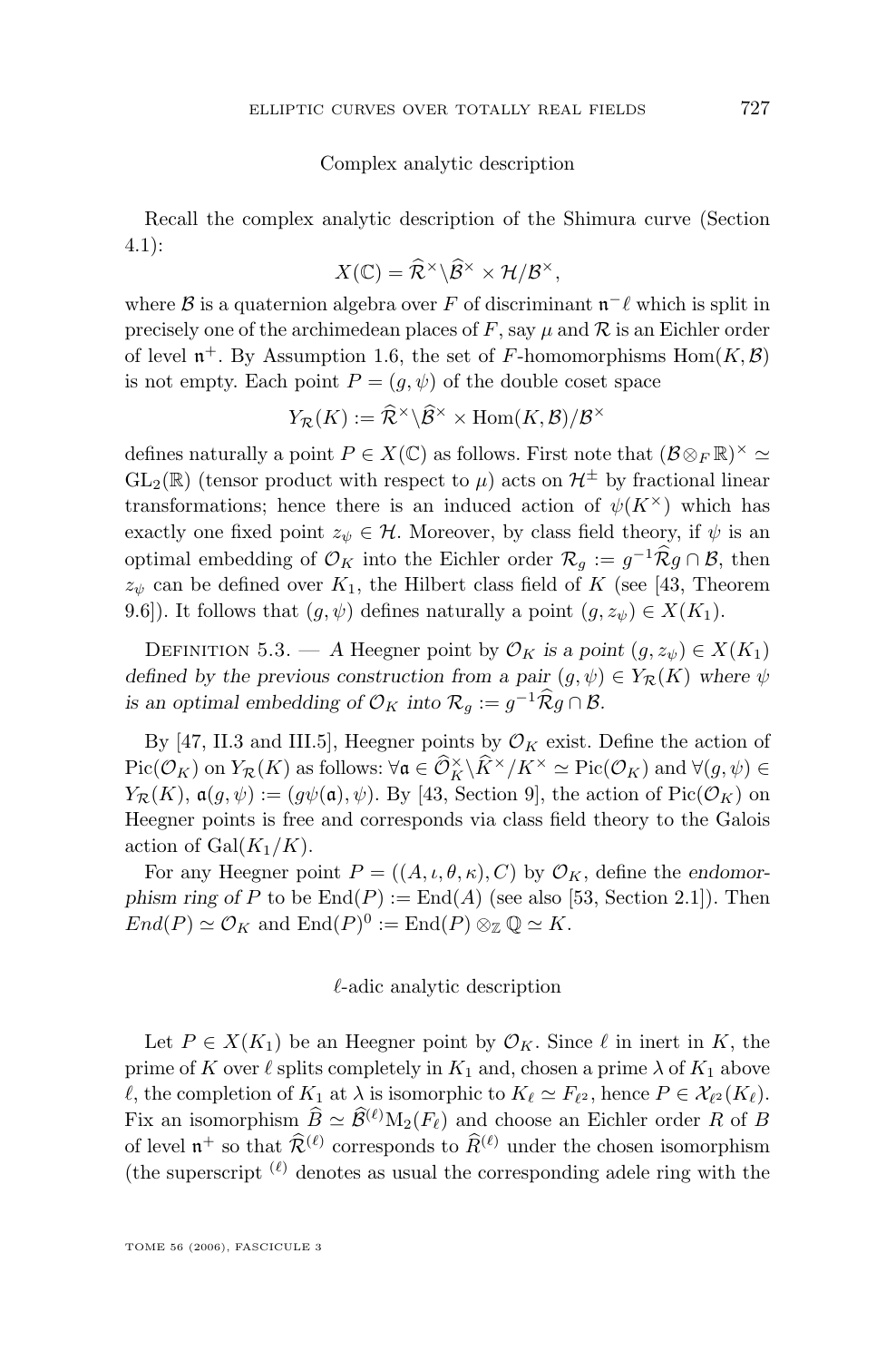$\ell$ -component removed). Set  $R\left[\frac{1}{\ell}\right] := \widehat{R}^{(\ell)} M_2(F_{\ell}) \cap B$ , and, for any  $g \in \widehat{B}^{\times}$ ,  $R_g\left[\frac{1}{\ell}\right] := g^{-1}\widehat{R}\left[\frac{1}{\ell}\right]g\cap B.$  Denote by  $\text{End}(\overline{P})$  the endomorphism ring of the reduced abelian variety A over  $\mathbb{F}_{\ell}$ , the residue field of  $K_{\ell}$  at  $\ell$ . Define  $\text{End}(\bar{P})\left[\frac{1}{\ell}\right] := \text{End}(\bar{P}) \otimes \mathcal{O}_K\left[\frac{1}{\ell}\right], \text{ where } \mathcal{O}_K\left[\frac{1}{\ell}\right] = \widehat{\mathcal{O}}_K^{(\ell)} K_\ell \cap K.$ 

The Čerednik-Drinfeld theorem and the description of  $\mathcal{H}_{\ell}$  as moduli space for special formal  $\mathcal{R}_{\ell}$ -modules of height 4 (see [\[7,](#page-42-0) Chapitre I] and [\[53,](#page-45-0) Section 2.3]) imply that  $\text{End}^0(\overline{P}) := \text{End}(\overline{P}) \otimes \mathbb{Q} \simeq B$  while, by [53, Proposition 2.3.2] (see also [\[52,](#page-45-0) Section 5.4]),  $\text{End}(\bar{P})\left[\frac{1}{\ell}\right]$  is isomorphic to  $R_g\left[\frac{1}{\ell}\right]$  for some  $g \in \widehat{B}^{\times}$ . Since  $\text{End}^0(P) := \text{End}(P) \otimes \mathbb{Q} \simeq K$ , it follows that the map obtained by reduction of endomorphisms  $\text{End}(P) \to \text{End}(\overline{P})$ gives rise to maps:  $\Psi: K \to B$  and  $\Psi^0: \mathcal{O}_K\left[\frac{1}{\ell}\right] \to R_g\left[\frac{1}{\ell}\right]$ . Hence P defines naturally an element

$$
(g, \Psi) \in \widehat{R} \left[ \frac{1}{\ell} \right]^{\times} \setminus (\widehat{B}^{\times} \times \text{Hom}(K, B)) / B^{\times}.
$$

The extension of  $\Psi$  by  $K_{\ell}$  yields a map:

$$
\Psi_\ell:K_\ell\to B_\ell:=B\otimes_F F_\ell\simeq \mathrm{M}_2(F_\ell)
$$

which induces an action of  $K_{\ell}^{\times}$  on  $\mathcal{H}_{\ell}$  by fractional linear transformations; this action has two distinct fixed points z and  $\bar{z}$  which belong to  $K_{\ell}$  and are conjugate by the non-trivial element in  $Gal(K_{\ell}/F_{\ell})$ . Choose z so that the action of  $\Psi_{\ell}$  on the tangent space  $t(P)$  at P is via the character  $z \mapsto \frac{z}{\overline{z}}$ , where  $z \mapsto \overline{z}$  is the action of  $Gal(K_{\ell}/F_{\ell})$  (the other point has an action by  $z \mapsto \frac{\overline{z}}{z}$ ). This construction provides a point

$$
P_{\Psi} := (g, z) \in \widehat{R} \left[ \frac{1}{\ell} \right]^{\times} \backslash (\widehat{B}^{\times} \times \mathcal{H}_{\ell})/B^{\times}.
$$

Then the image of P by the Cedernik-Drinfeld theorem is  $P_{\Psi}$ .

The Tate-Honda theorem implies that there exists a unique maximal order  $v_{\Psi}$  of  $M_2(F_{\ell})$  containing  $\Psi(\mathcal{O}_K) \simeq \Psi(\text{End}(P))$ : for details, see [\[53,](#page-45-0) Propositions 2.3.2 and 3.4.5] or [\[52,](#page-45-0) Sections 5.4 and 5.5]. Since the reduction map  $r_\ell : \mathcal{X}_{\ell^2}(K_\ell) \to \mathcal{V}(\mathcal{G}_\ell) \cup \mathcal{E}(\mathcal{G}_\ell)$  is  $GL_2(F_\ell)$ -equivariant and  $v_\Psi$  is the unique vertex of  $\mathcal{T}_\ell$  fixed by the action of  $\Psi_\ell(K_\ell^\times)$ , it follows that the reduction of  $P_{\Psi}$  corresponds to the vertex  $v_{\Psi}$ , hence, in particular, it is not a singular point. Set:  $r_{\ell}(P_{\Psi}) = v_{\Psi} \in \mathcal{V}(\mathcal{G}_{\ell}).$ 

Let  $\sigma$  be the element associated with  $\mathfrak{a} \in \text{Pic}(\mathcal{O}_K)$  via class field theory and denote by  $P^{\sigma}$  its action on P. Then  $\text{Hom}(P^{\sigma}, P) \simeq \mathfrak{a}$  and it fol-lows from the same argument as [\[25,](#page-43-0) Proposition 7.3] that  $\text{Hom}(\bar{P}^{\sigma}, \bar{P}) \simeq$  $\text{End}(\bar{P})\mathfrak{a}$  (see also [\[53,](#page-45-0) Proposition 2.4.5] and [\[52,](#page-45-0) Sections 5.4 and 5.5]). Since End( $\bar{P}^{\sigma}$ ) is the right order of Hom( $\bar{P}^{\sigma}, \bar{P}$ ), reduction modulo the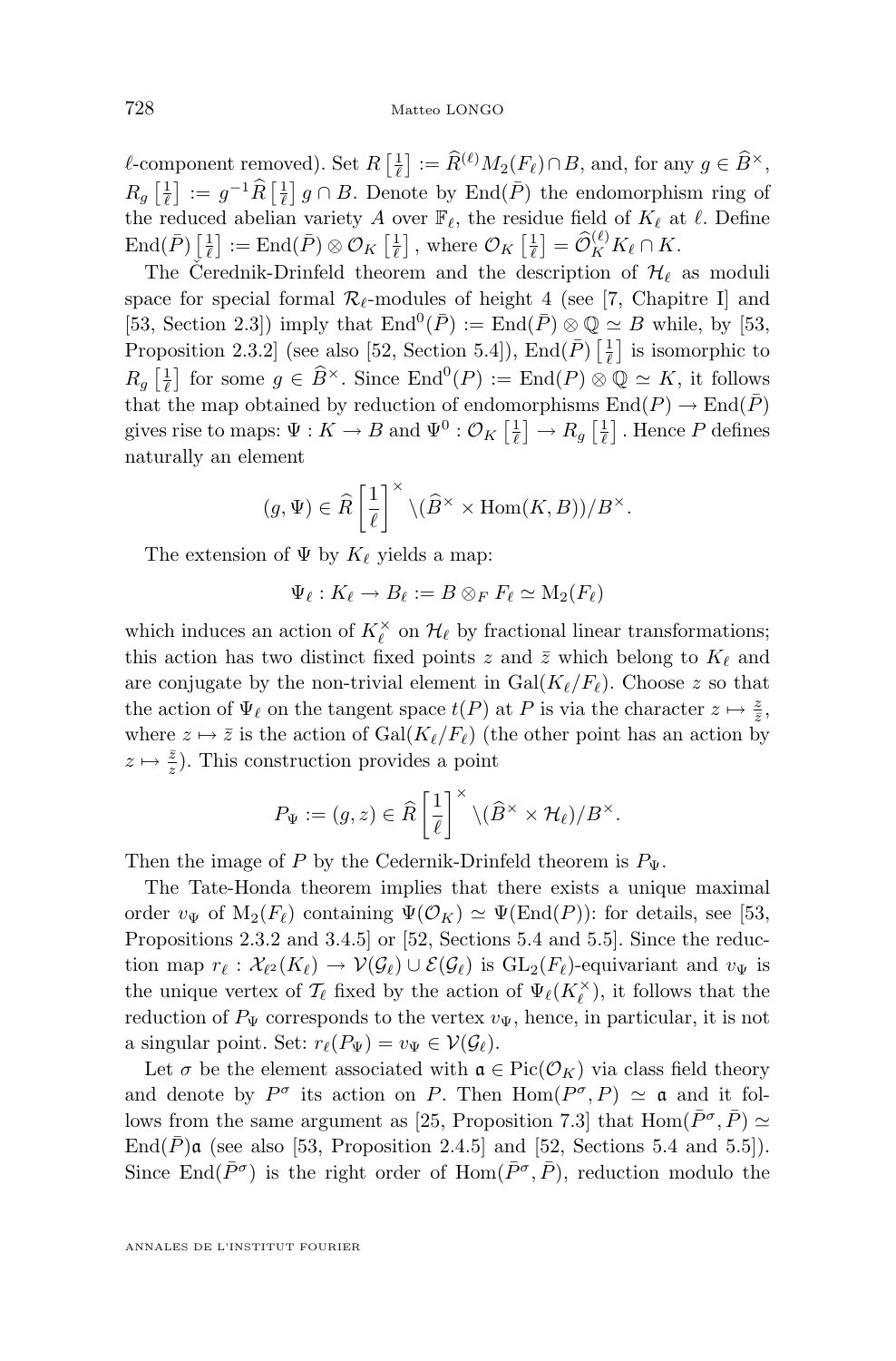<span id="page-41-0"></span>fixed prime above  $\ell$  gives a map

$$
\Psi^{\sigma} : \mathcal{O}_K\left[\frac{1}{\ell}\right] \simeq \text{End}(P^{\sigma})\left[\frac{1}{\ell}\right] \to \text{End}(\bar{P}^{\sigma})\left[\frac{1}{\ell}\right] \simeq R_g^{\sigma}\left[\frac{1}{\ell}\right]
$$

where  $R_g^{\sigma} \left[ \frac{1}{\ell} \right] := \mathfrak{a}^{-1} g^{-1} \widehat{R} \left[ \frac{1}{\ell} \right] g \mathfrak{a} \cap B$ . It follows that the action of  $\sigma$  on  $P = (g, \Psi)$  is given by  $P^{\sigma} = (g\mathfrak{a}, \Psi)$ . Since, from Lemma [2.2,](#page-18-0)  $\mathcal{V}(\mathcal{G}_{\ell}) \simeq$  $\widehat{R}^{\times} \backslash \widehat{B}^{\times}/B^{\times} \times \{0, 1\}$ , the action of  $\sigma$  on  $\mathcal{V}(\mathcal{G}_{\ell})$  corresponds to the multiplication by  $\mathfrak{a}$  on  $\widehat{R}^{\times} \backslash \widehat{B}^{\times}/B^{\times} \times \{0, 1\}.$ 

#### **5.3. The reciprocity law**

Keep the same notations and assumptions as in Section [5.2.](#page-38-0) Let  $P$  be a Heegner point of conductor  $\mathcal{O}_K$ . Define the divisor

$$
D_K := \sum_{\sigma} P^{\sigma} \in \text{Div}(X)(K_1),
$$

where the sum is extended over all  $\sigma \in \text{Gal}(K_1/K)$ . Choose a prime  $\lambda$ of  $K_1$  over  $\ell$ ; hence  $D_K$  can be viewed as a divisor in  $Div(X(K_\ell))$  via the isomorphism between the completion of  $K_1$  at  $\lambda$  and  $K_\ell$ . Consider the component  $\mathcal{C}_{\ell}$  in Definition [4.12;](#page-36-0) by Corollary [4.14,](#page-37-0) there is an equality  $\partial_{\ell}(D_K) = \omega_{\ell}(r_{\ell}(D_K))$  in  $\mathcal{C}_{\ell}$ . The following proposition is the *Reciprocity Law* connecting Heegner points and the special value of L-series.

PROPOSITION 5.4. — *There is an element*  $C \in (\mathbb{Z}/p\mathbb{Z})^{\times}$  *so that*  $\partial_{\ell}(D_K)$  $\equiv C\mathcal{L}_K(\phi)$  in  $\mathcal{C}_\ell \simeq \mathbb{Z}/p\mathbb{Z}$ .

*Proof.* — Let  $v_{\Psi} \in \hat{R}^{\times} \backslash \hat{B}^{\times}/B^{\times}$  be the vertex associated with P as in Section [5.2.](#page-38-0) The reduction map to  $\mathcal{C}_{\ell}$  gives rise to a map  $r_{\ell} : \widehat{R}^{\times} \backslash \widehat{B}^{\times}/B^{\times} \rightarrow$  $\mathbb{Z}/p\mathbb{Z}$  having the same eigenvalues as the map f associated to  $\phi$  by the Jacquet-Langlands correspondence; hence  $r_\ell = Cf$  for an element  $C \in$  $(\mathbb{Z}/p\mathbb{Z})^{\times}$ . From Section [5.2,](#page-38-0) the action of  $\mathfrak{a} \in Pic(\mathcal{O}_{c}) \simeq Gal(K_1/K)$  on Heegner points corresponds to right multiplication by  $\alpha$  on the vertex  $v_{\Psi}$ corresponding to P. The result follows from the definition of the algebraic part  $\mathcal{L}_K(\phi)$  of  $\phi$ .

#### **5.4. The Euler system**

We keep the same notations and assumptions as in Section 5.3. The divisor  $D_K$  defines by projection a point  $P_K \in J(K)/\mathfrak{m}_{f_{\ell}}$ . The Kummer map  $\delta: J(K)/pJ(K) \to H^1(K, J[p])$  yields a map:

$$
d: J(K)/\mathfrak{m}_{f_{\ell}} \to H^1(K, T_p(J)/\mathfrak{m}_{f_{\ell}}) \simeq H^1(K, T_{\phi}[p])^k,
$$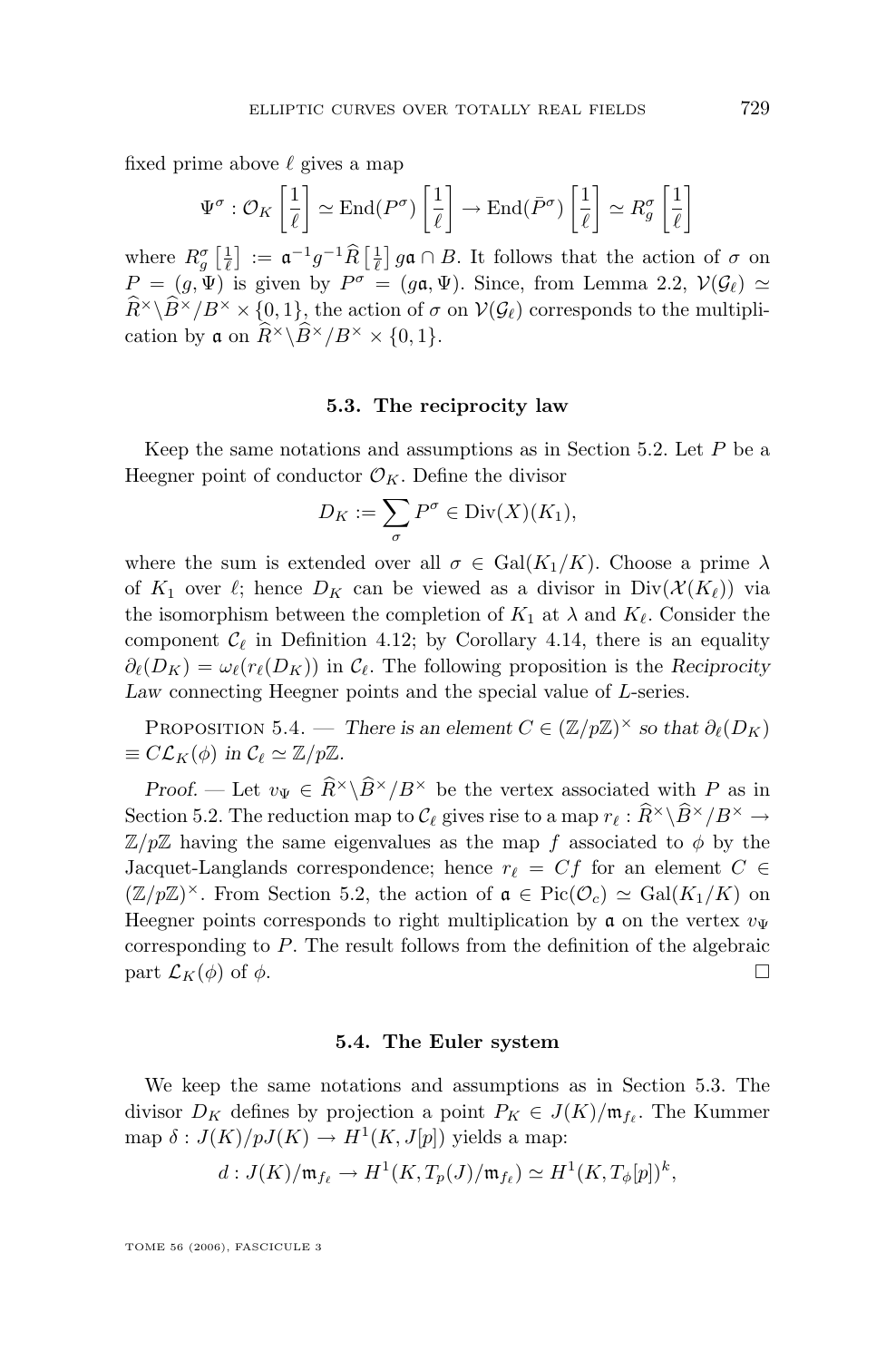<span id="page-42-0"></span>where the last isomorphism follows from Theorem [4.13.](#page-36-0) Let  $\mathcal{C}_{\ell}$  be the component in Definition [4.12](#page-36-0) and let

$$
\pi_{\ell}: H^1(K_{\ell}, T_{\phi}[p])^k \to H^1(K_{\ell}, \mathcal{D}_{\ell}) \simeq H^1(K_{\ell}, T_{\phi}[p])
$$

be the corresponding projection map (see also Theorem [4.13\)](#page-36-0). Define

$$
\kappa_{\ell} := \pi_{\ell}(d(P_K)).
$$

THEOREM 5.5. — *Suppose that*  $\mathcal{L}_K(\phi) \not\equiv 0 \pmod{p}$  *and that*  $\phi$  *is pisolated.* Then the class  $\kappa_{\ell} \in H^1(K, T_{\phi}[p])$  has the following properties.

- 1. *For*  $\mathfrak{q} \nmid \mathfrak{np}\ell$ ,  $\partial_{\mathfrak{q}}(\kappa_{\ell}) = 0$ ;
- 2. *For*  $\mathfrak{q} \mid \mathfrak{n}^-$ ,  $\operatorname{res}_{\mathfrak{q}}(\kappa_{\ell}) \in H^1_{\text{ord}}(K_{\mathfrak{q}}, T_{\phi}[p]);$
- 3. *For*  $\mathfrak{q} \mid p$ ,  $\operatorname{res}_{\mathfrak{q}}(\kappa_{\ell}) \in H_{\mathrm{ord}}^1(K_{\mathfrak{q}}, T_{\phi}[p])$ ;
- 4.  $\partial_{\ell}(\kappa_{\ell}) \neq 0$ .

*Proof.* – First note that  $\kappa_{\ell}$  comes from a global point of  $J(K)/\mathfrak{m}_{f_{\ell}}$ , so it belongs to the *p*-Selmer group of  $J/\mathfrak{m}_{f_\ell}$  over K. Then 5.5 follows from [\[36,](#page-44-0) Chapter I, Section 3]. For 5.5, use that the Shimura curve  $\mathcal{X}_{\ell^2}$  has a Mumford-Tate uniformization at primes  $\mathfrak{q} \mid \mathfrak{n}^-$  (see [\[13\]](#page-43-0) for details). For 5.5, use the description of the image of the Kummer map given by [5, Section 3. Finally, 5.5 follows from Proposition [5.4.](#page-41-0)  $\Box$ 

Corollary 5.6. — *Theorem [2.6](#page-19-0) holds.*

*Proof.* — Since  $L_K(\phi, 1) \neq 0$ , there exists only a finite number of primes p so that  $p \mid \mathcal{L}_K(\phi)$ . Choose p so that  $p \nmid \mathcal{L}_K(\phi)$  and assume that  $\phi$  is *p*-isolated. Then for each  $n, \{\kappa_{\ell}\}_{\ell}$  is an Euler system by Theorem 5.5.  $\Box$ 

#### BIBLIOGRAPHY

- [1] M. Bertolini & H. Darmon, "Heegner points on Mumford-Tate curves", *Invent. Math.* **126** (1996), no. 3, p. 413-456.
- [2] ——— , "A rigid analytic Gross-Zagier formula and arithmetic applications", *Ann. of Math. (2)* **146** (1997), no. 1, p. 111-147, With an appendix by Bas Edixhoven.
- $[3]$  ——, "p-adic periods, p-adic L-functions, and the p-adic uniformization of Shimura curves", *Duke Math. J.* **98** (1999), no. 2, p. 305-334.
- [4] ———, "Iwasawa's main conjecture for elliptic curves over anticyclotomic  $\mathbb{Z}_p$ extensions", *Ann. of Math. (2)* **162** (2005), no. 1, p. 1-64.
- [5] S. Bloch & K. Kato, "L-functions and Tamagawa numbers of motives", in *The Grothendieck Festschrift, Vol. I*, Progr. Math., vol. 86, Birkhäuser Boston, Boston, MA, 1990, p. 333-400.
- [6] N. BOSTON, L. HENDRIK W. JR. & K. A. RIBET, "Quotients of group rings arising from two-dimensional representations", *C. R. Acad. Sci. Paris Sér. I Math.* **312** (1991), no. 4, p. 323-328.
- [7] J.-F. BOUTOT & H. CARAYOL, "Uniformisation p-adique des courbes de Shimura: les théorèmes de Čerednik et de Drinfeld", *Astérisque* (1991), no. 196-197, p. 7, 45-158, Courbes modulaires et courbes de Shimura (Orsay, 1987/1988).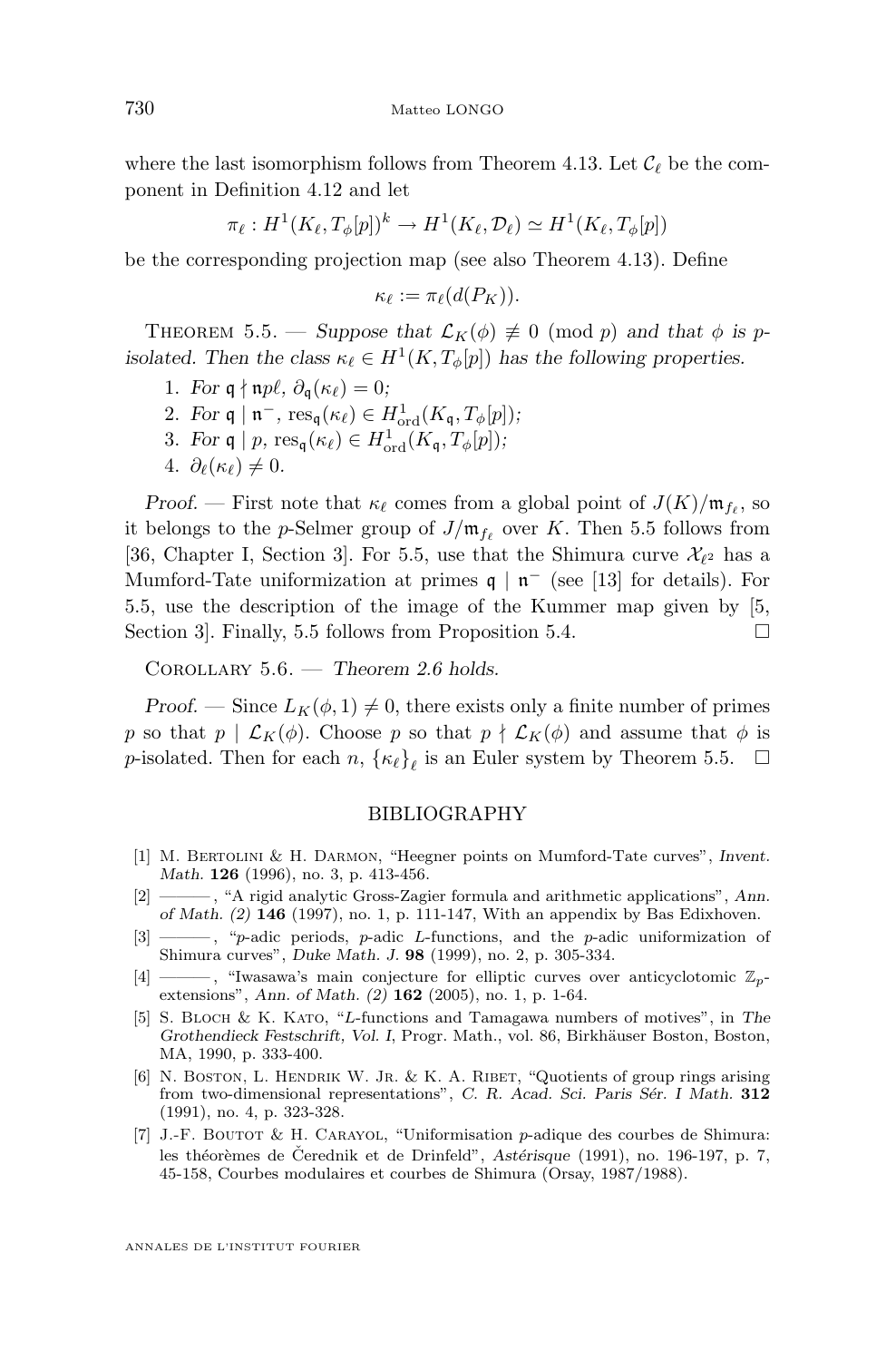- <span id="page-43-0"></span>[8] C. Breuil, B. Conrad, F. Diamond & R. Taylor, "On the modularity of elliptic curves over Q: wild 3-adic exercises", *J. Amer. Math. Soc.* **14** (2001), no. 4, p. 843- 939.
- [9] D. BUMP, S. FRIEDBERG & J. HOFFSTEIN, "Eisenstein series on the metaplectic group and nonvanishing theorems for automorphic L-functions and their derivatives", *Ann. of Math. (2)* **131** (1990), no. 1, p. 53-127.
- [10] H. Carayol, "Sur la mauvaise réduction des courbes de Shimura", *Compositio Math.* **59** (1986), no. 2, p. 151-230.
- [11] ——— , "Sur les représentations galoisiennes modulo l attachées aux formes modulaires", *Duke Math. J.* **59** (1989), no. 3, p. 785-801.
- [12] I. V. ČEREDNIK, "Uniformization of algebraic curves by discrete arithmetic subgroups of  $PGL_2(k_w)$  with compact quotient spaces", *Mat. Sb.* (*N.S.*) **100(142)** (1976), no. 1, p. 59-88, 165.
- [13] J. Coates & R. Greenberg, "Kummer theory for abelian varieties over local fields", *Invent. Math.* **124** (1996), no. 1-3, p. 129-174.
- [14] B. CONRAD, F. DIAMOND & R. TAYLOR, "Modularity of certain potentially Barsotti-Tate Galois representations", *J. Amer. Math. Soc.* **12** (1999), no. 2, p. 521-567.
- [15] H. Darmon, F. Diamond & R. Taylor, "Fermat's last theorem", in *Current developments in mathematics, 1995 (Cambridge, MA)*, Internat. Press, Cambridge, MA, 1994, p. 1-154.
- [16] H. Darmon & A. Logan, "Periods of Hilbert modular forms and rational points on elliptic curves", *Int. Math. Res. Not.* (2003), no. 40, p. 2153-2180.
- [17] F. Diamond, "On deformation rings and Hecke rings", *Ann. of Math. (2)* **144** (1996), no. 1, p. 137-166.
- [18] F. DIAMOND & R. TAYLOR, "Nonoptimal levels of mod  $l$  modular representations", *Invent. Math.* **115** (1994), no. 3, p. 435-462.
- [19] V. G. Drinfel'd, "Coverings of p-adic symmetric domains", *Funkcional. Anal. i Priložen.* **10** (1976), no. 2, p. 29-40.
- [20] M. Eichler, "The basis problem for modular forms and the traces of the Hecke operators", in *Modular functions of one variable, I (Proc. Internat. Summer School, Univ. Antwerp, Antwerp, 1972)*, Lecture Notes in Math., vol. 320, Springer, Berlin, 1973, p. 75-151.
- [21] L. Gerritzen & M. van der Put, *Schottky groups and Mumford curves*, Lecture Notes in Mathematics, vol. 817, Springer, Berlin, 1980, viii+317 pages.
- [22] R. Greenberg, "Iwasawa theory for elliptic curves", in *Arithmetic theory of elliptic curves (Cetraro, 1997)*, Lecture Notes in Math., vol. 1716, Springer, Berlin, 1999, p. 51-144.
- [23] B. H. Gross, "Heights and the special values of L-series", in *Number theory (Montreal, Que., 1985)*, CMS Conf. Proc., vol. 7, Amer. Math. Soc., Providence, RI, 1987, p. 115-187.
- [24] ——— , "Kolyvagin's work on modular elliptic curves", in L*-functions and arithmetic (Durham, 1989)*, London Math. Soc. Lecture Note Ser., vol. 153, Cambridge Univ. Press, Cambridge, 1991, p. 235-256.
- [25] B. H. Gross & D. B. Zagier, "Heegner points and derivatives of L-series", *Invent. Math.* **84** (1986), no. 2, p. 225-320.
- [26] A. Grothendieck, *Groupes de monodromie en géométrie algébrique. I*, Springer-Verlag, Berlin, 1972, Séminaire de Géométrie Algébrique du Bois-Marie 1967–1969 (SGA 7 I), Dirigé par A. Grothendieck. Avec la collaboration de M. Raynaud et D. S. Rim, Lecture Notes in Mathematics, Vol. 288, viii+523 pages.
- [27] H. Jacquet & R. P. Langlands, *Automorphic forms on* GL(2), Springer-Verlag, Berlin, 1970, Lecture Notes in Mathematics, Vol. 114, vii+548 pages.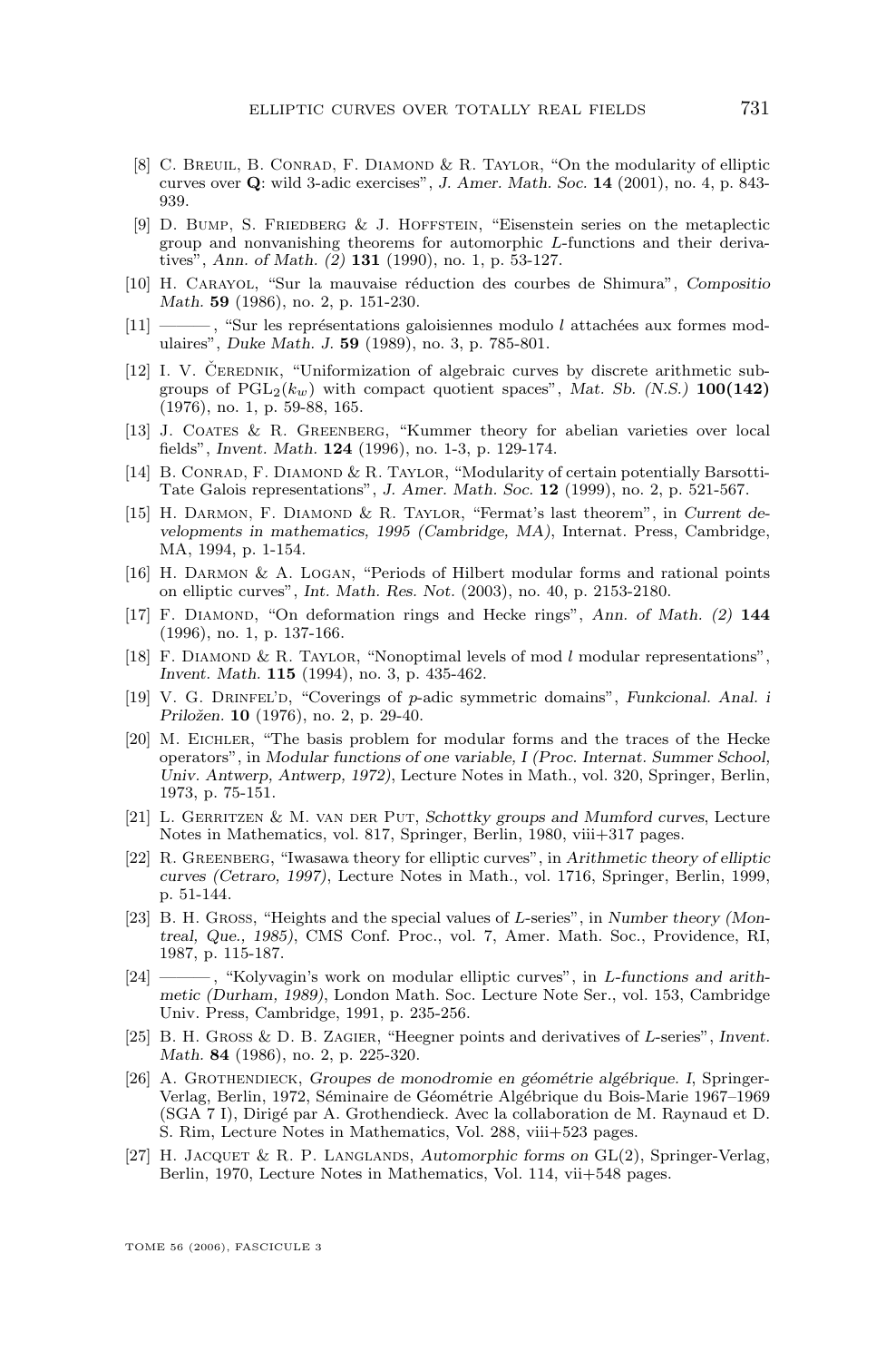- <span id="page-44-0"></span>[28] F. Jarvis, "Level lowering for modular mod l representations over totally real fields", *Math. Ann.* **313** (1999), no. 1, p. 141-160.
- [29] ——— , "Mazur's principle for totally real fields of odd degree", *Compositio Math.* **116** (1999), no. 1, p. 39-79.
- [30] ——— , "Correspondences on Shimura curves and Mazur's principle at p", *Pacific J. Math.* **213** (2004), no. 2, p. 267-280.
- [31] B. W. JORDAN & R. LIVNÉ, "Integral Hodge theory and congruences between modular forms", *Duke Math. J.* **80** (1995), no. 2, p. 419-484.
- [32] B. W. Jordan & R. A. Livné, "Local Diophantine properties of Shimura curves", *Math. Ann.* **270** (1985), no. 2, p. 235-248.
- [33] V. A. KOLYVAGIN, "Finiteness of  $E(Q)$  and  $SH(E, Q)$  for a subclass of Weil curves", *Izv. Akad. Nauk SSSR Ser. Mat.* **52** (1988), no. 3, p. 522-540, 670-671.
- [34] V. A. KOLYVAGIN & D. Y. LOGACHËV, "Finiteness of SH over totally real fields", *Izv. Akad. Nauk SSSR Ser. Mat.* **55** (1991), no. 4, p. 851-876.
- [35] M. Longo, "On the birch and swinnerton-dyer conjecture over totally real fields", PhD Thesis, Dipartimento di Matematica P. e A., Padova, 2004.
- [36] J. S. Milne, *Arithmetic duality theorems*, Perspectives in Mathematics, vol. 1, Academic Press Inc., Boston, MA, 1986, x+421 pages.
- [37] M. R. Murty & V. K. Murty, "Mean values of derivatives of modular L-series", *Ann. of Math. (2)* **133** (1991), no. 3, p. 447-475.
- [38] A. Rajaei, "On the levels of mod l Hilbert modular forms", *J. Reine Angew. Math.* **537** (2001), p. 33-65.
- [39] K. A. RIBET, "On modular representations of  $Gal(\overline{\mathbf{Q}}/\mathbf{Q})$  arising from modular forms", *Invent. Math.* **100** (1990), no. 2, p. 431-476.
- [40] K. A. Ribet, "Congruence relations between modular forms", in *Proceedings of the International Congress of Mathematicians, Vol. 1, 2 (Warsaw, 1983)* (Warsaw), PWN, 1984, p. 503-514.
- [41] J.-P. Serre, "Propriétés galoisiennes des points d'ordre fini des courbes elliptiques", *Invent. Math.* **15** (1972), no. 4, p. 259-331.
- [42] G. SHIMURA, "The special values of the zeta functions associated with Hilbert modular forms", *Duke Math. J.* **45** (1978), no. 3, p. 637-679.
- [43] G. Shimura, *Introduction to the arithmetic theory of automorphic functions*, Publications of the Mathematical Society of Japan, No. 11. Iwanami Shoten, Publishers, Tokyo, 1971, Kanô Memorial Lectures, No. 1, xiv+267 pages.
- [44] J. H. Silverman, *The arithmetic of elliptic curves*, Graduate Texts in Mathematics, vol. 106, Springer-Verlag, New York, 1986, xii+400 pages.
- [45] R. Taylor, "On Galois representations associated to Hilbert modular forms", *Invent. Math.* **98** (1989), no. 2, p. 265-280.
- [46] R. TAYLOR & A. WILES, "Ring-theoretic properties of certain Hecke algebras", Ann. *of Math. (2)* **141** (1995), no. 3, p. 553-572.
- [47] M.-F. Vignéras, *Arithmétique des algèbres de quaternions*, Lecture Notes in Mathematics, vol. 800, Springer, Berlin, 1980, vii+169 pages.
- [48] J.-L. Waldspurger, "Sur les valeurs de certaines fonctions L automorphes en leur centre de symétrie", *Compositio Math.* **54** (1985), no. 2, p. 173-242.
- [49] ——— , "Correspondances de Shimura et quaternions", *Forum Math.* **3** (1991), no. 3, p. 219-307.
- [50] A. Wiles, "On ordinary λ-adic representations associated to modular forms", *Invent. Math.* **94** (1988), no. 3, p. 529-573.
- [51] ——— , "Modular elliptic curves and Fermat's last theorem", *Ann. of Math. (2)* **141** (1995), no. 3, p. 443-551.